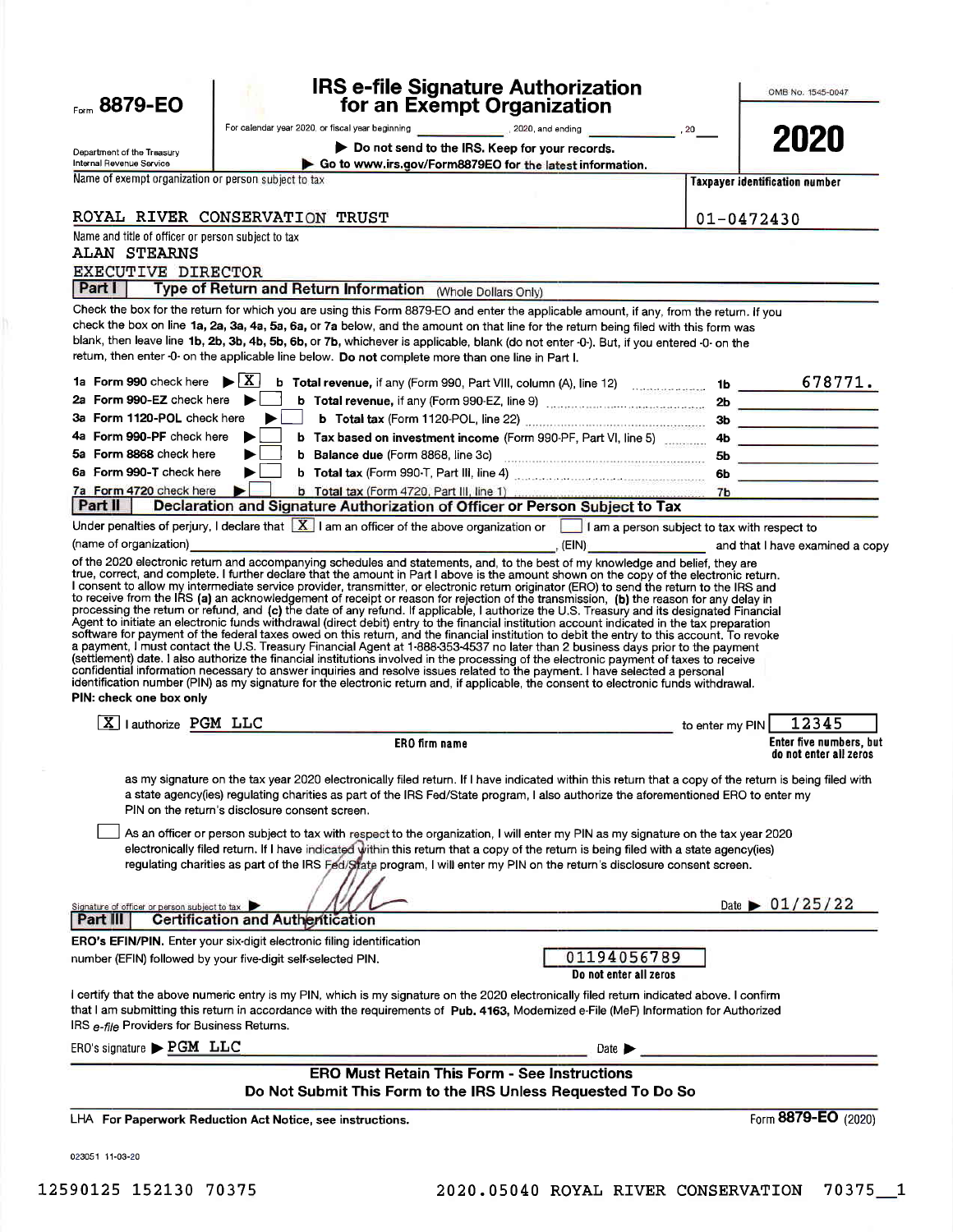| Form |  |
|------|--|
|------|--|

Department of the Treasury Internal Revenue Service

### **Return of Organization Exempt From Income Tax**

**Under section 501(c), 527, or 4947(a)(1) of the Internal Revenue Code (except private foundations) 2020**

**| Do not enter social security numbers on this form as it may be made public.**

**| Go to www.irs.gov/Form990 for instructions and the latest information. Inspection**



|                         |                                  | A For the 2020 calendar year, or tax year beginning                                                                                     | and ending |                                                     |                                                           |
|-------------------------|----------------------------------|-----------------------------------------------------------------------------------------------------------------------------------------|------------|-----------------------------------------------------|-----------------------------------------------------------|
|                         | <b>B</b> Check if<br>applicable: | <b>C</b> Name of organization                                                                                                           |            | D Employer identification number                    |                                                           |
|                         | Address<br>change                | ROYAL RIVER CONSERVATION TRUST                                                                                                          |            |                                                     |                                                           |
|                         | Name<br>change                   | Doing business as                                                                                                                       |            | $01 - 0472430$                                      |                                                           |
|                         | Initial<br>return                | Number and street (or P.O. box if mail is not delivered to street address)                                                              | Room/suite | E Telephone number                                  |                                                           |
|                         | Final<br>return/                 | PO BOX 90                                                                                                                               |            | $207 - 847 - 9399$                                  |                                                           |
|                         | termin-<br>ated                  | City or town, state or province, country, and ZIP or foreign postal code                                                                |            | G Gross receipts \$                                 | 678771.                                                   |
|                         | Amended<br>return                | YARMOUTH, ME<br>04096                                                                                                                   |            | H(a) Is this a group return                         |                                                           |
|                         | Applica-<br>tion                 | F Name and address of principal officer: ALAN STEARNS                                                                                   |            | for subordinates?                                   | Yes $X$ No                                                |
|                         | pending                          | same as C above                                                                                                                         |            | H(b) Are all subordinates included?                 | Yes<br><b>No</b>                                          |
|                         |                                  | <b>I</b> Tax-exempt status: $\overline{X}$ 501(c)(3)<br>$\sqrt{\bullet}$ (insert no.)<br>$501(c)$ (<br>$4947(a)(1)$ or                  | 527        |                                                     | If "No," attach a list. See instructions                  |
|                         |                                  | J Website: WWW.RRCT.ORG                                                                                                                 |            | $H(c)$ Group exemption number $\blacktriangleright$ |                                                           |
|                         |                                  | K Form of organization: $X$ Corporation<br>Trust<br>Other $\blacktriangleright$<br>Association                                          |            |                                                     | L Year of formation: $1992$ M State of legal domicile: ME |
|                         | Part I                           | <b>Summary</b>                                                                                                                          |            |                                                     |                                                           |
|                         | 1                                | Briefly describe the organization's mission or most significant activities: THE ROYAL RIVER CONSERVATION                                |            |                                                     |                                                           |
|                         |                                  | IS A REGIONAL LAND TRUST WORKING PRIMARILY IN SEVEN<br>TRUST (RRCT)                                                                     |            |                                                     |                                                           |
| Activities & Governance | $\mathbf{2}$                     | if the organization discontinued its operations or disposed of more than 25% of its net assets.<br>Check this box $\blacktriangleright$ |            |                                                     |                                                           |
|                         | 3                                | Number of voting members of the governing body (Part VI, line 1a)                                                                       |            | 3                                                   | 15                                                        |
|                         | 4                                |                                                                                                                                         |            | $\overline{\mathbf{4}}$                             | $\overline{15}$                                           |
|                         | 5                                |                                                                                                                                         |            | $\overline{5}$                                      | $\overline{3}$                                            |
|                         | 6                                |                                                                                                                                         |            | $6\phantom{a}$                                      | $\overline{50}$                                           |
|                         |                                  |                                                                                                                                         |            | 7a                                                  | $\overline{0}$ .                                          |
|                         |                                  |                                                                                                                                         |            | 7 <sub>b</sub>                                      | 0.                                                        |
|                         |                                  |                                                                                                                                         |            | <b>Prior Year</b>                                   | <b>Current Year</b>                                       |
|                         | 8                                | Contributions and grants (Part VIII, line 1h)                                                                                           |            | 360197.                                             | 637742.                                                   |
| Revenue                 | 9                                | Program service revenue (Part VIII, line 2g)                                                                                            |            | 2600.                                               | 3580.                                                     |
|                         | 10                               |                                                                                                                                         |            | 28744.                                              | 37449.                                                    |
|                         | 11                               | Other revenue (Part VIII, column (A), lines 5, 6d, 8c, 9c, 10c, and 11e)                                                                |            | 18616.                                              | 0.                                                        |
|                         | 12                               | Total revenue - add lines 8 through 11 (must equal Part VIII, column (A), line 12)                                                      |            | 410157.                                             | 678771.                                                   |
|                         | 13                               | Grants and similar amounts paid (Part IX, column (A), lines 1-3)                                                                        |            | 0.                                                  | 0.                                                        |
|                         | 14                               |                                                                                                                                         |            | 0.                                                  | 0.                                                        |
|                         | 15                               | Salaries, other compensation, employee benefits (Part IX, column (A), lines 5-10)                                                       |            | 136611.                                             | 146295.                                                   |
| Expenses                |                                  |                                                                                                                                         |            | 0.                                                  | 0.                                                        |
|                         |                                  | 54313.<br><b>b</b> Total fundraising expenses (Part IX, column (D), line 25)<br>$\blacktriangleright$ and $\blacktriangleright$         |            |                                                     |                                                           |
|                         |                                  |                                                                                                                                         |            | 216058.                                             | 82720.                                                    |
|                         | 18                               | Total expenses. Add lines 13-17 (must equal Part IX, column (A), line 25) [                                                             |            | 352669.                                             | 229015.                                                   |
|                         | 19                               |                                                                                                                                         |            | 57488.                                              | 449756.                                                   |
| ag                      |                                  |                                                                                                                                         |            | <b>Beginning of Current Year</b>                    | <b>End of Year</b>                                        |
| Assets<br>Balanc        | 20                               | Total assets (Part X, line 16)                                                                                                          |            | 3251785.                                            | 3795992.                                                  |
|                         | 21                               | Total liabilities (Part X, line 26)                                                                                                     |            | о.                                                  | 26000.                                                    |
|                         | 22                               |                                                                                                                                         |            | 3251785.                                            | 3769992.                                                  |
|                         | Part II                          | Signature Block                                                                                                                         |            |                                                     |                                                           |

Under penalties of perjury, I declare that I have examined this return, including accompanying schedules and statements, and to the best of my knowledge and belief, it is true, correct, and complete. Declaration of preparer (other than officer) is based on all information of which preparer has any knowledge.

|                 | See Schedule O for Organization Mission Statement Continuation                  |                      |             |         |               |                                        |    |
|-----------------|---------------------------------------------------------------------------------|----------------------|-------------|---------|---------------|----------------------------------------|----|
| 032001 12-23-20 | LHA For Paperwork Reduction Act Notice, see the separate instructions.          |                      |             |         |               | Form 990 (2020)                        |    |
|                 | May the IRS discuss this return with the preparer shown above? See instructions |                      |             |         |               | $\overline{X}$ Yes                     | No |
|                 | Biddeford, ME 04005                                                             |                      |             |         |               | Phone no. $(207)$ 415-5714             |    |
| Use Only        | $Firm's address \rightarrow 319$ Main Street                                    |                      |             |         |               |                                        |    |
| Preparer        | $\blacktriangleright$ PGM LLC<br>Firm's name                                    |                      |             |         |               | Firm's EIN $\triangleright$ 82-4812448 |    |
| Paid            | Print/Type preparer's name<br>Peter Montano                                     |                      | Peter Mutan | 1/28/22 | self-employed | P01200943                              |    |
|                 |                                                                                 | Preparer's signature |             | Date    | Check         | <b>PTIN</b>                            |    |
|                 | Type or print name and title                                                    |                      |             |         |               |                                        |    |
| Here            | ALAN STEARNS,                                                                   | EXECUTIVE DIRECTOR   |             |         |               |                                        |    |
| Sign            | Signature of officer                                                            |                      |             |         | Date          |                                        |    |
|                 |                                                                                 |                      |             |         |               |                                        |    |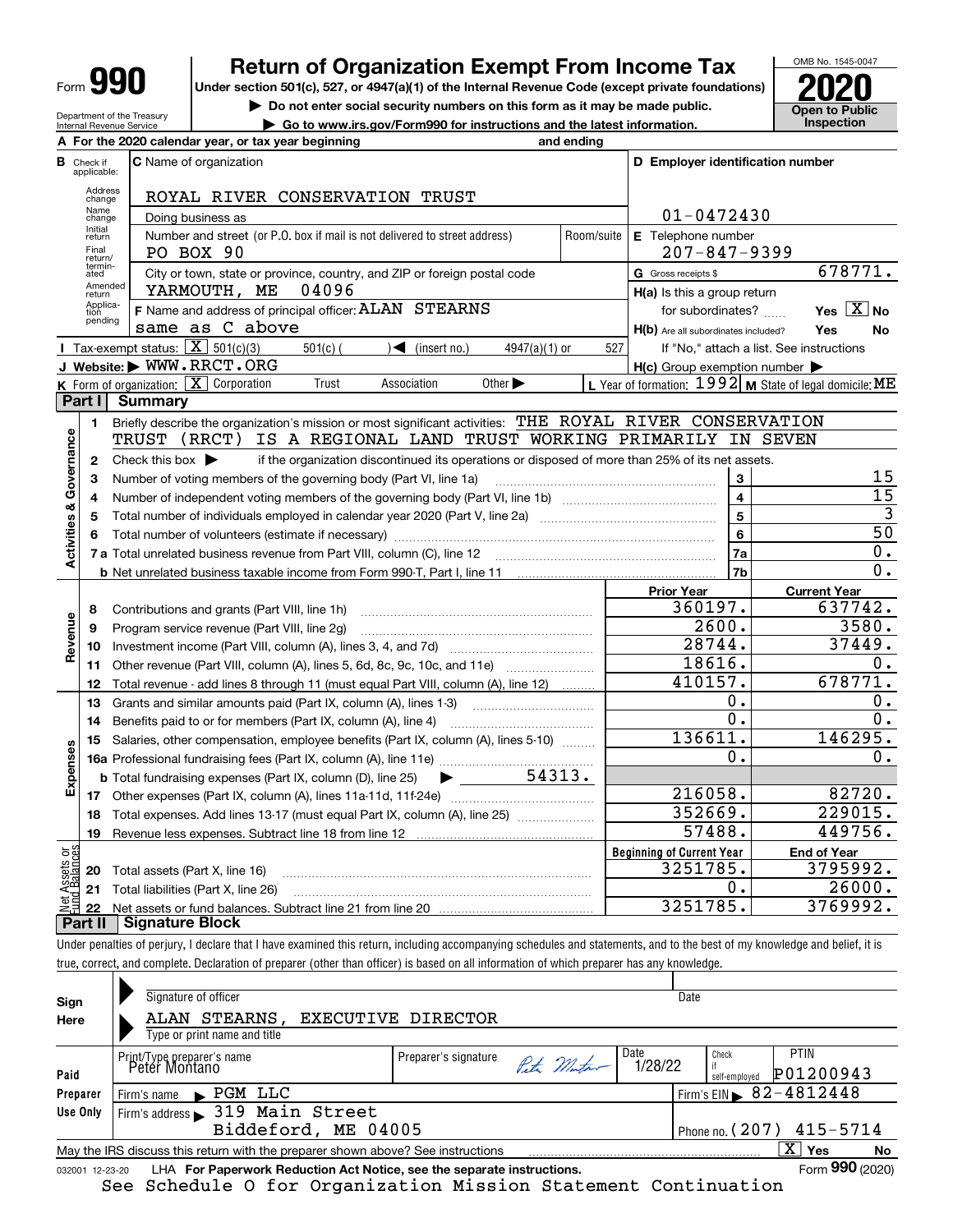|              | ROYAL RIVER CONSERVATION TRUST<br>Form 990 (2020)                                                                                                               | $01 - 0472430$   | Page 2                      |
|--------------|-----------------------------------------------------------------------------------------------------------------------------------------------------------------|------------------|-----------------------------|
|              | <b>Statement of Program Service Accomplishments</b><br>Part III I                                                                                               |                  |                             |
|              |                                                                                                                                                                 |                  |                             |
| 1            | Briefly describe the organization's mission:<br>THE ROYAL RIVER CONSERVATION TRUST (RRCT)<br>IS A REGIONAL LAND TRUST                                           |                  |                             |
|              | WORKING PRIMARILY IN SEVEN MAINE MUNICIPALITIES.                                                                                                                | THE TRUST OWNS,  |                             |
|              | CARES FOR, AND STEWARDS LAND AND CONSERVATION EASEMENTS TO PROTECT                                                                                              |                  |                             |
|              | LAND AND WATER RESOURCES FOR THE GENERAL PUBLIC.                                                                                                                |                  |                             |
| $\mathbf{2}$ | Did the organization undertake any significant program services during the year which were not listed on the                                                    |                  |                             |
|              | prior Form 990 or 990-EZ?                                                                                                                                       |                  | $Yes \ \boxed{X}$ No        |
|              | If "Yes," describe these new services on Schedule O.                                                                                                            |                  |                             |
| 3            | Did the organization cease conducting, or make significant changes in how it conducts, any program services?<br>If "Yes," describe these changes on Schedule O. |                  | $\sqrt{Y}$ es $\sqrt{X}$ No |
| 4            | Describe the organization's program service accomplishments for each of its three largest program services, as measured by expenses.                            |                  |                             |
|              | Section 501(c)(3) and 501(c)(4) organizations are required to report the amount of grants and allocations to others, the total expenses, and                    |                  |                             |
|              | revenue, if any, for each program service reported.                                                                                                             |                  |                             |
|              | $\overline{1829}$ . including grants of \$<br>) (Revenue \$<br>4a (Code:<br>(Expenses \$                                                                        |                  |                             |
|              | LAND CONSERVATION: IN 2020 RRCT SUCCESSFULLY ACQUIRED NEW FEE SIMPLE                                                                                            |                  |                             |
|              | CONSERVATION LAND AT MEMAK PRESERVE, INTERVALE PRESERVE, AND THURSTON                                                                                           |                  |                             |
|              | IN 2020 RRCT PLANNED AND CAMPAIGNED FOR ACQUISITIONS TO BE<br>MEADOWS.                                                                                          |                  |                             |
|              | COMPLETED<br>IN FUTURE YEARS.                                                                                                                                   |                  |                             |
|              |                                                                                                                                                                 |                  |                             |
|              |                                                                                                                                                                 |                  |                             |
|              |                                                                                                                                                                 |                  |                             |
|              |                                                                                                                                                                 |                  |                             |
|              |                                                                                                                                                                 |                  |                             |
|              |                                                                                                                                                                 |                  |                             |
|              |                                                                                                                                                                 |                  |                             |
|              |                                                                                                                                                                 |                  |                             |
| 4b           | $\overline{104736}$ . including grants of \$                                                                                                                    |                  | 3580.                       |
|              | (Expenses \$<br>) (Revenue \$<br>(Code:<br>STEWARDSHIP: RRCT CONDUCTS ANNUAL ON-SITE MONITORING OF ALL                                                          |                  |                             |
|              | CONSERVATION EASEMENTS, AND EXEXCUTES STEWARDSHIP PLANS, PROJECTS,                                                                                              |                  | AND                         |
|              | PROTOCOLS ON TRAIL EASEMENTS AND FEE OWNERSHIP.                                                                                                                 | RRCT STEWARDSHIP |                             |
|              | POLICIES AND PROTOCOLS ARE GUIDED BY THE LAND TRUST ALLIANCE AND MAINE                                                                                          |                  |                             |
|              |                                                                                                                                                                 |                  |                             |
|              | LAW.                                                                                                                                                            |                  |                             |
|              |                                                                                                                                                                 |                  |                             |
|              |                                                                                                                                                                 |                  |                             |
|              |                                                                                                                                                                 |                  |                             |
|              |                                                                                                                                                                 |                  |                             |
|              |                                                                                                                                                                 |                  |                             |
|              |                                                                                                                                                                 |                  |                             |
|              |                                                                                                                                                                 |                  |                             |
| 4c           | $5711.$ including grants of \$<br>) (Expenses \$<br>(Code:<br>) (Revenue \$                                                                                     |                  | $0 \cdot$ )                 |
|              | EDUCATION & OUTREACH: DESPITE THE PANDEMIC, RRCT CONTINUES FREE WEEKLY                                                                                          |                  |                             |
|              | PROGRAMMING, FREE MONTHLY NATURE WALKS, EDUCATIONAL NEWSLETTERS, AND                                                                                            |                  |                             |
|              | VARIOUS ADDITIONAL FREE PUBLIC EVENTS.                                                                                                                          |                  |                             |
|              |                                                                                                                                                                 |                  |                             |
|              |                                                                                                                                                                 |                  |                             |
|              |                                                                                                                                                                 |                  |                             |
|              |                                                                                                                                                                 |                  |                             |
|              |                                                                                                                                                                 |                  |                             |
|              |                                                                                                                                                                 |                  |                             |
|              |                                                                                                                                                                 |                  |                             |
|              |                                                                                                                                                                 |                  |                             |
|              |                                                                                                                                                                 |                  |                             |
|              | <b>4d</b> Other program services (Describe on Schedule O.)                                                                                                      |                  |                             |
|              | (Expenses \$<br>(Revenue \$<br>including grants of \$                                                                                                           |                  |                             |
| 4е           | 112276.<br>Total program service expenses                                                                                                                       |                  |                             |
|              |                                                                                                                                                                 |                  | Form 990 (2020)             |
|              | 032002 12-23-20                                                                                                                                                 |                  |                             |
|              | 2                                                                                                                                                               |                  |                             |

12590125 152130 70375 2020.05040 ROYAL RIVER CONSERVATION 70375\_\_1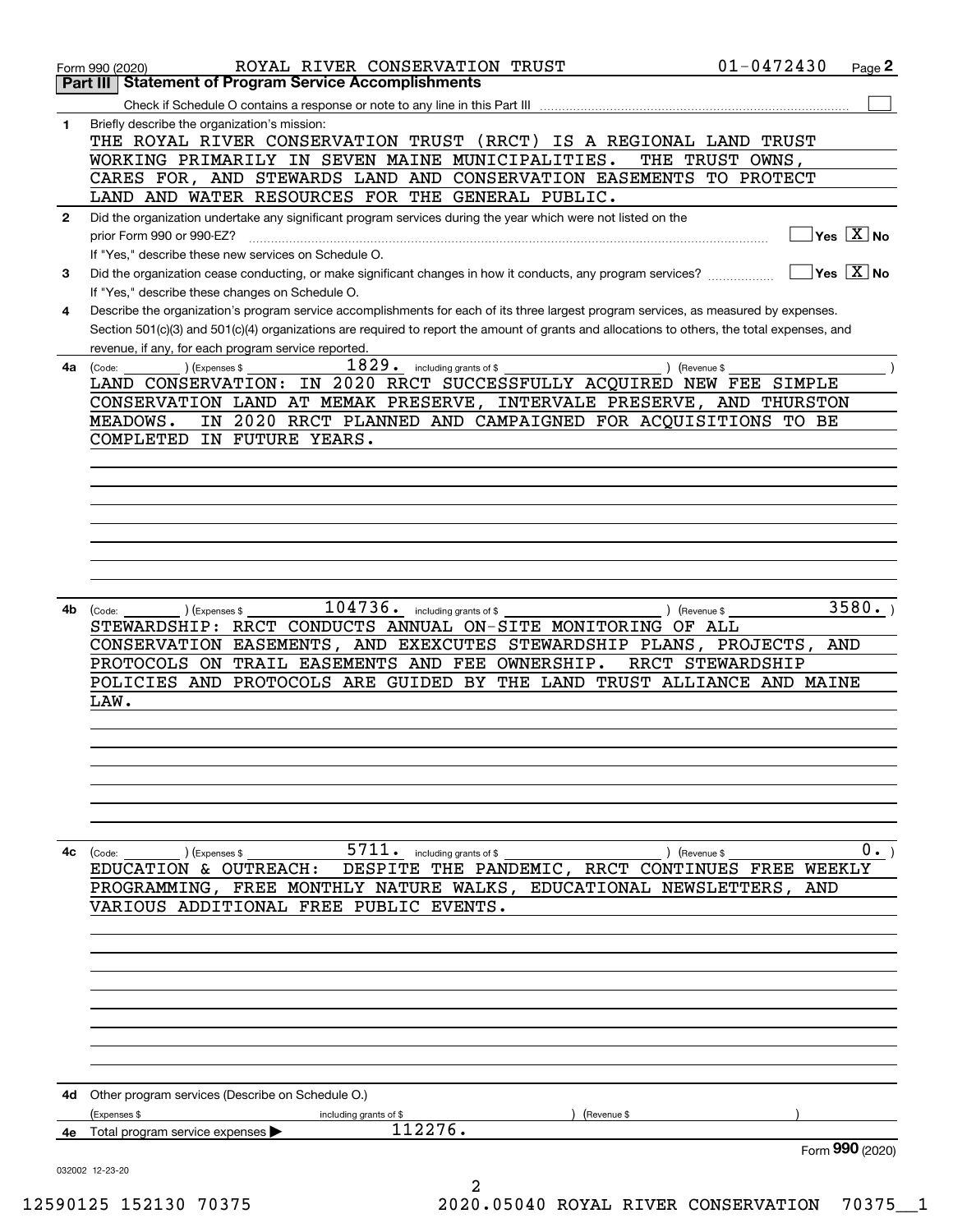|  | Form 990 (2020) |  |
|--|-----------------|--|

# Form 990 (2020) Page **3Part IV Checklist of Required Schedules** ROYAL RIVER CONSERVATION TRUST 01-0472430

|         |                                                                                                                                                                                                                                |                        | Yes                          | No              |
|---------|--------------------------------------------------------------------------------------------------------------------------------------------------------------------------------------------------------------------------------|------------------------|------------------------------|-----------------|
| 1       | Is the organization described in section $501(c)(3)$ or $4947(a)(1)$ (other than a private foundation)?                                                                                                                        |                        |                              |                 |
|         | If "Yes," complete Schedule A (1) respectively contained a series of the Schedule A (1) respectively and the Schedule A (1) respectively and the Schedule A (1) respectively and the Schedule A (1) respectively and the Sched | 1.                     | X<br>$\overline{\mathbf{x}}$ |                 |
| 2       |                                                                                                                                                                                                                                | $\overline{2}$         |                              |                 |
| 3       | Did the organization engage in direct or indirect political campaign activities on behalf of or in opposition to candidates for                                                                                                |                        |                              | х               |
| 4       | Section 501(c)(3) organizations. Did the organization engage in lobbying activities, or have a section 501(h) election in effect                                                                                               | 3                      |                              |                 |
|         |                                                                                                                                                                                                                                | 4                      |                              | х               |
| 5       | Is the organization a section 501(c)(4), 501(c)(5), or 501(c)(6) organization that receives membership dues, assessments, or                                                                                                   |                        |                              |                 |
|         |                                                                                                                                                                                                                                | 5                      |                              | х               |
| 6       | Did the organization maintain any donor advised funds or any similar funds or accounts for which donors have the right to                                                                                                      |                        |                              |                 |
|         | provide advice on the distribution or investment of amounts in such funds or accounts? If "Yes," complete Schedule D, Part I                                                                                                   | 6                      |                              | х               |
| 7       | Did the organization receive or hold a conservation easement, including easements to preserve open space,                                                                                                                      |                        |                              |                 |
|         |                                                                                                                                                                                                                                | $\overline{7}$         | Х                            |                 |
| 8       | Did the organization maintain collections of works of art, historical treasures, or other similar assets? If "Yes," complete                                                                                                   |                        |                              |                 |
|         |                                                                                                                                                                                                                                | 8                      |                              | x               |
| 9       | Did the organization report an amount in Part X, line 21, for escrow or custodial account liability, serve as a custodian for                                                                                                  |                        |                              |                 |
|         | amounts not listed in Part X; or provide credit counseling, debt management, credit repair, or debt negotiation services?                                                                                                      |                        |                              |                 |
|         |                                                                                                                                                                                                                                | 9                      |                              | х               |
| 10      | Did the organization, directly or through a related organization, hold assets in donor-restricted endowments                                                                                                                   |                        |                              |                 |
|         |                                                                                                                                                                                                                                | 10                     | Х                            |                 |
| 11      | If the organization's answer to any of the following questions is "Yes," then complete Schedule D, Parts VI, VII, VIII, IX, or X                                                                                               |                        |                              |                 |
|         | as applicable.                                                                                                                                                                                                                 |                        |                              |                 |
| a       | Did the organization report an amount for land, buildings, and equipment in Part X, line 10? If "Yes," complete Schedule D,                                                                                                    |                        |                              |                 |
|         |                                                                                                                                                                                                                                | 11a                    | X                            |                 |
| b       | Did the organization report an amount for investments - other securities in Part X, line 12, that is 5% or more of its total                                                                                                   |                        |                              |                 |
|         |                                                                                                                                                                                                                                | 11b                    |                              | х               |
| c       | Did the organization report an amount for investments - program related in Part X, line 13, that is 5% or more of its total                                                                                                    |                        |                              | х               |
|         |                                                                                                                                                                                                                                | 11c                    |                              |                 |
|         | d Did the organization report an amount for other assets in Part X, line 15, that is 5% or more of its total assets reported in                                                                                                |                        |                              | х               |
|         | Did the organization report an amount for other liabilities in Part X, line 25? If "Yes," complete Schedule D, Part X                                                                                                          | 11d<br>11e             | $\mathbf X$                  |                 |
| f       | Did the organization's separate or consolidated financial statements for the tax year include a footnote that addresses                                                                                                        |                        |                              |                 |
|         | the organization's liability for uncertain tax positions under FIN 48 (ASC 740)? If "Yes," complete Schedule D, Part X                                                                                                         | 11f                    |                              | x               |
|         | 12a Did the organization obtain separate, independent audited financial statements for the tax year? If "Yes," complete                                                                                                        |                        |                              |                 |
|         |                                                                                                                                                                                                                                | 12a                    |                              | х               |
|         | <b>b</b> Was the organization included in consolidated, independent audited financial statements for the tax year?                                                                                                             |                        |                              |                 |
|         | If "Yes," and if the organization answered "No" to line 12a, then completing Schedule D, Parts XI and XII is optional                                                                                                          | 12D                    |                              | A               |
| 13      | Is the organization a school described in section $170(b)(1)(A)(ii)?$ If "Yes," complete Schedule E                                                                                                                            | 13                     |                              | X               |
| 14a     | Did the organization maintain an office, employees, or agents outside of the United States?                                                                                                                                    | 14a                    |                              | X               |
| b       | Did the organization have aggregate revenues or expenses of more than \$10,000 from grantmaking, fundraising, business,                                                                                                        |                        |                              |                 |
|         | investment, and program service activities outside the United States, or aggregate foreign investments valued at \$100,000                                                                                                     |                        |                              |                 |
|         |                                                                                                                                                                                                                                | 14b                    |                              | x               |
| 15      | Did the organization report on Part IX, column (A), line 3, more than \$5,000 of grants or other assistance to or for any                                                                                                      |                        |                              |                 |
|         |                                                                                                                                                                                                                                | 15                     |                              | x               |
| 16      | Did the organization report on Part IX, column (A), line 3, more than \$5,000 of aggregate grants or other assistance to                                                                                                       |                        |                              |                 |
|         |                                                                                                                                                                                                                                | 16                     |                              | x               |
| 17      | Did the organization report a total of more than \$15,000 of expenses for professional fundraising services on Part IX,                                                                                                        |                        |                              |                 |
|         |                                                                                                                                                                                                                                | 17                     |                              | x               |
| 18      | Did the organization report more than \$15,000 total of fundraising event gross income and contributions on Part VIII, lines                                                                                                   |                        |                              |                 |
|         |                                                                                                                                                                                                                                | 18                     |                              | x               |
| 19      | Did the organization report more than \$15,000 of gross income from gaming activities on Part VIII, line 9a? If "Yes."                                                                                                         |                        |                              |                 |
|         |                                                                                                                                                                                                                                | 19                     |                              | X<br>X          |
| 20a     |                                                                                                                                                                                                                                | 20a<br>20 <sub>b</sub> |                              |                 |
| b<br>21 | If "Yes" to line 20a, did the organization attach a copy of its audited financial statements to this return?<br>Did the organization report more than \$5,000 of grants or other assistance to any domestic organization or    |                        |                              |                 |
|         |                                                                                                                                                                                                                                | 21                     |                              | X               |
|         |                                                                                                                                                                                                                                |                        |                              | Form 990 (2020) |

032003 12-23-20

3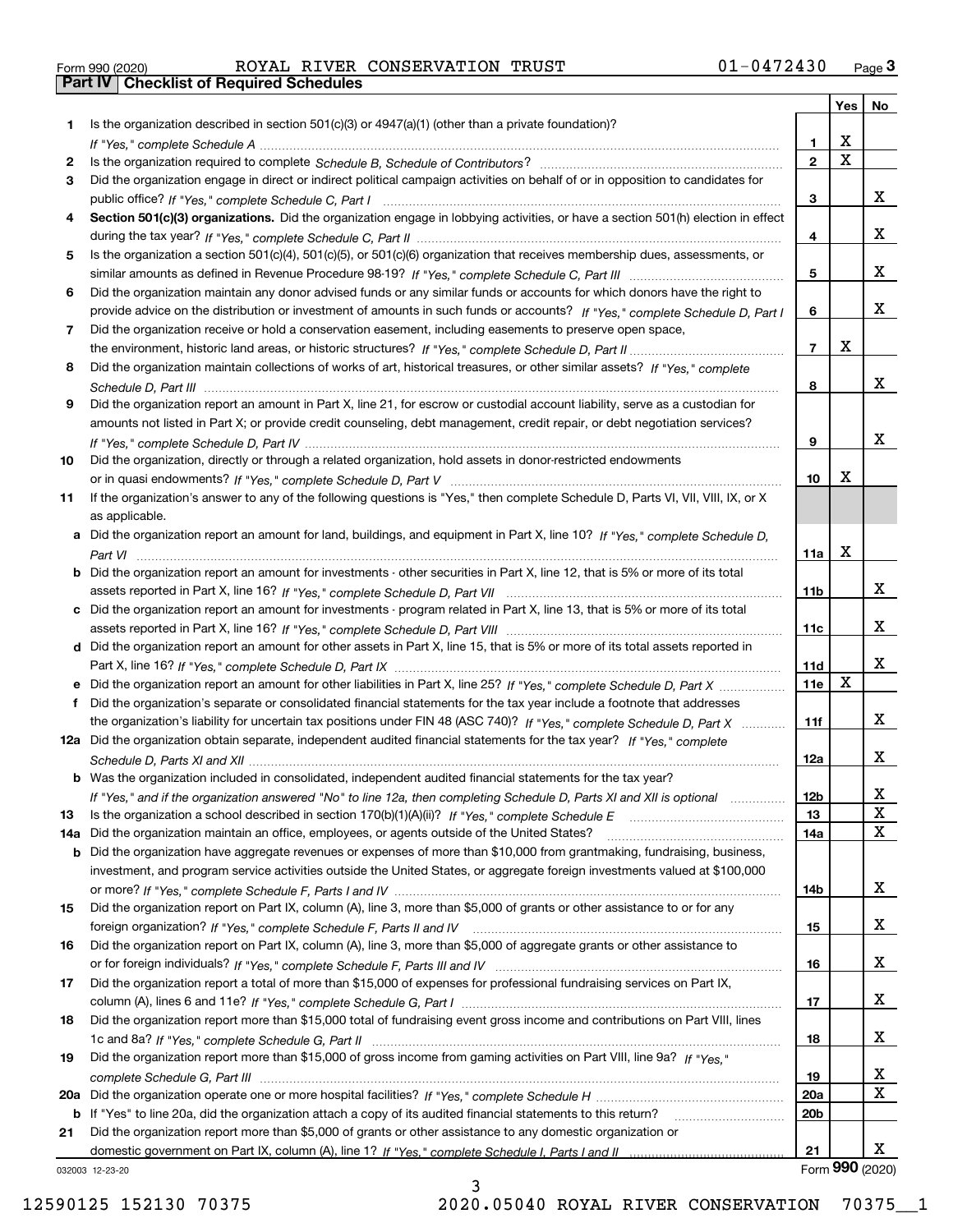|  | Form 990 (2020) |
|--|-----------------|
|  |                 |

Form 990 (2020) Page **4Part IV Checklist of Required Schedules** ROYAL RIVER CONSERVATION TRUST 01-0472430

*(continued)*

|               |                                                                                                                              |            | Yes | No                      |
|---------------|------------------------------------------------------------------------------------------------------------------------------|------------|-----|-------------------------|
| 22            | Did the organization report more than \$5,000 of grants or other assistance to or for domestic individuals on                |            |     |                         |
|               |                                                                                                                              | 22         |     | x                       |
| 23            | Did the organization answer "Yes" to Part VII, Section A, line 3, 4, or 5 about compensation of the organization's current   |            |     |                         |
|               | and former officers, directors, trustees, key employees, and highest compensated employees? If "Yes," complete               |            |     |                         |
|               |                                                                                                                              | 23         |     | X                       |
|               | 24a Did the organization have a tax-exempt bond issue with an outstanding principal amount of more than \$100,000 as of the  |            |     |                         |
|               | last day of the year, that was issued after December 31, 2002? If "Yes," answer lines 24b through 24d and complete           |            |     |                         |
|               |                                                                                                                              | 24a        |     | x                       |
|               | <b>b</b> Did the organization invest any proceeds of tax-exempt bonds beyond a temporary period exception?                   | 24b        |     |                         |
|               | c Did the organization maintain an escrow account other than a refunding escrow at any time during the year to defease       |            |     |                         |
|               | any tax-exempt bonds?                                                                                                        | 24c        |     |                         |
|               | d Did the organization act as an "on behalf of" issuer for bonds outstanding at any time during the year?                    | 24d        |     |                         |
|               | 25a Section 501(c)(3), 501(c)(4), and 501(c)(29) organizations. Did the organization engage in an excess benefit             |            |     |                         |
|               |                                                                                                                              | 25a        |     | x                       |
|               | b Is the organization aware that it engaged in an excess benefit transaction with a disqualified person in a prior year, and |            |     |                         |
|               | that the transaction has not been reported on any of the organization's prior Forms 990 or 990-EZ? If "Yes." complete        |            |     |                         |
|               | Schedule L. Part I                                                                                                           | 25b        |     | x                       |
| 26            | Did the organization report any amount on Part X, line 5 or 22, for receivables from or payables to any current              |            |     |                         |
|               | or former officer, director, trustee, key employee, creator or founder, substantial contributor, or 35%                      |            |     |                         |
|               |                                                                                                                              | 26         |     | x                       |
| 27            | Did the organization provide a grant or other assistance to any current or former officer, director, trustee, key employee,  |            |     |                         |
|               | creator or founder, substantial contributor or employee thereof, a grant selection committee member, or to a 35% controlled  |            |     |                         |
|               | entity (including an employee thereof) or family member of any of these persons? If "Yes," complete Schedule L, Part III     | 27         |     | х                       |
| 28            | Was the organization a party to a business transaction with one of the following parties (see Schedule L, Part IV            |            |     |                         |
|               | instructions, for applicable filing thresholds, conditions, and exceptions):                                                 |            |     |                         |
|               | a A current or former officer, director, trustee, key employee, creator or founder, or substantial contributor? If           |            |     |                         |
|               |                                                                                                                              | 28a        |     | x                       |
|               |                                                                                                                              | 28b        |     | $\overline{\mathbf{x}}$ |
|               | c A 35% controlled entity of one or more individuals and/or organizations described in lines 28a or 28b? If                  |            |     |                         |
|               |                                                                                                                              | 28c        |     | X                       |
| 29            |                                                                                                                              | 29         | X   |                         |
| 30            | Did the organization receive contributions of art, historical treasures, or other similar assets, or qualified conservation  |            |     |                         |
|               |                                                                                                                              | 30         |     | x                       |
| 31            | Did the organization liquidate, terminate, or dissolve and cease operations? If "Yes," complete Schedule N, Part I           | 31         |     | $\overline{\mathbf{x}}$ |
| 32            | Did the organization sell, exchange, dispose of, or transfer more than 25% of its net assets? If "Yes," complete             |            |     |                         |
|               | Schedule N, Part II                                                                                                          | 32         |     | X                       |
| 33            | Did the organization own 100% of an entity disregarded as separate from the organization under Regulations                   |            |     |                         |
|               |                                                                                                                              | 33         |     | х                       |
| 34            | Was the organization related to any tax-exempt or taxable entity? If "Yes," complete Schedule R, Part II, III, or IV, and    |            |     |                         |
|               |                                                                                                                              | 34         |     | х                       |
|               | 35a Did the organization have a controlled entity within the meaning of section 512(b)(13)?                                  | <b>35a</b> |     | $\overline{\mathbf{X}}$ |
|               | b If "Yes" to line 35a, did the organization receive any payment from or engage in any transaction with a controlled entity  |            |     |                         |
|               |                                                                                                                              | 35b        |     |                         |
| 36            | Section 501(c)(3) organizations. Did the organization make any transfers to an exempt non-charitable related organization?   |            |     |                         |
|               |                                                                                                                              | 36         |     | X                       |
| 37            | Did the organization conduct more than 5% of its activities through an entity that is not a related organization             |            |     |                         |
|               | and that is treated as a partnership for federal income tax purposes? If "Yes," complete Schedule R, Part VI                 | 37         |     | X                       |
| 38            | Did the organization complete Schedule O and provide explanations in Schedule O for Part VI, lines 11b and 19?               |            |     |                         |
|               | Note: All Form 990 filers are required to complete Schedule O                                                                | 38         | X   |                         |
| <b>Part V</b> | <b>Statements Regarding Other IRS Filings and Tax Compliance</b>                                                             |            |     |                         |
|               | Check if Schedule O contains a response or note to any line in this Part V                                                   |            |     |                         |
|               |                                                                                                                              |            | Yes | No                      |
|               | 1a Enter the number reported in Box 3 of Form 1096. Enter -0- if not applicable<br>1a                                        |            |     |                         |
|               | 0<br>1b                                                                                                                      |            |     |                         |
|               | c Did the organization comply with backup withholding rules for reportable payments to vendors and reportable gaming         |            |     |                         |
|               | (gambling) winnings to prize winners?                                                                                        | 1c         | X   |                         |
|               | 032004 12-23-20                                                                                                              |            |     | Form 990 (2020)         |
|               | 4                                                                                                                            |            |     |                         |

12590125 152130 70375 2020.05040 ROYAL RIVER CONSERVATION 70375\_\_1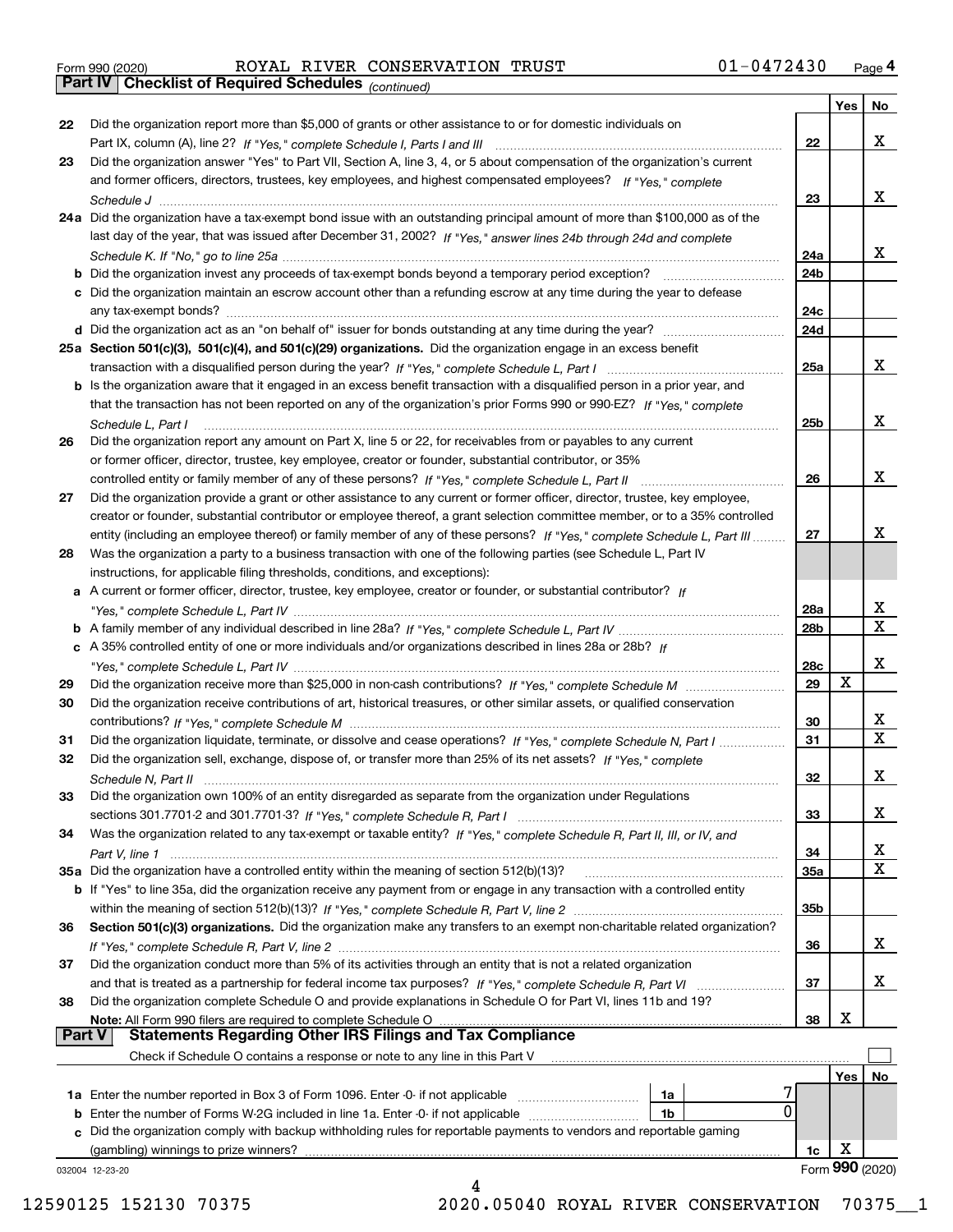|               | $01 - 0472430$<br>ROYAL RIVER CONSERVATION TRUST<br>Form 990 (2020)                                                                             |                |      | $_{\text{Page}}$ 5 |
|---------------|-------------------------------------------------------------------------------------------------------------------------------------------------|----------------|------|--------------------|
| <b>Part V</b> | Statements Regarding Other IRS Filings and Tax Compliance (continued)                                                                           |                |      |                    |
|               |                                                                                                                                                 |                | Yes  | No                 |
|               | 2a Enter the number of employees reported on Form W-3, Transmittal of Wage and Tax Statements,                                                  |                |      |                    |
|               | 3<br>filed for the calendar year ending with or within the year covered by this return<br>2a                                                    |                |      |                    |
| b             |                                                                                                                                                 | 2 <sub>b</sub> | x    |                    |
|               |                                                                                                                                                 |                |      |                    |
| За            | Did the organization have unrelated business gross income of \$1,000 or more during the year?                                                   | 3a             |      | х                  |
|               |                                                                                                                                                 | 3b             |      |                    |
|               | 4a At any time during the calendar year, did the organization have an interest in, or a signature or other authority over, a                    |                |      |                    |
|               |                                                                                                                                                 | 4a             |      | х                  |
|               | <b>b</b> If "Yes," enter the name of the foreign country $\blacktriangleright$                                                                  |                |      |                    |
|               | See instructions for filing requirements for FinCEN Form 114, Report of Foreign Bank and Financial Accounts (FBAR).                             |                |      |                    |
| 5a            | Was the organization a party to a prohibited tax shelter transaction at any time during the tax year?                                           | 5a             |      | x                  |
| b             |                                                                                                                                                 | 5 <sub>b</sub> |      | х                  |
| с             |                                                                                                                                                 | 5c             |      |                    |
|               | 6a Does the organization have annual gross receipts that are normally greater than \$100,000, and did the organization solicit                  |                |      |                    |
|               | any contributions that were not tax deductible as charitable contributions?                                                                     | 6a             |      | x                  |
|               | <b>b</b> If "Yes," did the organization include with every solicitation an express statement that such contributions or gifts                   |                |      |                    |
|               | were not tax deductible?                                                                                                                        | 6b             |      |                    |
| 7             | Organizations that may receive deductible contributions under section 170(c).                                                                   |                |      |                    |
| а             | Did the organization receive a payment in excess of \$75 made partly as a contribution and partly for goods and services provided to the payor? | 7a             |      | х                  |
| b             | If "Yes," did the organization notify the donor of the value of the goods or services provided?                                                 | 7b             |      |                    |
| с             | Did the organization sell, exchange, or otherwise dispose of tangible personal property for which it was required                               |                |      |                    |
|               |                                                                                                                                                 | 7c             |      | х                  |
| d             | 7d                                                                                                                                              |                |      |                    |
| е             | Did the organization receive any funds, directly or indirectly, to pay premiums on a personal benefit contract?                                 | 7e             |      |                    |
| f             | Did the organization, during the year, pay premiums, directly or indirectly, on a personal benefit contract?                                    | 7f             |      |                    |
| g             | If the organization received a contribution of qualified intellectual property, did the organization file Form 8899 as required?                | 7g             |      |                    |
| h             | If the organization received a contribution of cars, boats, airplanes, or other vehicles, did the organization file a Form 1098-C?              | 7h             |      |                    |
| 8             | Sponsoring organizations maintaining donor advised funds. Did a donor advised fund maintained by the                                            |                |      |                    |
|               | sponsoring organization have excess business holdings at any time during the year?                                                              | 8              |      |                    |
| 9             | Sponsoring organizations maintaining donor advised funds.                                                                                       |                |      |                    |
| а             | Did the sponsoring organization make any taxable distributions under section 4966?                                                              | 9а             |      |                    |
| b             | Did the sponsoring organization make a distribution to a donor, donor advisor, or related person?                                               | 9b             |      |                    |
| 10            | Section 501(c)(7) organizations. Enter:                                                                                                         |                |      |                    |
|               | 10a<br> 10b <br>Gross receipts, included on Form 990, Part VIII, line 12, for public use of club facilities                                     |                |      |                    |
|               |                                                                                                                                                 |                |      |                    |
| 11            | Section 501(c)(12) organizations. Enter:<br>Gross income from members or shareholders<br>11a                                                    |                |      |                    |
| a             | Gross income from other sources (Do not net amounts due or paid to other sources against                                                        |                |      |                    |
| b             | 11 <sub>b</sub>                                                                                                                                 |                |      |                    |
|               | 12a Section 4947(a)(1) non-exempt charitable trusts. Is the organization filing Form 990 in lieu of Form 1041?                                  | 12a            |      |                    |
|               | 12b<br><b>b</b> If "Yes," enter the amount of tax-exempt interest received or accrued during the year                                           |                |      |                    |
| 13            | Section 501(c)(29) qualified nonprofit health insurance issuers.                                                                                |                |      |                    |
| a             | Is the organization licensed to issue qualified health plans in more than one state?                                                            | 13a            |      |                    |
|               | Note: See the instructions for additional information the organization must report on Schedule O.                                               |                |      |                    |
| b             | Enter the amount of reserves the organization is required to maintain by the states in which the                                                |                |      |                    |
|               | 13 <sub>b</sub>                                                                                                                                 |                |      |                    |
|               | 13 <sub>c</sub>                                                                                                                                 |                |      |                    |
| 14a           | Did the organization receive any payments for indoor tanning services during the tax year?                                                      | 14a            |      | X                  |
|               | <b>b</b> If "Yes," has it filed a Form 720 to report these payments? If "No," provide an explanation on Schedule O                              | 14b            |      |                    |
| 15            | Is the organization subject to the section 4960 tax on payment(s) of more than \$1,000,000 in remuneration or                                   |                |      |                    |
|               |                                                                                                                                                 | 15             |      | x                  |
|               | If "Yes," see instructions and file Form 4720, Schedule N.                                                                                      |                |      |                    |
| 16            | Is the organization an educational institution subject to the section 4968 excise tax on net investment income?                                 | 16             |      | х                  |
|               | If "Yes," complete Form 4720, Schedule O.                                                                                                       |                |      |                    |
|               |                                                                                                                                                 |                | nnn. |                    |

Form (2020) **990**

032005 12-23-20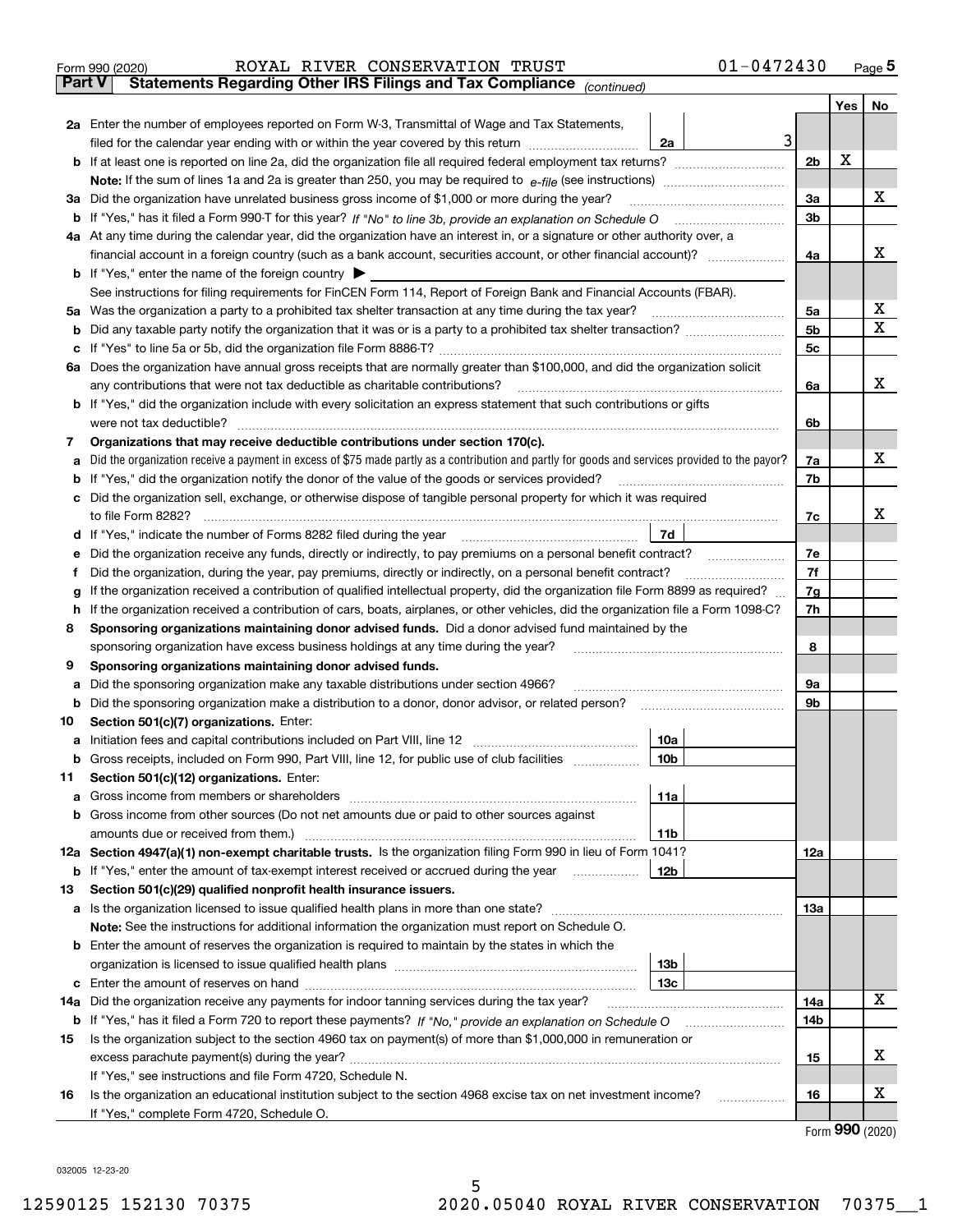|  | Form 990 (2020) |
|--|-----------------|
|  |                 |

*For each "Yes" response to lines 2 through 7b below, and for a "No" response to line 8a, 8b, or 10b below, describe the circumstances, processes, or changes on Schedule O. See instructions.* Form 990 (2020) **COYAL RIVER CONSERVATION TRUST** 01-0472430 Page 6<br>**Part VI Governance, Management, and Disclosure** For each "Yes" response to lines 2 through 7b below, and for a "No" response

|    |                                                                                                                                                                                                                                |    |    |                 | Yes <sub>1</sub> | No                      |
|----|--------------------------------------------------------------------------------------------------------------------------------------------------------------------------------------------------------------------------------|----|----|-----------------|------------------|-------------------------|
|    | <b>1a</b> Enter the number of voting members of the governing body at the end of the tax year                                                                                                                                  | 1a | 15 |                 |                  |                         |
|    | If there are material differences in voting rights among members of the governing body, or if the governing                                                                                                                    |    |    |                 |                  |                         |
|    | body delegated broad authority to an executive committee or similar committee, explain on Schedule O.                                                                                                                          |    |    |                 |                  |                         |
| b  | Enter the number of voting members included on line 1a, above, who are independent                                                                                                                                             | 1b | 15 |                 |                  |                         |
| 2  | Did any officer, director, trustee, or key employee have a family relationship or a business relationship with any other                                                                                                       |    |    |                 |                  |                         |
|    | officer, director, trustee, or key employee?                                                                                                                                                                                   |    |    | $\mathbf{2}$    |                  | X                       |
| 3  | Did the organization delegate control over management duties customarily performed by or under the direct supervision                                                                                                          |    |    |                 |                  |                         |
|    |                                                                                                                                                                                                                                |    |    | 3               |                  | X                       |
| 4  | Did the organization make any significant changes to its governing documents since the prior Form 990 was filed?                                                                                                               |    |    | 4               |                  | $\overline{\mathtt{x}}$ |
| 5  | Did the organization become aware during the year of a significant diversion of the organization's assets?                                                                                                                     |    |    | 5               |                  | $\overline{\mathbf{x}}$ |
| 6  | Did the organization have members or stockholders?                                                                                                                                                                             |    |    | 6               | $\mathbf X$      |                         |
| 7a | Did the organization have members, stockholders, or other persons who had the power to elect or appoint one or                                                                                                                 |    |    |                 |                  |                         |
|    |                                                                                                                                                                                                                                |    |    | 7a              | X                |                         |
|    | <b>b</b> Are any governance decisions of the organization reserved to (or subject to approval by) members, stockholders, or                                                                                                    |    |    |                 |                  |                         |
|    | persons other than the governing body?                                                                                                                                                                                         |    |    | 7b              | X                |                         |
| 8  | Did the organization contemporaneously document the meetings held or written actions undertaken during the year by the following:                                                                                              |    |    |                 |                  |                         |
| a  |                                                                                                                                                                                                                                |    |    | 8а              | X                |                         |
|    |                                                                                                                                                                                                                                |    |    | 8b              | $\mathbf x$      |                         |
| 9  | Is there any officer, director, trustee, or key employee listed in Part VII, Section A, who cannot be reached at the                                                                                                           |    |    |                 |                  |                         |
|    |                                                                                                                                                                                                                                |    |    | 9               |                  | X                       |
|    | Section B. Policies <sub>(This</sub> Section B requests information about policies not required by the Internal Revenue Code.)                                                                                                 |    |    |                 |                  |                         |
|    |                                                                                                                                                                                                                                |    |    |                 | Yes              | No                      |
|    |                                                                                                                                                                                                                                |    |    | 10a             |                  | X                       |
|    | <b>b</b> If "Yes," did the organization have written policies and procedures governing the activities of such chapters, affiliates,                                                                                            |    |    |                 |                  |                         |
|    |                                                                                                                                                                                                                                |    |    | 10 <sub>b</sub> |                  |                         |
|    | 11a Has the organization provided a complete copy of this Form 990 to all members of its governing body before filing the form?                                                                                                |    |    | 11a             |                  | $\mathbf X$             |
|    | <b>b</b> Describe in Schedule O the process, if any, used by the organization to review this Form 990.                                                                                                                         |    |    |                 |                  |                         |
|    |                                                                                                                                                                                                                                |    |    | 12a             | X                |                         |
| b  |                                                                                                                                                                                                                                |    |    | 12 <sub>b</sub> | X                |                         |
|    | c Did the organization regularly and consistently monitor and enforce compliance with the policy? If "Yes," describe                                                                                                           |    |    |                 |                  |                         |
|    | in Schedule O how this was done measured and the control of the control of the state of the control of the control of the control of the control of the control of the control of the control of the control of the control of |    |    | 12c             | X                |                         |
| 13 |                                                                                                                                                                                                                                |    |    | 13              | $\mathbf x$      |                         |
| 14 |                                                                                                                                                                                                                                |    |    | 14              |                  | $\mathbf X$             |
| 15 | Did the process for determining compensation of the following persons include a review and approval by independent                                                                                                             |    |    |                 |                  |                         |
|    | persons, comparability data, and contemporaneous substantiation of the deliberation and decision?                                                                                                                              |    |    |                 |                  |                         |
|    |                                                                                                                                                                                                                                |    |    | 15a             | X                |                         |
|    |                                                                                                                                                                                                                                |    |    | 15b             |                  | $\mathbf X$             |
|    | If "Yes" to line 15a or 15b, describe the process in Schedule O (see instructions).                                                                                                                                            |    |    |                 |                  |                         |
|    | 16a Did the organization invest in, contribute assets to, or participate in a joint venture or similar arrangement with a                                                                                                      |    |    |                 |                  |                         |
|    | taxable entity during the year?                                                                                                                                                                                                |    |    | 16a             |                  | X                       |
|    | b If "Yes," did the organization follow a written policy or procedure requiring the organization to evaluate its participation                                                                                                 |    |    |                 |                  |                         |
|    | in joint venture arrangements under applicable federal tax law, and take steps to safeguard the organization's                                                                                                                 |    |    |                 |                  |                         |
|    |                                                                                                                                                                                                                                |    |    | 16b             |                  |                         |
|    | <b>Section C. Disclosure</b>                                                                                                                                                                                                   |    |    |                 |                  |                         |
| 17 | None<br>List the states with which a copy of this Form 990 is required to be filed $\blacktriangleright$                                                                                                                       |    |    |                 |                  |                         |
| 18 | Section 6104 requires an organization to make its Forms 1023 (1024 or 1024-A, if applicable), 990, and 990-T (Section 501(c)(3)s only) available                                                                               |    |    |                 |                  |                         |
|    | for public inspection. Indicate how you made these available. Check all that apply.                                                                                                                                            |    |    |                 |                  |                         |
|    | $X$ Upon request<br>$X$ Own website<br>Another's website<br>Other (explain on Schedule O)                                                                                                                                      |    |    |                 |                  |                         |
| 19 | Describe on Schedule O whether (and if so, how) the organization made its governing documents, conflict of interest policy, and financial                                                                                      |    |    |                 |                  |                         |
|    | statements available to the public during the tax year.                                                                                                                                                                        |    |    |                 |                  |                         |
| 20 | State the name, address, and telephone number of the person who possesses the organization's books and records                                                                                                                 |    |    |                 |                  |                         |
|    | ALAN STEARNS - 207-847-9399                                                                                                                                                                                                    |    |    |                 |                  |                         |
|    | 04096<br>52 NORTH ROAD, YARMOUTH, ME                                                                                                                                                                                           |    |    |                 |                  |                         |
|    | 032006 12-23-20                                                                                                                                                                                                                |    |    |                 | Form 990 (2020)  |                         |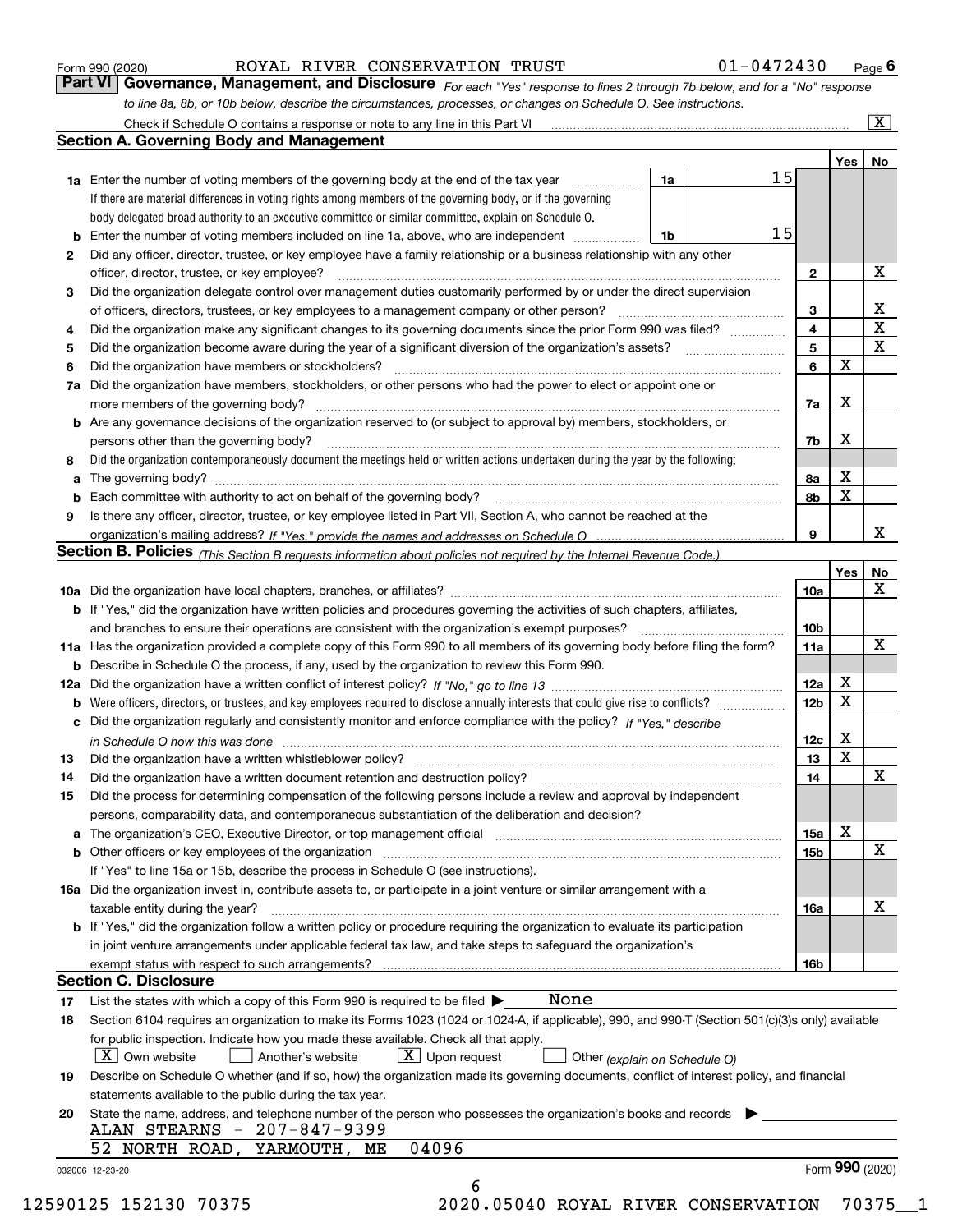$\mathcal{L}^{\text{max}}$ 

**7Part VII Compensation of Officers, Directors, Trustees, Key Employees, Highest Compensated Employees, and Independent Contractors**

Check if Schedule O contains a response or note to any line in this Part VII

**Section A. Officers, Directors, Trustees, Key Employees, and Highest Compensated Employees**

**1a**  Complete this table for all persons required to be listed. Report compensation for the calendar year ending with or within the organization's tax year. **•** List all of the organization's current officers, directors, trustees (whether individuals or organizations), regardless of amount of compensation.

Enter -0- in columns (D), (E), and (F) if no compensation was paid.

 $\bullet$  List all of the organization's  $\,$ current key employees, if any. See instructions for definition of "key employee."

**•** List the organization's five current highest compensated employees (other than an officer, director, trustee, or key employee) who received reportable compensation (Box 5 of Form W-2 and/or Box 7 of Form 1099-MISC) of more than \$100,000 from the organization and any related organizations.

**•** List all of the organization's former officers, key employees, and highest compensated employees who received more than \$100,000 of reportable compensation from the organization and any related organizations.

**former directors or trustees**  ¥ List all of the organization's that received, in the capacity as a former director or trustee of the organization, more than \$10,000 of reportable compensation from the organization and any related organizations.

See instructions for the order in which to list the persons above.

 $\boxed{\textbf{X}}$  Check this box if neither the organization nor any related organization compensated any current officer, director, or trustee.

| (A)                         | (B)               | (C)                           |                      |                       |              |                                  |        | (D)             | (E)             | (F)           |
|-----------------------------|-------------------|-------------------------------|----------------------|-----------------------|--------------|----------------------------------|--------|-----------------|-----------------|---------------|
| Name and title              | Average           |                               |                      | Position              |              | (do not check more than one      |        | Reportable      | Reportable      | Estimated     |
|                             | hours per         |                               |                      |                       |              | box, unless person is both an    |        | compensation    | compensation    | amount of     |
|                             | week              |                               |                      |                       |              | officer and a director/trustee)  |        | from            | from related    | other         |
|                             | (list any         |                               |                      |                       |              |                                  |        | the             | organizations   | compensation  |
|                             | hours for         |                               |                      |                       |              |                                  |        | organization    | (W-2/1099-MISC) | from the      |
|                             | related           |                               |                      |                       |              |                                  |        | (W-2/1099-MISC) |                 | organization  |
|                             | organizations     |                               |                      |                       |              |                                  |        |                 |                 | and related   |
|                             | below<br>line)    | ndividual trustee or director | nstitutional trustee | Officer               | Key employee | Highest compensated<br> employee | Former |                 |                 | organizations |
| <b>STEVE BARR</b><br>(1)    | 3.00              |                               |                      |                       |              |                                  |        |                 |                 |               |
| BOARD MEMBER                | 0.00              | $\mathbf x$                   |                      |                       |              |                                  |        | $0$ .           | 0.              | $\mathbf 0$ . |
| TERRY DEWAN<br>(2)          | 3.00              |                               |                      |                       |              |                                  |        |                 |                 |               |
| BOARD MEMBER                | 0.00              | $\mathbf X$                   |                      |                       |              |                                  |        | $0$ .           | 0.              | $\mathbf 0$ . |
| BILL DUNN<br>(3)            | 3.00              |                               |                      |                       |              |                                  |        |                 |                 |               |
| SECRETARY                   | 0.00              | $\mathbf X$                   |                      | $\overline{\text{X}}$ |              |                                  |        | $\mathbf 0$ .   | $\mathbf 0$ .   | $0$ .         |
| CHRISTINE FORCE<br>(4)      | 3.00              |                               |                      |                       |              |                                  |        |                 |                 |               |
| BOARD MEMBER                | 0.00              | $\mathbf X$                   |                      |                       |              |                                  |        | 0.              | 0.              | $\mathbf 0$ . |
| ED GERVAIS<br>(5)           | 3.00              |                               |                      |                       |              |                                  |        |                 |                 |               |
| <b>BOARD MEMBER</b>         | 0.00              | $\mathbf X$                   |                      |                       |              |                                  |        | $\mathbf 0$ .   | 0.              | $\mathbf 0$ . |
| <b>ROB GREENLEAF</b><br>(6) | 3.00              |                               |                      |                       |              |                                  |        |                 |                 |               |
| <b>BOARD MEMBER</b>         | 0.00              | $\mathbf X$                   |                      |                       |              |                                  |        | $0$ .           | $\mathbf 0$ .   | $\mathbf 0$ . |
| <b>BOB HUMPHREY</b><br>(7)  | 3.00              |                               |                      |                       |              |                                  |        |                 |                 |               |
| <b>BOARD MEMBER</b>         | 0.00              | $\mathbf X$                   |                      |                       |              |                                  |        | $\mathbf 0$ .   | $\mathbf 0$ .   | $0$ .         |
| EMILY JONES<br>(8)          | $\overline{5.00}$ |                               |                      |                       |              |                                  |        |                 |                 |               |
| VICE PRESIDENT              | 0.00              | $\mathbf X$                   |                      |                       |              |                                  |        | 0.              | 0.              | $\mathbf 0$ . |
| DAVID KITCHEN<br>(9)        | 3.00              |                               |                      |                       |              |                                  |        |                 |                 |               |
| <b>BOARD MEMBER</b>         | 0.00              | $\mathbf X$                   |                      |                       |              |                                  |        | $0$ .           | $\mathbf 0$ .   | $\mathbf 0$ . |
| (10) STEVE MCPIKE           | 3.00              |                               |                      |                       |              |                                  |        |                 |                 |               |
| <b>TREASURER</b>            | 0.00              | $\mathbf X$                   |                      | $\mathbf X$           |              |                                  |        | $\mathbf 0$ .   | $\mathbf 0$ .   | $\mathbf 0$ . |
| (11) MARK POWER             | $\overline{5.00}$ |                               |                      |                       |              |                                  |        |                 |                 |               |
| PRESIDENT                   | 0.00              | $\mathbf X$                   |                      | $\mathbf X$           |              |                                  |        | 0.              | $\mathbf 0$ .   | $\mathbf 0$ . |
| (12) BETH STURTEVANT        | 3.00              |                               |                      |                       |              |                                  |        |                 |                 |               |
| <b>BOARD MEMBER</b>         | 0.00              | $\mathbf X$                   |                      |                       |              |                                  |        | $0$ .           | $\mathbf 0$ .   | $\mathbf 0$ . |
| (13) JEFF VERRILL           | 3.00              |                               |                      |                       |              |                                  |        |                 |                 |               |
| <b>BOARD MEMBER</b>         | 0.00              | $\mathbf X$                   |                      |                       |              |                                  |        | 0.              | $\mathbf 0$ .   | $0_{.}$       |
| (14) ROB WOOD               | 3.00              |                               |                      |                       |              |                                  |        |                 |                 |               |
| <b>BOARD MEMBER</b>         | 0.00              | $\mathbf X$                   |                      |                       |              |                                  |        | 0.              | 0.              | $0_{.}$       |
| (15) DAVID STECKLER         | 3.00              |                               |                      |                       |              |                                  |        |                 |                 |               |
| <b>BOARD MEMBER</b>         | 0.00              | $\mathbf X$                   |                      |                       |              |                                  |        | 0.              | 0.              | $0_{.}$       |
|                             |                   |                               |                      |                       |              |                                  |        |                 |                 |               |
|                             |                   |                               |                      |                       |              |                                  |        |                 |                 |               |
|                             |                   |                               |                      |                       |              |                                  |        |                 |                 |               |
|                             |                   |                               |                      |                       |              |                                  |        |                 |                 |               |

7

032007 12-23-20

Form (2020) **990**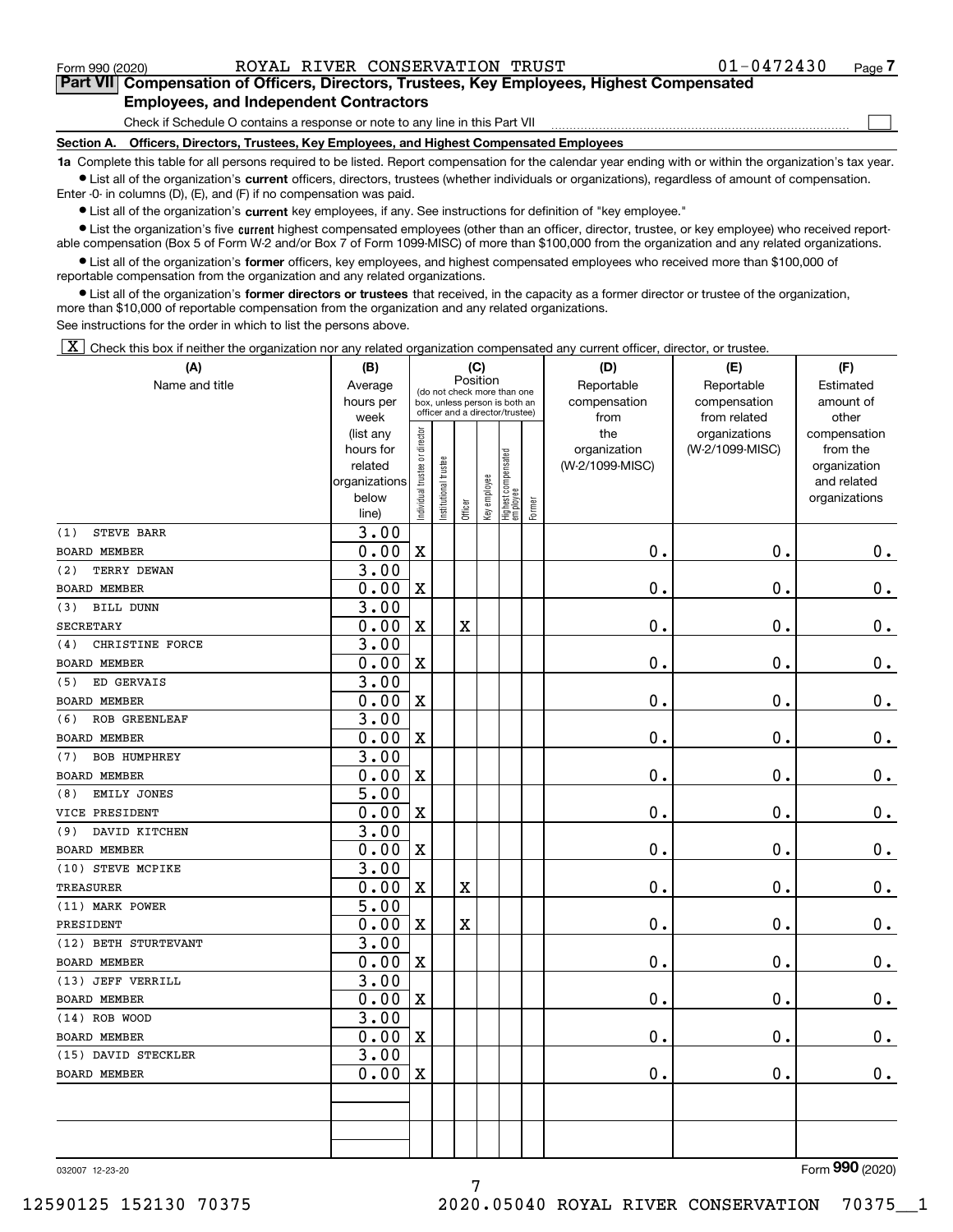|              | ROYAL RIVER CONSERVATION TRUST<br>Form 990 (2020)                                                                                                                                                                                                      |                                                                              |                                |                       |                 |              |                                                                        |        |                                                | $01 - 0472430$                                   |                                                                                   |     |                               | Page 8                                        |
|--------------|--------------------------------------------------------------------------------------------------------------------------------------------------------------------------------------------------------------------------------------------------------|------------------------------------------------------------------------------|--------------------------------|-----------------------|-----------------|--------------|------------------------------------------------------------------------|--------|------------------------------------------------|--------------------------------------------------|-----------------------------------------------------------------------------------|-----|-------------------------------|-----------------------------------------------|
|              | <b>Part VII</b><br>Section A. Officers, Directors, Trustees, Key Employees, and Highest Compensated Employees (continued)                                                                                                                              |                                                                              |                                |                       |                 |              |                                                                        |        |                                                |                                                  |                                                                                   |     |                               |                                               |
|              | (A)<br>Name and title                                                                                                                                                                                                                                  | (B)<br>Average<br>hours per                                                  |                                |                       | (C)<br>Position |              | (do not check more than one<br>box, unless person is both an           |        | (D)<br>Reportable<br>compensation              | (E)<br>Reportable<br>compensation                |                                                                                   |     | (F)<br>Estimated<br>amount of |                                               |
|              |                                                                                                                                                                                                                                                        | week<br>(list any<br>hours for<br>related<br>organizations<br>below<br>line) | Individual trustee or director | Institutional trustee | Officer         | key employee | officer and a director/trustee)<br>  Highest compensated<br>  employee | Former | from<br>the<br>organization<br>(W-2/1099-MISC) | from related<br>organizations<br>(W-2/1099-MISC) | other<br>compensation<br>from the<br>organization<br>and related<br>organizations |     |                               |                                               |
|              |                                                                                                                                                                                                                                                        |                                                                              |                                |                       |                 |              |                                                                        |        |                                                |                                                  |                                                                                   |     |                               |                                               |
|              |                                                                                                                                                                                                                                                        |                                                                              |                                |                       |                 |              |                                                                        |        |                                                |                                                  |                                                                                   |     |                               |                                               |
|              |                                                                                                                                                                                                                                                        |                                                                              |                                |                       |                 |              |                                                                        |        |                                                |                                                  |                                                                                   |     |                               |                                               |
|              |                                                                                                                                                                                                                                                        |                                                                              |                                |                       |                 |              |                                                                        |        |                                                |                                                  |                                                                                   |     |                               |                                               |
|              |                                                                                                                                                                                                                                                        |                                                                              |                                |                       |                 |              |                                                                        |        |                                                |                                                  |                                                                                   |     |                               |                                               |
|              |                                                                                                                                                                                                                                                        |                                                                              |                                |                       |                 |              |                                                                        |        |                                                |                                                  |                                                                                   |     |                               |                                               |
|              |                                                                                                                                                                                                                                                        |                                                                              |                                |                       |                 |              |                                                                        |        |                                                |                                                  |                                                                                   |     |                               |                                               |
|              |                                                                                                                                                                                                                                                        |                                                                              |                                |                       |                 |              |                                                                        |        |                                                |                                                  |                                                                                   |     |                               |                                               |
|              | 1b Subtotal                                                                                                                                                                                                                                            |                                                                              |                                |                       |                 |              |                                                                        |        | 0.                                             |                                                  | 0.                                                                                |     |                               | $0$ .                                         |
|              | c Total from continuation sheets to Part VII, Section A                                                                                                                                                                                                |                                                                              |                                |                       |                 |              |                                                                        |        | 0.<br>$\overline{0}$ .                         |                                                  | $\overline{\mathbf{0}}$ .<br>$\overline{0}$ .                                     |     |                               | $\overline{0}$ .<br>$\overline{\mathbf{0}}$ . |
| $\mathbf{2}$ | Total number of individuals (including but not limited to those listed above) who received more than \$100,000 of reportable<br>compensation from the organization $\blacktriangleright$                                                               |                                                                              |                                |                       |                 |              |                                                                        |        |                                                |                                                  |                                                                                   |     |                               | 0                                             |
| з            | Did the organization list any former officer, director, trustee, key employee, or highest compensated employee on                                                                                                                                      |                                                                              |                                |                       |                 |              |                                                                        |        |                                                |                                                  |                                                                                   |     | Yes                           | No                                            |
|              | line 1a? If "Yes," complete Schedule J for such individual manufactured contained and the Yes," complete Schedule J for such individual                                                                                                                |                                                                              |                                |                       |                 |              |                                                                        |        |                                                |                                                  |                                                                                   | 3   |                               | х                                             |
| 4            | For any individual listed on line 1a, is the sum of reportable compensation and other compensation from the organization                                                                                                                               |                                                                              |                                |                       |                 |              |                                                                        |        |                                                |                                                  |                                                                                   | 4   |                               | х                                             |
| 5            | Did any person listed on line 1a receive or accrue compensation from any unrelated organization or individual for services                                                                                                                             |                                                                              |                                |                       |                 |              |                                                                        |        |                                                |                                                  |                                                                                   | 5   |                               | X                                             |
|              | <b>Section B. Independent Contractors</b>                                                                                                                                                                                                              |                                                                              |                                |                       |                 |              |                                                                        |        |                                                |                                                  |                                                                                   |     |                               |                                               |
| 1            | Complete this table for your five highest compensated independent contractors that received more than \$100,000 of compensation from<br>the organization. Report compensation for the calendar year ending with or within the organization's tax year. |                                                                              |                                |                       |                 |              |                                                                        |        |                                                |                                                  |                                                                                   |     |                               |                                               |
|              | (A)<br>Name and business address                                                                                                                                                                                                                       |                                                                              |                                | <b>NONE</b>           |                 |              |                                                                        |        | (B)<br>Description of services                 |                                                  |                                                                                   | (C) | Compensation                  |                                               |
|              |                                                                                                                                                                                                                                                        |                                                                              |                                |                       |                 |              |                                                                        |        |                                                |                                                  |                                                                                   |     |                               |                                               |
|              |                                                                                                                                                                                                                                                        |                                                                              |                                |                       |                 |              |                                                                        |        |                                                |                                                  |                                                                                   |     |                               |                                               |
|              |                                                                                                                                                                                                                                                        |                                                                              |                                |                       |                 |              |                                                                        |        |                                                |                                                  |                                                                                   |     |                               |                                               |
|              |                                                                                                                                                                                                                                                        |                                                                              |                                |                       |                 |              |                                                                        |        |                                                |                                                  |                                                                                   |     |                               |                                               |
| 2            | Total number of independent contractors (including but not limited to those listed above) who received more than                                                                                                                                       |                                                                              |                                |                       |                 |              |                                                                        |        |                                                |                                                  |                                                                                   |     |                               |                                               |
|              | \$100,000 of compensation from the organization                                                                                                                                                                                                        |                                                                              |                                |                       |                 | 0            |                                                                        |        |                                                |                                                  |                                                                                   |     | Form 990 (2020)               |                                               |

032008 12-23-20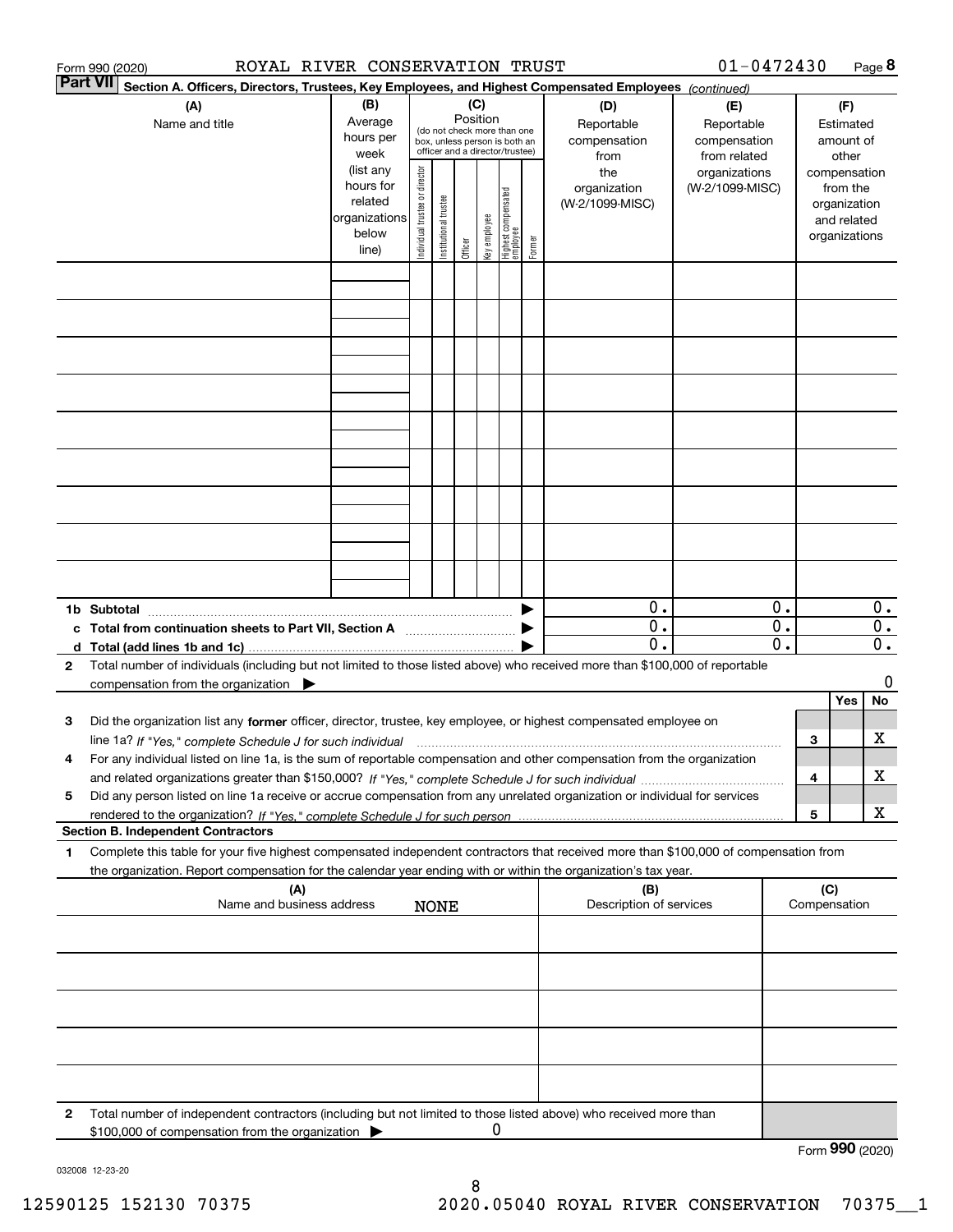| <b>Part VIII</b><br><b>Statement of Revenue</b><br>Check if Schedule O contains a response or note to any line in this Part VIII<br>$\overline{(B)}$<br>$\overline{(C)}$<br>(D)<br>(A)<br>Related or exempt<br>Unrelated<br>Total revenue<br>function revenue business revenue<br>1a<br>1 a Federated campaigns<br>Contributions, Gifts, Grants<br>and Other Similar Amounts<br>1 <sub>b</sub><br>Membership dues<br>b<br>1 <sub>c</sub><br>Fundraising events<br>1 <sub>d</sub><br>d Related organizations<br>81044.<br>1e<br>e Government grants (contributions)<br>All other contributions, gifts, grants, and<br>556698.<br>similar amounts not included above<br>1f<br>143350.<br>$1g$ \$<br>Noncash contributions included in lines 1a-1f<br>637742.<br><b>Business Code</b><br>3580.<br>3580.<br>900099<br>2 a OTHER INCOME<br>Program Service<br>Revenue<br>b<br>c<br><u> 1989 - Johann Stein, mars an deutscher Stein († 1958)</u><br>d<br><u> 1989 - Johann Barbara, martin amerikan basar dan berasal dalam basar dalam basar dalam basar dalam basar dala</u><br>3580.<br>Investment income (including dividends, interest, and<br>3<br>37449.<br>Income from investment of tax-exempt bond proceeds<br>4<br>5<br>(i) Real<br>(ii) Personal<br>Gross rents<br>∣6a<br>6а<br>.<br>6b<br>Less: rental expenses<br>6c<br>Rental income or (loss)<br>d Net rental income or (loss)<br>(i) Securities<br>(ii) Other<br>7 a Gross amount from sales of<br>assets other than inventory<br>7a<br><b>b</b> Less: cost or other basis<br>evenue<br>and sales expenses<br>7b<br><b>7c</b><br>c Gain or (loss)<br>č<br>Other<br>8 a Gross income from fundraising events (not<br>including \$<br>$\overline{\phantom{a}}$ of<br>contributions reported on line 1c). See<br>8a<br>8 <sub>b</sub><br>c Net income or (loss) from fundraising events<br>9 a Gross income from gaming activities. See<br>9а<br>9 <sub>b</sub><br><b>b</b> Less: direct expenses <i>manually contained</i><br>c Net income or (loss) from gaming activities<br>10 a Gross sales of inventory, less returns<br>10 <sub>b</sub><br><b>b</b> Less: cost of goods sold<br>c Net income or (loss) from sales of inventory<br><b>Business Code</b><br>Miscellaneous<br>Revenue<br>11 a<br><u> 1989 - Johann Barn, mars ann an t-Amhain ann an t-Amhain an t-Amhain an t-Amhain an t-Amhain an t-Amhain an t-</u><br>b<br>с |  |  | Form 990 (2020) |  |  |  | ROYAL RIVER CONSERVATION TRUST | 01-0472430 | Page 9                                                   |
|------------------------------------------------------------------------------------------------------------------------------------------------------------------------------------------------------------------------------------------------------------------------------------------------------------------------------------------------------------------------------------------------------------------------------------------------------------------------------------------------------------------------------------------------------------------------------------------------------------------------------------------------------------------------------------------------------------------------------------------------------------------------------------------------------------------------------------------------------------------------------------------------------------------------------------------------------------------------------------------------------------------------------------------------------------------------------------------------------------------------------------------------------------------------------------------------------------------------------------------------------------------------------------------------------------------------------------------------------------------------------------------------------------------------------------------------------------------------------------------------------------------------------------------------------------------------------------------------------------------------------------------------------------------------------------------------------------------------------------------------------------------------------------------------------------------------------------------------------------------------------------------------------------------------------------------------------------------------------------------------------------------------------------------------------------------------------------------------------------------------------------------------------------------------------------------------------------------------------------------------------------------------------------------------------------------------------------------------------------------------------------------------|--|--|-----------------|--|--|--|--------------------------------|------------|----------------------------------------------------------|
|                                                                                                                                                                                                                                                                                                                                                                                                                                                                                                                                                                                                                                                                                                                                                                                                                                                                                                                                                                                                                                                                                                                                                                                                                                                                                                                                                                                                                                                                                                                                                                                                                                                                                                                                                                                                                                                                                                                                                                                                                                                                                                                                                                                                                                                                                                                                                                                                |  |  |                 |  |  |  |                                |            |                                                          |
|                                                                                                                                                                                                                                                                                                                                                                                                                                                                                                                                                                                                                                                                                                                                                                                                                                                                                                                                                                                                                                                                                                                                                                                                                                                                                                                                                                                                                                                                                                                                                                                                                                                                                                                                                                                                                                                                                                                                                                                                                                                                                                                                                                                                                                                                                                                                                                                                |  |  |                 |  |  |  |                                |            |                                                          |
|                                                                                                                                                                                                                                                                                                                                                                                                                                                                                                                                                                                                                                                                                                                                                                                                                                                                                                                                                                                                                                                                                                                                                                                                                                                                                                                                                                                                                                                                                                                                                                                                                                                                                                                                                                                                                                                                                                                                                                                                                                                                                                                                                                                                                                                                                                                                                                                                |  |  |                 |  |  |  |                                |            | Revenue excluded<br>from tax under<br>sections 512 - 514 |
|                                                                                                                                                                                                                                                                                                                                                                                                                                                                                                                                                                                                                                                                                                                                                                                                                                                                                                                                                                                                                                                                                                                                                                                                                                                                                                                                                                                                                                                                                                                                                                                                                                                                                                                                                                                                                                                                                                                                                                                                                                                                                                                                                                                                                                                                                                                                                                                                |  |  |                 |  |  |  |                                |            |                                                          |
|                                                                                                                                                                                                                                                                                                                                                                                                                                                                                                                                                                                                                                                                                                                                                                                                                                                                                                                                                                                                                                                                                                                                                                                                                                                                                                                                                                                                                                                                                                                                                                                                                                                                                                                                                                                                                                                                                                                                                                                                                                                                                                                                                                                                                                                                                                                                                                                                |  |  |                 |  |  |  |                                |            |                                                          |
|                                                                                                                                                                                                                                                                                                                                                                                                                                                                                                                                                                                                                                                                                                                                                                                                                                                                                                                                                                                                                                                                                                                                                                                                                                                                                                                                                                                                                                                                                                                                                                                                                                                                                                                                                                                                                                                                                                                                                                                                                                                                                                                                                                                                                                                                                                                                                                                                |  |  |                 |  |  |  |                                |            |                                                          |
|                                                                                                                                                                                                                                                                                                                                                                                                                                                                                                                                                                                                                                                                                                                                                                                                                                                                                                                                                                                                                                                                                                                                                                                                                                                                                                                                                                                                                                                                                                                                                                                                                                                                                                                                                                                                                                                                                                                                                                                                                                                                                                                                                                                                                                                                                                                                                                                                |  |  |                 |  |  |  |                                |            |                                                          |
|                                                                                                                                                                                                                                                                                                                                                                                                                                                                                                                                                                                                                                                                                                                                                                                                                                                                                                                                                                                                                                                                                                                                                                                                                                                                                                                                                                                                                                                                                                                                                                                                                                                                                                                                                                                                                                                                                                                                                                                                                                                                                                                                                                                                                                                                                                                                                                                                |  |  |                 |  |  |  |                                |            |                                                          |
|                                                                                                                                                                                                                                                                                                                                                                                                                                                                                                                                                                                                                                                                                                                                                                                                                                                                                                                                                                                                                                                                                                                                                                                                                                                                                                                                                                                                                                                                                                                                                                                                                                                                                                                                                                                                                                                                                                                                                                                                                                                                                                                                                                                                                                                                                                                                                                                                |  |  |                 |  |  |  |                                |            |                                                          |
|                                                                                                                                                                                                                                                                                                                                                                                                                                                                                                                                                                                                                                                                                                                                                                                                                                                                                                                                                                                                                                                                                                                                                                                                                                                                                                                                                                                                                                                                                                                                                                                                                                                                                                                                                                                                                                                                                                                                                                                                                                                                                                                                                                                                                                                                                                                                                                                                |  |  |                 |  |  |  |                                |            |                                                          |
|                                                                                                                                                                                                                                                                                                                                                                                                                                                                                                                                                                                                                                                                                                                                                                                                                                                                                                                                                                                                                                                                                                                                                                                                                                                                                                                                                                                                                                                                                                                                                                                                                                                                                                                                                                                                                                                                                                                                                                                                                                                                                                                                                                                                                                                                                                                                                                                                |  |  |                 |  |  |  |                                |            |                                                          |
|                                                                                                                                                                                                                                                                                                                                                                                                                                                                                                                                                                                                                                                                                                                                                                                                                                                                                                                                                                                                                                                                                                                                                                                                                                                                                                                                                                                                                                                                                                                                                                                                                                                                                                                                                                                                                                                                                                                                                                                                                                                                                                                                                                                                                                                                                                                                                                                                |  |  |                 |  |  |  |                                |            |                                                          |
|                                                                                                                                                                                                                                                                                                                                                                                                                                                                                                                                                                                                                                                                                                                                                                                                                                                                                                                                                                                                                                                                                                                                                                                                                                                                                                                                                                                                                                                                                                                                                                                                                                                                                                                                                                                                                                                                                                                                                                                                                                                                                                                                                                                                                                                                                                                                                                                                |  |  |                 |  |  |  |                                |            |                                                          |
|                                                                                                                                                                                                                                                                                                                                                                                                                                                                                                                                                                                                                                                                                                                                                                                                                                                                                                                                                                                                                                                                                                                                                                                                                                                                                                                                                                                                                                                                                                                                                                                                                                                                                                                                                                                                                                                                                                                                                                                                                                                                                                                                                                                                                                                                                                                                                                                                |  |  |                 |  |  |  |                                |            |                                                          |
|                                                                                                                                                                                                                                                                                                                                                                                                                                                                                                                                                                                                                                                                                                                                                                                                                                                                                                                                                                                                                                                                                                                                                                                                                                                                                                                                                                                                                                                                                                                                                                                                                                                                                                                                                                                                                                                                                                                                                                                                                                                                                                                                                                                                                                                                                                                                                                                                |  |  |                 |  |  |  |                                |            |                                                          |
|                                                                                                                                                                                                                                                                                                                                                                                                                                                                                                                                                                                                                                                                                                                                                                                                                                                                                                                                                                                                                                                                                                                                                                                                                                                                                                                                                                                                                                                                                                                                                                                                                                                                                                                                                                                                                                                                                                                                                                                                                                                                                                                                                                                                                                                                                                                                                                                                |  |  |                 |  |  |  |                                |            |                                                          |
|                                                                                                                                                                                                                                                                                                                                                                                                                                                                                                                                                                                                                                                                                                                                                                                                                                                                                                                                                                                                                                                                                                                                                                                                                                                                                                                                                                                                                                                                                                                                                                                                                                                                                                                                                                                                                                                                                                                                                                                                                                                                                                                                                                                                                                                                                                                                                                                                |  |  |                 |  |  |  |                                |            |                                                          |
|                                                                                                                                                                                                                                                                                                                                                                                                                                                                                                                                                                                                                                                                                                                                                                                                                                                                                                                                                                                                                                                                                                                                                                                                                                                                                                                                                                                                                                                                                                                                                                                                                                                                                                                                                                                                                                                                                                                                                                                                                                                                                                                                                                                                                                                                                                                                                                                                |  |  |                 |  |  |  |                                |            |                                                          |
|                                                                                                                                                                                                                                                                                                                                                                                                                                                                                                                                                                                                                                                                                                                                                                                                                                                                                                                                                                                                                                                                                                                                                                                                                                                                                                                                                                                                                                                                                                                                                                                                                                                                                                                                                                                                                                                                                                                                                                                                                                                                                                                                                                                                                                                                                                                                                                                                |  |  |                 |  |  |  |                                |            |                                                          |
|                                                                                                                                                                                                                                                                                                                                                                                                                                                                                                                                                                                                                                                                                                                                                                                                                                                                                                                                                                                                                                                                                                                                                                                                                                                                                                                                                                                                                                                                                                                                                                                                                                                                                                                                                                                                                                                                                                                                                                                                                                                                                                                                                                                                                                                                                                                                                                                                |  |  |                 |  |  |  |                                |            |                                                          |
|                                                                                                                                                                                                                                                                                                                                                                                                                                                                                                                                                                                                                                                                                                                                                                                                                                                                                                                                                                                                                                                                                                                                                                                                                                                                                                                                                                                                                                                                                                                                                                                                                                                                                                                                                                                                                                                                                                                                                                                                                                                                                                                                                                                                                                                                                                                                                                                                |  |  |                 |  |  |  |                                |            | 37449.                                                   |
|                                                                                                                                                                                                                                                                                                                                                                                                                                                                                                                                                                                                                                                                                                                                                                                                                                                                                                                                                                                                                                                                                                                                                                                                                                                                                                                                                                                                                                                                                                                                                                                                                                                                                                                                                                                                                                                                                                                                                                                                                                                                                                                                                                                                                                                                                                                                                                                                |  |  |                 |  |  |  |                                |            |                                                          |
|                                                                                                                                                                                                                                                                                                                                                                                                                                                                                                                                                                                                                                                                                                                                                                                                                                                                                                                                                                                                                                                                                                                                                                                                                                                                                                                                                                                                                                                                                                                                                                                                                                                                                                                                                                                                                                                                                                                                                                                                                                                                                                                                                                                                                                                                                                                                                                                                |  |  |                 |  |  |  |                                |            |                                                          |
|                                                                                                                                                                                                                                                                                                                                                                                                                                                                                                                                                                                                                                                                                                                                                                                                                                                                                                                                                                                                                                                                                                                                                                                                                                                                                                                                                                                                                                                                                                                                                                                                                                                                                                                                                                                                                                                                                                                                                                                                                                                                                                                                                                                                                                                                                                                                                                                                |  |  |                 |  |  |  |                                |            |                                                          |
|                                                                                                                                                                                                                                                                                                                                                                                                                                                                                                                                                                                                                                                                                                                                                                                                                                                                                                                                                                                                                                                                                                                                                                                                                                                                                                                                                                                                                                                                                                                                                                                                                                                                                                                                                                                                                                                                                                                                                                                                                                                                                                                                                                                                                                                                                                                                                                                                |  |  |                 |  |  |  |                                |            |                                                          |
|                                                                                                                                                                                                                                                                                                                                                                                                                                                                                                                                                                                                                                                                                                                                                                                                                                                                                                                                                                                                                                                                                                                                                                                                                                                                                                                                                                                                                                                                                                                                                                                                                                                                                                                                                                                                                                                                                                                                                                                                                                                                                                                                                                                                                                                                                                                                                                                                |  |  |                 |  |  |  |                                |            |                                                          |
|                                                                                                                                                                                                                                                                                                                                                                                                                                                                                                                                                                                                                                                                                                                                                                                                                                                                                                                                                                                                                                                                                                                                                                                                                                                                                                                                                                                                                                                                                                                                                                                                                                                                                                                                                                                                                                                                                                                                                                                                                                                                                                                                                                                                                                                                                                                                                                                                |  |  |                 |  |  |  |                                |            |                                                          |
|                                                                                                                                                                                                                                                                                                                                                                                                                                                                                                                                                                                                                                                                                                                                                                                                                                                                                                                                                                                                                                                                                                                                                                                                                                                                                                                                                                                                                                                                                                                                                                                                                                                                                                                                                                                                                                                                                                                                                                                                                                                                                                                                                                                                                                                                                                                                                                                                |  |  |                 |  |  |  |                                |            |                                                          |
|                                                                                                                                                                                                                                                                                                                                                                                                                                                                                                                                                                                                                                                                                                                                                                                                                                                                                                                                                                                                                                                                                                                                                                                                                                                                                                                                                                                                                                                                                                                                                                                                                                                                                                                                                                                                                                                                                                                                                                                                                                                                                                                                                                                                                                                                                                                                                                                                |  |  |                 |  |  |  |                                |            |                                                          |
|                                                                                                                                                                                                                                                                                                                                                                                                                                                                                                                                                                                                                                                                                                                                                                                                                                                                                                                                                                                                                                                                                                                                                                                                                                                                                                                                                                                                                                                                                                                                                                                                                                                                                                                                                                                                                                                                                                                                                                                                                                                                                                                                                                                                                                                                                                                                                                                                |  |  |                 |  |  |  |                                |            |                                                          |
|                                                                                                                                                                                                                                                                                                                                                                                                                                                                                                                                                                                                                                                                                                                                                                                                                                                                                                                                                                                                                                                                                                                                                                                                                                                                                                                                                                                                                                                                                                                                                                                                                                                                                                                                                                                                                                                                                                                                                                                                                                                                                                                                                                                                                                                                                                                                                                                                |  |  |                 |  |  |  |                                |            |                                                          |
|                                                                                                                                                                                                                                                                                                                                                                                                                                                                                                                                                                                                                                                                                                                                                                                                                                                                                                                                                                                                                                                                                                                                                                                                                                                                                                                                                                                                                                                                                                                                                                                                                                                                                                                                                                                                                                                                                                                                                                                                                                                                                                                                                                                                                                                                                                                                                                                                |  |  |                 |  |  |  |                                |            |                                                          |
|                                                                                                                                                                                                                                                                                                                                                                                                                                                                                                                                                                                                                                                                                                                                                                                                                                                                                                                                                                                                                                                                                                                                                                                                                                                                                                                                                                                                                                                                                                                                                                                                                                                                                                                                                                                                                                                                                                                                                                                                                                                                                                                                                                                                                                                                                                                                                                                                |  |  |                 |  |  |  |                                |            |                                                          |
|                                                                                                                                                                                                                                                                                                                                                                                                                                                                                                                                                                                                                                                                                                                                                                                                                                                                                                                                                                                                                                                                                                                                                                                                                                                                                                                                                                                                                                                                                                                                                                                                                                                                                                                                                                                                                                                                                                                                                                                                                                                                                                                                                                                                                                                                                                                                                                                                |  |  |                 |  |  |  |                                |            |                                                          |
|                                                                                                                                                                                                                                                                                                                                                                                                                                                                                                                                                                                                                                                                                                                                                                                                                                                                                                                                                                                                                                                                                                                                                                                                                                                                                                                                                                                                                                                                                                                                                                                                                                                                                                                                                                                                                                                                                                                                                                                                                                                                                                                                                                                                                                                                                                                                                                                                |  |  |                 |  |  |  |                                |            |                                                          |
|                                                                                                                                                                                                                                                                                                                                                                                                                                                                                                                                                                                                                                                                                                                                                                                                                                                                                                                                                                                                                                                                                                                                                                                                                                                                                                                                                                                                                                                                                                                                                                                                                                                                                                                                                                                                                                                                                                                                                                                                                                                                                                                                                                                                                                                                                                                                                                                                |  |  |                 |  |  |  |                                |            |                                                          |
|                                                                                                                                                                                                                                                                                                                                                                                                                                                                                                                                                                                                                                                                                                                                                                                                                                                                                                                                                                                                                                                                                                                                                                                                                                                                                                                                                                                                                                                                                                                                                                                                                                                                                                                                                                                                                                                                                                                                                                                                                                                                                                                                                                                                                                                                                                                                                                                                |  |  |                 |  |  |  |                                |            |                                                          |
|                                                                                                                                                                                                                                                                                                                                                                                                                                                                                                                                                                                                                                                                                                                                                                                                                                                                                                                                                                                                                                                                                                                                                                                                                                                                                                                                                                                                                                                                                                                                                                                                                                                                                                                                                                                                                                                                                                                                                                                                                                                                                                                                                                                                                                                                                                                                                                                                |  |  |                 |  |  |  |                                |            |                                                          |
|                                                                                                                                                                                                                                                                                                                                                                                                                                                                                                                                                                                                                                                                                                                                                                                                                                                                                                                                                                                                                                                                                                                                                                                                                                                                                                                                                                                                                                                                                                                                                                                                                                                                                                                                                                                                                                                                                                                                                                                                                                                                                                                                                                                                                                                                                                                                                                                                |  |  |                 |  |  |  |                                |            |                                                          |
|                                                                                                                                                                                                                                                                                                                                                                                                                                                                                                                                                                                                                                                                                                                                                                                                                                                                                                                                                                                                                                                                                                                                                                                                                                                                                                                                                                                                                                                                                                                                                                                                                                                                                                                                                                                                                                                                                                                                                                                                                                                                                                                                                                                                                                                                                                                                                                                                |  |  |                 |  |  |  |                                |            |                                                          |
|                                                                                                                                                                                                                                                                                                                                                                                                                                                                                                                                                                                                                                                                                                                                                                                                                                                                                                                                                                                                                                                                                                                                                                                                                                                                                                                                                                                                                                                                                                                                                                                                                                                                                                                                                                                                                                                                                                                                                                                                                                                                                                                                                                                                                                                                                                                                                                                                |  |  |                 |  |  |  |                                |            |                                                          |
|                                                                                                                                                                                                                                                                                                                                                                                                                                                                                                                                                                                                                                                                                                                                                                                                                                                                                                                                                                                                                                                                                                                                                                                                                                                                                                                                                                                                                                                                                                                                                                                                                                                                                                                                                                                                                                                                                                                                                                                                                                                                                                                                                                                                                                                                                                                                                                                                |  |  |                 |  |  |  |                                |            |                                                          |
|                                                                                                                                                                                                                                                                                                                                                                                                                                                                                                                                                                                                                                                                                                                                                                                                                                                                                                                                                                                                                                                                                                                                                                                                                                                                                                                                                                                                                                                                                                                                                                                                                                                                                                                                                                                                                                                                                                                                                                                                                                                                                                                                                                                                                                                                                                                                                                                                |  |  |                 |  |  |  |                                |            |                                                          |
|                                                                                                                                                                                                                                                                                                                                                                                                                                                                                                                                                                                                                                                                                                                                                                                                                                                                                                                                                                                                                                                                                                                                                                                                                                                                                                                                                                                                                                                                                                                                                                                                                                                                                                                                                                                                                                                                                                                                                                                                                                                                                                                                                                                                                                                                                                                                                                                                |  |  |                 |  |  |  |                                |            |                                                          |
|                                                                                                                                                                                                                                                                                                                                                                                                                                                                                                                                                                                                                                                                                                                                                                                                                                                                                                                                                                                                                                                                                                                                                                                                                                                                                                                                                                                                                                                                                                                                                                                                                                                                                                                                                                                                                                                                                                                                                                                                                                                                                                                                                                                                                                                                                                                                                                                                |  |  |                 |  |  |  |                                |            |                                                          |
|                                                                                                                                                                                                                                                                                                                                                                                                                                                                                                                                                                                                                                                                                                                                                                                                                                                                                                                                                                                                                                                                                                                                                                                                                                                                                                                                                                                                                                                                                                                                                                                                                                                                                                                                                                                                                                                                                                                                                                                                                                                                                                                                                                                                                                                                                                                                                                                                |  |  |                 |  |  |  |                                |            |                                                          |
|                                                                                                                                                                                                                                                                                                                                                                                                                                                                                                                                                                                                                                                                                                                                                                                                                                                                                                                                                                                                                                                                                                                                                                                                                                                                                                                                                                                                                                                                                                                                                                                                                                                                                                                                                                                                                                                                                                                                                                                                                                                                                                                                                                                                                                                                                                                                                                                                |  |  |                 |  |  |  |                                |            |                                                          |
|                                                                                                                                                                                                                                                                                                                                                                                                                                                                                                                                                                                                                                                                                                                                                                                                                                                                                                                                                                                                                                                                                                                                                                                                                                                                                                                                                                                                                                                                                                                                                                                                                                                                                                                                                                                                                                                                                                                                                                                                                                                                                                                                                                                                                                                                                                                                                                                                |  |  |                 |  |  |  |                                |            |                                                          |
|                                                                                                                                                                                                                                                                                                                                                                                                                                                                                                                                                                                                                                                                                                                                                                                                                                                                                                                                                                                                                                                                                                                                                                                                                                                                                                                                                                                                                                                                                                                                                                                                                                                                                                                                                                                                                                                                                                                                                                                                                                                                                                                                                                                                                                                                                                                                                                                                |  |  |                 |  |  |  |                                |            |                                                          |
|                                                                                                                                                                                                                                                                                                                                                                                                                                                                                                                                                                                                                                                                                                                                                                                                                                                                                                                                                                                                                                                                                                                                                                                                                                                                                                                                                                                                                                                                                                                                                                                                                                                                                                                                                                                                                                                                                                                                                                                                                                                                                                                                                                                                                                                                                                                                                                                                |  |  |                 |  |  |  |                                |            |                                                          |
| 678771.<br>3580.<br>0.1                                                                                                                                                                                                                                                                                                                                                                                                                                                                                                                                                                                                                                                                                                                                                                                                                                                                                                                                                                                                                                                                                                                                                                                                                                                                                                                                                                                                                                                                                                                                                                                                                                                                                                                                                                                                                                                                                                                                                                                                                                                                                                                                                                                                                                                                                                                                                                        |  |  |                 |  |  |  |                                |            | 37449.                                                   |
| 12<br>032009 12-23-20                                                                                                                                                                                                                                                                                                                                                                                                                                                                                                                                                                                                                                                                                                                                                                                                                                                                                                                                                                                                                                                                                                                                                                                                                                                                                                                                                                                                                                                                                                                                                                                                                                                                                                                                                                                                                                                                                                                                                                                                                                                                                                                                                                                                                                                                                                                                                                          |  |  |                 |  |  |  |                                |            | Form 990 (2020)                                          |

032009 12-23-20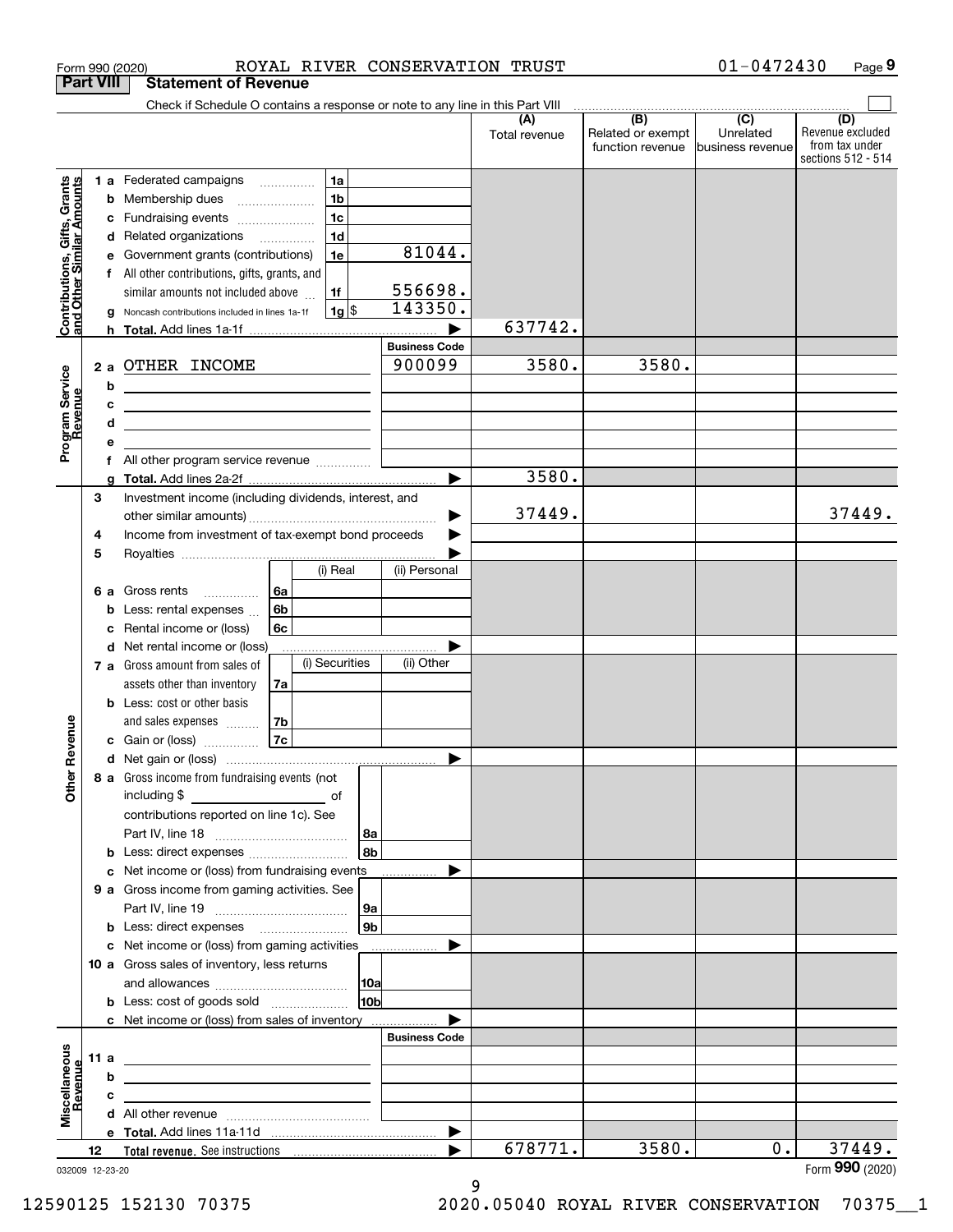Form 990 (2020) ROYAL RIVER CONSERVATION TRUST 01-0472430  $\,$  Page **Part IX Statement of Functional Expenses**

|                  | Section 501(c)(3) and 501(c)(4) organizations must complete all columns. All other organizations must complete column (A).                                                                                 |                       |                                    |                                                      |                                |
|------------------|------------------------------------------------------------------------------------------------------------------------------------------------------------------------------------------------------------|-----------------------|------------------------------------|------------------------------------------------------|--------------------------------|
|                  | Check if Schedule O contains a response or note to any line in this Part IX                                                                                                                                |                       |                                    |                                                      |                                |
|                  | Do not include amounts reported on lines 6b,<br>7b, 8b, 9b, and 10b of Part VIII.                                                                                                                          | (A)<br>Total expenses | (B)<br>Program service<br>expenses | $\overline{C}$<br>Management and<br>general expenses | (D)<br>Fundraising<br>expenses |
| $\mathbf{1}$     | Grants and other assistance to domestic organizations                                                                                                                                                      |                       |                                    |                                                      |                                |
|                  | and domestic governments. See Part IV, line 21                                                                                                                                                             |                       |                                    |                                                      |                                |
| $\mathbf{2}$     | Grants and other assistance to domestic                                                                                                                                                                    |                       |                                    |                                                      |                                |
|                  | individuals. See Part IV, line 22                                                                                                                                                                          |                       |                                    |                                                      |                                |
| 3                | Grants and other assistance to foreign                                                                                                                                                                     |                       |                                    |                                                      |                                |
|                  | organizations, foreign governments, and foreign                                                                                                                                                            |                       |                                    |                                                      |                                |
|                  | individuals. See Part IV, lines 15 and 16                                                                                                                                                                  |                       |                                    |                                                      |                                |
| 4                | Benefits paid to or for members                                                                                                                                                                            |                       |                                    |                                                      |                                |
| 5                | Compensation of current officers, directors,                                                                                                                                                               |                       |                                    |                                                      |                                |
|                  |                                                                                                                                                                                                            | 56432.                | 28216.                             | 14108.                                               | 14108.                         |
| 6                | Compensation not included above to disqualified                                                                                                                                                            |                       |                                    |                                                      |                                |
|                  | persons (as defined under section 4958(f)(1)) and                                                                                                                                                          |                       |                                    |                                                      |                                |
|                  | persons described in section 4958(c)(3)(B)                                                                                                                                                                 |                       |                                    |                                                      |                                |
| 7                |                                                                                                                                                                                                            | 65694.                | 35831.                             | 10582.                                               | 19281.                         |
| 8                | Pension plan accruals and contributions (include                                                                                                                                                           |                       |                                    |                                                      |                                |
|                  | section 401(k) and 403(b) employer contributions)                                                                                                                                                          |                       |                                    |                                                      |                                |
| 9                |                                                                                                                                                                                                            | 15019.                | 7877.                              | 3036.                                                | 4106.                          |
| 10               |                                                                                                                                                                                                            | 9150.                 | 4798.                              | 1850.                                                | 2502.                          |
| 11               | Fees for services (nonemployees):                                                                                                                                                                          |                       |                                    |                                                      |                                |
| a                |                                                                                                                                                                                                            |                       |                                    |                                                      |                                |
| b                |                                                                                                                                                                                                            | 1489.                 | 1434.                              | 55.                                                  |                                |
| c                |                                                                                                                                                                                                            | 3336.                 |                                    | 3336.                                                |                                |
| d                |                                                                                                                                                                                                            |                       |                                    |                                                      |                                |
| е                | Professional fundraising services. See Part IV, line 17                                                                                                                                                    |                       |                                    |                                                      |                                |
| f                | Investment management fees                                                                                                                                                                                 |                       |                                    |                                                      |                                |
| g                | Other. (If line 11g amount exceeds 10% of line 25,                                                                                                                                                         |                       |                                    |                                                      |                                |
|                  | column (A) amount, list line 11g expenses on Sch O.)                                                                                                                                                       | 164.                  |                                    | 164.                                                 |                                |
| 12 <sup>12</sup> |                                                                                                                                                                                                            |                       |                                    |                                                      |                                |
| 13               |                                                                                                                                                                                                            | 4136.                 |                                    | 4136.                                                |                                |
| 14               |                                                                                                                                                                                                            | 1593.                 |                                    | 1593.                                                |                                |
| 15               |                                                                                                                                                                                                            |                       |                                    |                                                      |                                |
| 16               |                                                                                                                                                                                                            | 13367.                |                                    | 13367.                                               |                                |
| 17               |                                                                                                                                                                                                            | 2509.                 | 608.                               | 1854.                                                | 47.                            |
| 18               | Payments of travel or entertainment expenses                                                                                                                                                               |                       |                                    |                                                      |                                |
|                  | for any federal, state, or local public officials                                                                                                                                                          |                       |                                    |                                                      |                                |
| 19               | Conferences, conventions, and meetings                                                                                                                                                                     | 377.                  | 40.                                | 302.                                                 | 35.                            |
| 20               | Interest                                                                                                                                                                                                   |                       |                                    |                                                      |                                |
| 21               |                                                                                                                                                                                                            |                       |                                    |                                                      |                                |
| 22               | Depreciation, depletion, and amortization                                                                                                                                                                  | $\overline{303}$ .    |                                    | 303.                                                 |                                |
| 23               | Insurance                                                                                                                                                                                                  | 4265.                 |                                    | 4265.                                                |                                |
| 24               | Other expenses. Itemize expenses not covered<br>above (List miscellaneous expenses on line 24e. If<br>line 24e amount exceeds 10% of line 25, column (A)<br>amount, list line 24e expenses on Schedule O.) |                       |                                    |                                                      |                                |
|                  | a PROGRAM EXPENSES                                                                                                                                                                                         | 32643.                | 32127.                             | 516.                                                 |                                |
|                  | <b>b PRINTING &amp; PUBLICATIONS</b>                                                                                                                                                                       | 13707.                | 663.                               | 56.                                                  | 12988.                         |
| c.               | OTHER EXPENSES                                                                                                                                                                                             | 2680.                 | 682.                               | 983.                                                 | 1015.                          |
| d                | MEMBERSHIPS                                                                                                                                                                                                | 1450.                 |                                    | 1450.                                                |                                |
|                  | e All other expenses                                                                                                                                                                                       | 701.                  |                                    | 470.                                                 | 231.                           |
| 25               | Total functional expenses. Add lines 1 through 24e                                                                                                                                                         | 229015.               | 112276.                            | 62426.                                               | 54313.                         |
| 26               | <b>Joint costs.</b> Complete this line only if the organization                                                                                                                                            |                       |                                    |                                                      |                                |
|                  | reported in column (B) joint costs from a combined                                                                                                                                                         |                       |                                    |                                                      |                                |
|                  | educational campaign and fundraising solicitation.                                                                                                                                                         |                       |                                    |                                                      |                                |
|                  | Check here $\blacktriangleright$<br>if following SOP 98-2 (ASC 958-720)                                                                                                                                    |                       |                                    |                                                      |                                |

10

032010 12-23-20

Form (2020) **990**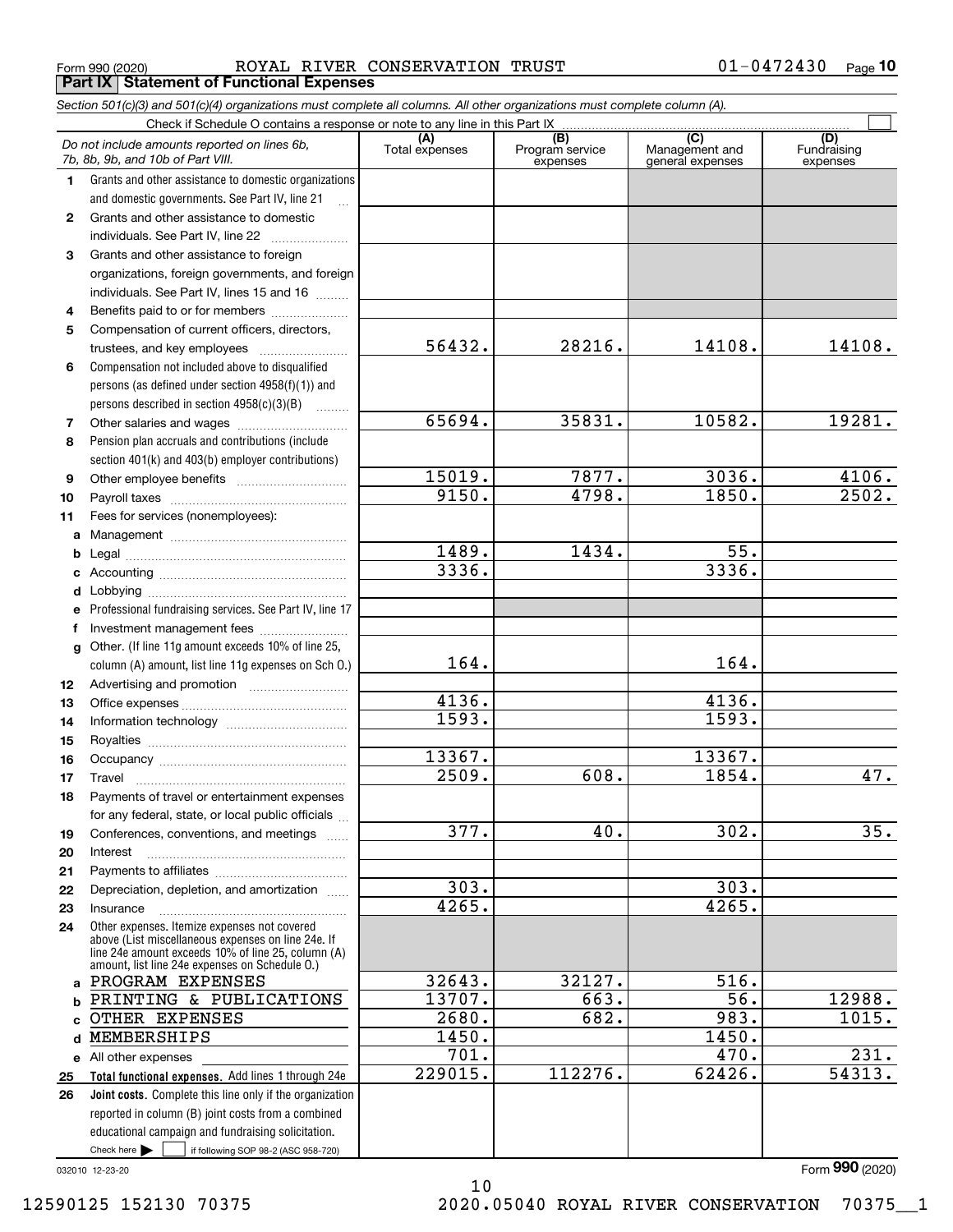#### Form 990 (2020) ROYAL RIVER CONSERVATION TRUST 01-0472430  $\,$  Page

Check if Schedule O contains a response or note to any line in this Part X

**3** Pledges and grants receivable, net  $\ldots$  **multimes contained and grants receivable**, net **multimes contained and grants receivable**, net **multimes contained and grants receivable 5**Loans and other receivables from any current or former officer, director, **10a**Land, buildings, and equipment: cost or other **12345678910c**965. 2412193. 2559884. **11121314151617181920212223242526b** Less: accumulated depreciation  $\ldots$  **10b** basis. Complete Part VI of Schedule D will aller **Total assets.**  Add lines 1 through 15 (must equal line 33) **Total liabilities.**  Add lines 17 through 25 **Organizations that follow FASB ASC 958, check here** | X **and complete lines 27, 28, 32, and 33. 2728Organizations that do not follow FASB ASC 958, check here** | Beginning of year | | End of year Cash - non-interest-bearing ~~~~~~~~~~~~~~~~~~~~~~~~~ Savings and temporary cash investments ~~~~~~~~~~~~~~~~~~Accounts receivable, net ~~~~~~~~~~~~~~~~~~~~~~~~~~ trustee, key employee, creator or founder, substantial contributor, or 35% controlled entity or family member of any of these persons ............................ Loans and other receivables from other disqualified persons (as defined under section  $4958(f)(1)$ , and persons described in section  $4958(c)(3)(B)$ Notes and loans receivable, net ~~~~~~~~~~~~~~~~~~~~~~~Inventories for sale or use ~~~~~~~~~~~~~~~~~~~~~~~~~~Prepaid expenses and deferred charges ~~~~~~~~~~~~~~~~~~ Investments - publicly traded securities ~~~~~~~~~~~~~~~~~~~ Investments - other securities. See Part IV, line 11 ~~~~~~~~~~~~~~ Investments - program-related. See Part IV, line 11 [2010] [2010] [2010] [2010] [2010] [2010] [2010] [2010] [2 Intangible assets …………………………………………………………………………………… Other assets. See Part IV, line 11 ~~~~~~~~~~~~~~~~~~~~~~ Accounts payable and accrued expenses ~~~~~~~~~~~~~~~~~~ Grants payable ~~~~~~~~~~~~~~~~~~~~~~~~~~~~~~~ Deferred revenue ~~~~~~~~~~~~~~~~~~~~~~~~~~~~~~ Tax-exempt bond liabilities …………………………………………………………… Escrow or custodial account liability. Complete Part IV of Schedule D Loans and other payables to any current or former officer, director, trustee, key employee, creator or founder, substantial contributor, or 35% controlled entity or family member of any of these persons ~~~~~~~~~Secured mortgages and notes payable to unrelated third parties **Fig. 1.1.1.1.1.1.1.1.1.1.** Unsecured notes and loans payable to unrelated third parties  $\ldots$ Other liabilities (including federal income tax, payables to related third parties, and other liabilities not included on lines 17-24). Complete Part X of Schedule D ~~~~~~~~~~~~~~~~~~~~~~~~~~~~~~~ Net assets without donor restrictions ~~~~~~~~~~~~~~~~~~~~ Net assets with donor restrictions ~~~~~~~~~~~~~~~~~~~~~~ 149944. 1 292464.  $670681. |11|$  887631. 2560849.  $18862. | 15 | 55891.$ 3251785. 16 3795992.  $105. |2|$  122. 25500.  $0.125$  500.  $0.26$  26000.  $533508$ .  $27$  732466.  $2718277. |28| 3037526.$ 

 $\mathcal{L}^{\text{max}}$ 

**(A) (B)**

Form (2020) **990**

 $3251785.$   $32$  3769992.  $3251785.$   $33$  3795992.

**12**

**Part X** Balance Sheet

**4**

**6**

**789**

**Assets**

**232425**

**Liabilities**

iabilities

**26**

**2728**

**Net Assets or Fund Balances**

ğ

Assets or Fund Balances

**and complete lines 29 through 33.**

Total liabilities and net assets/fund balances

Capital stock or trust principal, or current funds ~~~~~~~~~~~~~~~Paid-in or capital surplus, or land, building, or equipment fund Retained earnings, endowment, accumulated income, or other funds Total net assets or fund balances ~~~~~~~~~~~~~~~~~~~~~~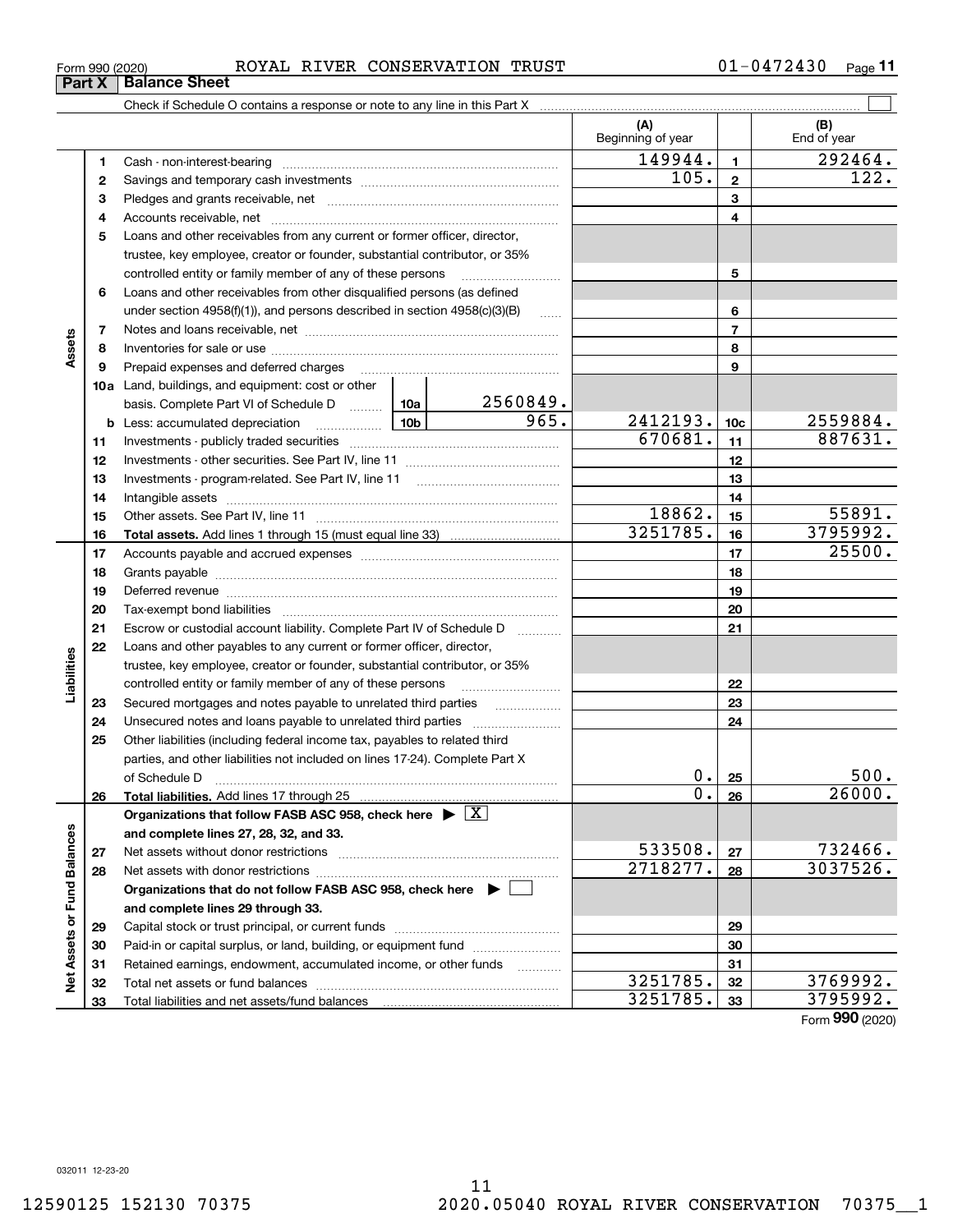|    | ROYAL RIVER CONSERVATION TRUST<br>Form 990 (2020)                                                                                                                                       | $01 - 0472430$ |                |           | Page $12$ |
|----|-----------------------------------------------------------------------------------------------------------------------------------------------------------------------------------------|----------------|----------------|-----------|-----------|
|    | Part XI<br><b>Reconciliation of Net Assets</b>                                                                                                                                          |                |                |           |           |
|    |                                                                                                                                                                                         |                |                |           |           |
|    |                                                                                                                                                                                         |                |                |           |           |
| 1  |                                                                                                                                                                                         | $\mathbf{1}$   |                | 678771.   |           |
| 2  |                                                                                                                                                                                         | $\overline{2}$ |                | 229015.   |           |
| 3  | Revenue less expenses. Subtract line 2 from line 1                                                                                                                                      | 3              |                | 449756.   |           |
| 4  | Net assets or fund balances at beginning of year (must equal Part X, line 32, column (A)) <i>massets</i> or fund balances at beginning of year (must equal Part X, line 32, column (A)) | $\overline{4}$ |                | 3251785.  |           |
| 5  |                                                                                                                                                                                         | 5              |                | 68451.    |           |
| 6  |                                                                                                                                                                                         | 6              |                |           |           |
| 7  |                                                                                                                                                                                         | $\overline{7}$ |                |           |           |
| 8  | Prior period adjustments www.communication.communication.com/news/communication.com/news/communication.com/new                                                                          | 8              |                |           |           |
| 9  | Other changes in net assets or fund balances (explain on Schedule O)                                                                                                                    | 9              |                |           | 0.        |
| 10 | Net assets or fund balances at end of year. Combine lines 3 through 9 (must equal Part X, line 32,                                                                                      |                |                |           |           |
|    |                                                                                                                                                                                         | 10             |                | 3769992.  |           |
|    | Part XII Financial Statements and Reporting                                                                                                                                             |                |                |           |           |
|    |                                                                                                                                                                                         |                |                |           |           |
|    |                                                                                                                                                                                         |                |                | Yes       | No        |
| 1  | Accounting method used to prepare the Form 990: $\boxed{X}$ Cash<br>  Accrual<br>Other                                                                                                  |                |                |           |           |
|    | If the organization changed its method of accounting from a prior year or checked "Other," explain in Schedule O.                                                                       |                |                |           |           |
|    | 2a Were the organization's financial statements compiled or reviewed by an independent accountant?                                                                                      |                | 2a             |           | х         |
|    | If "Yes," check a box below to indicate whether the financial statements for the year were compiled or reviewed on a                                                                    |                |                |           |           |
|    | separate basis, consolidated basis, or both:                                                                                                                                            |                |                |           |           |
|    | Separate basis<br><b>Consolidated basis</b><br>Both consolidated and separate basis                                                                                                     |                |                |           |           |
|    | <b>b</b> Were the organization's financial statements audited by an independent accountant?                                                                                             |                | 2 <sub>b</sub> |           | Χ         |
|    | If "Yes," check a box below to indicate whether the financial statements for the year were audited on a separate basis,                                                                 |                |                |           |           |
|    | consolidated basis, or both:                                                                                                                                                            |                |                |           |           |
|    | Consolidated basis<br>Separate basis<br>Both consolidated and separate basis                                                                                                            |                |                |           |           |
|    | c If "Yes" to line 2a or 2b, does the organization have a committee that assumes responsibility for oversight of the audit,                                                             |                |                |           |           |
|    |                                                                                                                                                                                         |                | 2c             |           |           |
|    | If the organization changed either its oversight process or selection process during the tax year, explain on Schedule O.                                                               |                |                |           |           |
|    | 3a As a result of a federal award, was the organization required to undergo an audit or audits as set forth in the Single Audit                                                         |                |                |           |           |
|    |                                                                                                                                                                                         |                | За             |           | x         |
|    | b If "Yes," did the organization undergo the required audit or audits? If the organization did not undergo the required audit                                                           |                |                |           |           |
|    |                                                                                                                                                                                         |                | 3b             |           |           |
|    |                                                                                                                                                                                         |                |                | $000 - 1$ |           |

Form (2020) **990**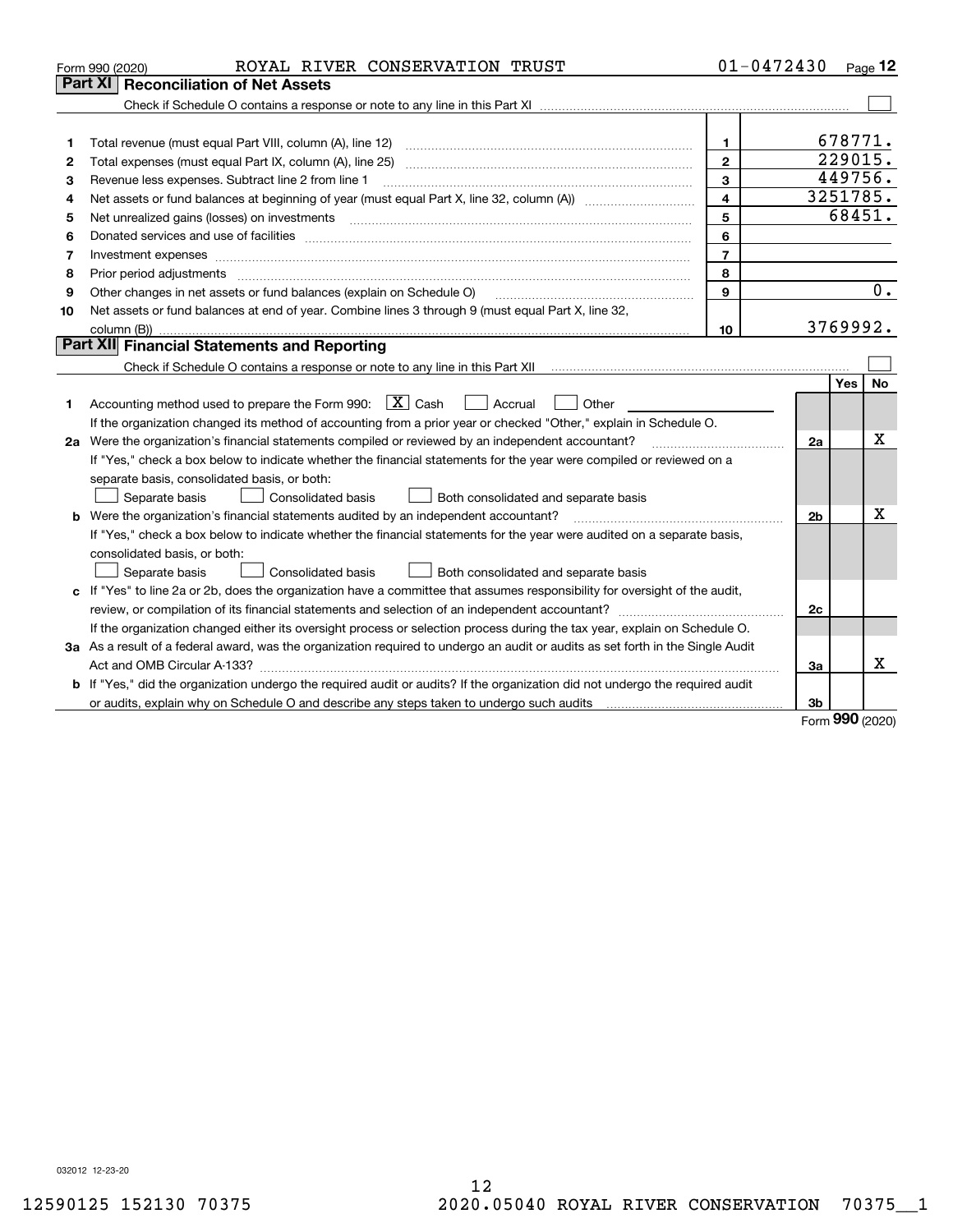Department of the Treasury

**(Form 990 or 990-EZ)**

### **Public Charity Status and Public Support**

**Complete if the organization is a section 501(c)(3) organization or a section 4947(a)(1) nonexempt charitable trust.**

| Attach to Form 990 or Form 990-EZ. |  |  |  |
|------------------------------------|--|--|--|
|------------------------------------|--|--|--|

| OMB No 1545-0047                    |
|-------------------------------------|
|                                     |
| <b>Open to Public</b><br>Inspection |

|    |                     | nternal Revenue Service                     |                                                                        | Go to www.irs.gov/Form990 for instructions and the latest information.                                                                       |     | Inspection                                                     |                            |  |                                       |
|----|---------------------|---------------------------------------------|------------------------------------------------------------------------|----------------------------------------------------------------------------------------------------------------------------------------------|-----|----------------------------------------------------------------|----------------------------|--|---------------------------------------|
|    |                     | Name of the organization                    |                                                                        |                                                                                                                                              |     |                                                                |                            |  | <b>Employer identification number</b> |
|    | Part I              |                                             |                                                                        | ROYAL RIVER CONSERVATION TRUST<br>Reason for Public Charity Status. (All organizations must complete this part.) See instructions.           |     |                                                                |                            |  | $01 - 0472430$                        |
|    |                     |                                             |                                                                        |                                                                                                                                              |     |                                                                |                            |  |                                       |
|    |                     |                                             |                                                                        | The organization is not a private foundation because it is: (For lines 1 through 12, check only one box.)                                    |     |                                                                |                            |  |                                       |
| 1  |                     |                                             |                                                                        | A church, convention of churches, or association of churches described in section 170(b)(1)(A)(i).                                           |     |                                                                |                            |  |                                       |
| 2  |                     |                                             |                                                                        | A school described in section 170(b)(1)(A)(ii). (Attach Schedule E (Form 990 or 990-EZ).)                                                    |     |                                                                |                            |  |                                       |
| з  |                     |                                             |                                                                        | A hospital or a cooperative hospital service organization described in section 170(b)(1)(A)(iii).                                            |     |                                                                |                            |  |                                       |
|    |                     |                                             |                                                                        | A medical research organization operated in conjunction with a hospital described in section 170(b)(1)(A)(iii). Enter the hospital's name,   |     |                                                                |                            |  |                                       |
|    |                     | city, and state:                            |                                                                        | An organization operated for the benefit of a college or university owned or operated by a governmental unit described in                    |     |                                                                |                            |  |                                       |
| 5  |                     |                                             | section 170(b)(1)(A)(iv). (Complete Part II.)                          |                                                                                                                                              |     |                                                                |                            |  |                                       |
|    |                     |                                             |                                                                        |                                                                                                                                              |     |                                                                |                            |  |                                       |
| 6  |                     |                                             |                                                                        | A federal, state, or local government or governmental unit described in section 170(b)(1)(A)(v).                                             |     |                                                                |                            |  |                                       |
|    |                     |                                             | section 170(b)(1)(A)(vi). (Complete Part II.)                          | An organization that normally receives a substantial part of its support from a governmental unit or from the general public described in    |     |                                                                |                            |  |                                       |
| 8  |                     |                                             |                                                                        | A community trust described in section 170(b)(1)(A)(vi). (Complete Part II.)                                                                 |     |                                                                |                            |  |                                       |
| 9  |                     |                                             |                                                                        | An agricultural research organization described in section 170(b)(1)(A)(ix) operated in conjunction with a land-grant college                |     |                                                                |                            |  |                                       |
|    |                     |                                             |                                                                        | or university or a non-land-grant college of agriculture (see instructions). Enter the name, city, and state of the college or               |     |                                                                |                            |  |                                       |
|    |                     | university:                                 |                                                                        |                                                                                                                                              |     |                                                                |                            |  |                                       |
| 10 | $\lfloor x \rfloor$ |                                             |                                                                        | An organization that normally receives (1) more than 33 1/3% of its support from contributions, membership fees, and gross receipts from     |     |                                                                |                            |  |                                       |
|    |                     |                                             |                                                                        | activities related to its exempt functions, subject to certain exceptions; and (2) no more than 33 1/3% of its support from gross investment |     |                                                                |                            |  |                                       |
|    |                     |                                             |                                                                        | income and unrelated business taxable income (less section 511 tax) from businesses acquired by the organization after June 30, 1975.        |     |                                                                |                            |  |                                       |
|    |                     |                                             | See section 509(a)(2). (Complete Part III.)                            |                                                                                                                                              |     |                                                                |                            |  |                                       |
| 11 |                     |                                             |                                                                        | An organization organized and operated exclusively to test for public safety. See section 509(a)(4).                                         |     |                                                                |                            |  |                                       |
| 12 |                     |                                             |                                                                        | An organization organized and operated exclusively for the benefit of, to perform the functions of, or to carry out the purposes of one or   |     |                                                                |                            |  |                                       |
|    |                     |                                             |                                                                        | more publicly supported organizations described in section 509(a)(1) or section 509(a)(2). See section 509(a)(3). Check the box in           |     |                                                                |                            |  |                                       |
|    |                     |                                             |                                                                        | lines 12a through 12d that describes the type of supporting organization and complete lines 12e, 12f, and 12g.                               |     |                                                                |                            |  |                                       |
| а  |                     |                                             |                                                                        | Type I. A supporting organization operated, supervised, or controlled by its supported organization(s), typically by giving                  |     |                                                                |                            |  |                                       |
|    |                     |                                             |                                                                        | the supported organization(s) the power to regularly appoint or elect a majority of the directors or trustees of the supporting              |     |                                                                |                            |  |                                       |
|    |                     |                                             | organization. You must complete Part IV, Sections A and B.             |                                                                                                                                              |     |                                                                |                            |  |                                       |
| b  |                     |                                             |                                                                        | Type II. A supporting organization supervised or controlled in connection with its supported organization(s), by having                      |     |                                                                |                            |  |                                       |
|    |                     |                                             |                                                                        | control or management of the supporting organization vested in the same persons that control or manage the supported                         |     |                                                                |                            |  |                                       |
|    |                     |                                             | organization(s). You must complete Part IV, Sections A and C.          |                                                                                                                                              |     |                                                                |                            |  |                                       |
| с  |                     |                                             |                                                                        | Type III functionally integrated. A supporting organization operated in connection with, and functionally integrated with,                   |     |                                                                |                            |  |                                       |
|    |                     |                                             |                                                                        | its supported organization(s) (see instructions). You must complete Part IV, Sections A, D, and E.                                           |     |                                                                |                            |  |                                       |
| d  |                     |                                             |                                                                        | Type III non-functionally integrated. A supporting organization operated in connection with its supported organization(s)                    |     |                                                                |                            |  |                                       |
|    |                     |                                             |                                                                        | that is not functionally integrated. The organization generally must satisfy a distribution requirement and an attentiveness                 |     |                                                                |                            |  |                                       |
|    |                     |                                             |                                                                        | requirement (see instructions). You must complete Part IV, Sections A and D, and Part V.                                                     |     |                                                                |                            |  |                                       |
| е  |                     |                                             |                                                                        | Check this box if the organization received a written determination from the IRS that it is a Type I, Type II, Type III                      |     |                                                                |                            |  |                                       |
| f. |                     | Enter the number of supported organizations |                                                                        | functionally integrated, or Type III non-functionally integrated supporting organization.                                                    |     |                                                                |                            |  |                                       |
|    |                     |                                             | Provide the following information about the supported organization(s). |                                                                                                                                              |     |                                                                |                            |  |                                       |
|    |                     | (i) Name of supported                       | (ii) EIN                                                               | (iii) Type of organization                                                                                                                   |     | (iv) Is the organization listed<br>in your governing document? | (v) Amount of monetary     |  | (vi) Amount of other                  |
|    |                     | organization                                |                                                                        | (described on lines 1-10<br>above (see instructions))                                                                                        | Yes | No                                                             | support (see instructions) |  | support (see instructions)            |
|    |                     |                                             |                                                                        |                                                                                                                                              |     |                                                                |                            |  |                                       |
|    |                     |                                             |                                                                        |                                                                                                                                              |     |                                                                |                            |  |                                       |
|    |                     |                                             |                                                                        |                                                                                                                                              |     |                                                                |                            |  |                                       |
|    |                     |                                             |                                                                        |                                                                                                                                              |     |                                                                |                            |  |                                       |
|    |                     |                                             |                                                                        |                                                                                                                                              |     |                                                                |                            |  |                                       |
|    |                     |                                             |                                                                        |                                                                                                                                              |     |                                                                |                            |  |                                       |
|    |                     |                                             |                                                                        |                                                                                                                                              |     |                                                                |                            |  |                                       |
|    |                     |                                             |                                                                        |                                                                                                                                              |     |                                                                |                            |  |                                       |
|    |                     |                                             |                                                                        |                                                                                                                                              |     |                                                                |                            |  |                                       |

**Total**

LHA For Paperwork Reduction Act Notice, see the Instructions for Form 990 or 990-EZ. <sub>032021</sub> o1-25-21 Schedule A (Form 990 or 990-EZ) 2020 13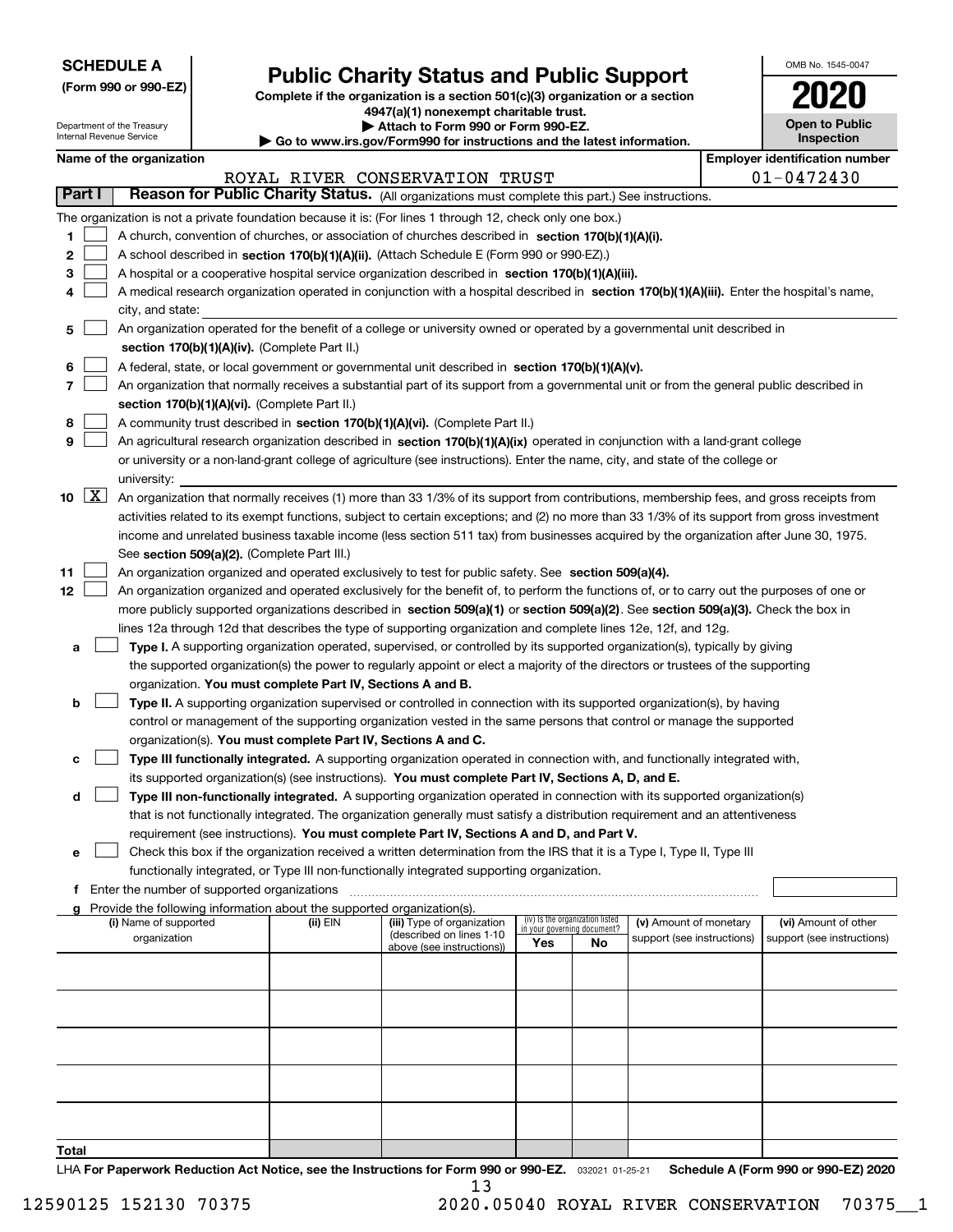#### Schedule A (Form 990 or 990-EZ) 2020  $\rm \, ROYAL$   $\rm \, RIVER$   $\rm \, CONSERVATION$   $\rm \, TRUST$   $\rm \, 01-0472430$   $\rm \, Page$ **Part II Support Schedule for Organizations Described in Sections 170(b)(1)(A)(iv) and 170(b)(1)(A)(vi)**

 $01 - 0472430$  Page 2

(Complete only if you checked the box on line 5, 7, or 8 of Part I or if the organization failed to qualify under Part III. If the organization fails to qualify under the tests listed below, please complete Part III.)

|    | <b>Section A. Public Support</b>                                                                                                                                                                                                                           |          |          |            |            |          |                                      |
|----|------------------------------------------------------------------------------------------------------------------------------------------------------------------------------------------------------------------------------------------------------------|----------|----------|------------|------------|----------|--------------------------------------|
|    | Calendar year (or fiscal year beginning in) $\blacktriangleright$                                                                                                                                                                                          | (a) 2016 | (b) 2017 | $(c)$ 2018 | $(d)$ 2019 | (e) 2020 | (f) Total                            |
|    | <b>1</b> Gifts, grants, contributions, and                                                                                                                                                                                                                 |          |          |            |            |          |                                      |
|    | membership fees received. (Do not                                                                                                                                                                                                                          |          |          |            |            |          |                                      |
|    | include any "unusual grants.")                                                                                                                                                                                                                             |          |          |            |            |          |                                      |
|    | <b>2</b> Tax revenues levied for the organ-                                                                                                                                                                                                                |          |          |            |            |          |                                      |
|    | ization's benefit and either paid to                                                                                                                                                                                                                       |          |          |            |            |          |                                      |
|    | or expended on its behalf                                                                                                                                                                                                                                  |          |          |            |            |          |                                      |
|    | 3 The value of services or facilities                                                                                                                                                                                                                      |          |          |            |            |          |                                      |
|    | furnished by a governmental unit to                                                                                                                                                                                                                        |          |          |            |            |          |                                      |
|    | the organization without charge                                                                                                                                                                                                                            |          |          |            |            |          |                                      |
|    | 4 Total. Add lines 1 through 3                                                                                                                                                                                                                             |          |          |            |            |          |                                      |
| 5. | The portion of total contributions                                                                                                                                                                                                                         |          |          |            |            |          |                                      |
|    | by each person (other than a                                                                                                                                                                                                                               |          |          |            |            |          |                                      |
|    | governmental unit or publicly                                                                                                                                                                                                                              |          |          |            |            |          |                                      |
|    | supported organization) included                                                                                                                                                                                                                           |          |          |            |            |          |                                      |
|    | on line 1 that exceeds 2% of the                                                                                                                                                                                                                           |          |          |            |            |          |                                      |
|    | amount shown on line 11,                                                                                                                                                                                                                                   |          |          |            |            |          |                                      |
|    | column (f)                                                                                                                                                                                                                                                 |          |          |            |            |          |                                      |
|    | 6 Public support. Subtract line 5 from line 4.                                                                                                                                                                                                             |          |          |            |            |          |                                      |
|    | <b>Section B. Total Support</b>                                                                                                                                                                                                                            |          |          |            |            |          |                                      |
|    | Calendar year (or fiscal year beginning in)                                                                                                                                                                                                                | (a) 2016 | (b) 2017 | $(c)$ 2018 | $(d)$ 2019 | (e) 2020 | (f) Total                            |
|    | 7 Amounts from line 4                                                                                                                                                                                                                                      |          |          |            |            |          |                                      |
|    | 8 Gross income from interest,                                                                                                                                                                                                                              |          |          |            |            |          |                                      |
|    | dividends, payments received on                                                                                                                                                                                                                            |          |          |            |            |          |                                      |
|    | securities loans, rents, royalties,                                                                                                                                                                                                                        |          |          |            |            |          |                                      |
|    | and income from similar sources                                                                                                                                                                                                                            |          |          |            |            |          |                                      |
| 9. | Net income from unrelated business                                                                                                                                                                                                                         |          |          |            |            |          |                                      |
|    | activities, whether or not the                                                                                                                                                                                                                             |          |          |            |            |          |                                      |
|    | business is regularly carried on                                                                                                                                                                                                                           |          |          |            |            |          |                                      |
|    | <b>10</b> Other income. Do not include gain                                                                                                                                                                                                                |          |          |            |            |          |                                      |
|    | or loss from the sale of capital                                                                                                                                                                                                                           |          |          |            |            |          |                                      |
|    | assets (Explain in Part VI.)                                                                                                                                                                                                                               |          |          |            |            |          |                                      |
|    | <b>11 Total support.</b> Add lines 7 through 10                                                                                                                                                                                                            |          |          |            |            |          |                                      |
|    | <b>12</b> Gross receipts from related activities, etc. (see instructions)                                                                                                                                                                                  |          |          |            |            | 12       |                                      |
|    | 13 First 5 years. If the Form 990 is for the organization's first, second, third, fourth, or fifth tax year as a section 501(c)(3)                                                                                                                         |          |          |            |            |          |                                      |
|    | organization, check this box and <b>stop here</b> www.communication.communication.communication.communication.communic<br><b>Section C. Computation of Public Support Percentage</b>                                                                       |          |          |            |            |          |                                      |
|    |                                                                                                                                                                                                                                                            |          |          |            |            | 14       |                                      |
|    |                                                                                                                                                                                                                                                            |          |          |            |            | 15       | %                                    |
|    | 16a 33 1/3% support test - 2020. If the organization did not check the box on line 13, and line 14 is 33 1/3% or more, check this box and                                                                                                                  |          |          |            |            |          | %                                    |
|    |                                                                                                                                                                                                                                                            |          |          |            |            |          |                                      |
|    | stop here. The organization qualifies as a publicly supported organization<br>b 33 1/3% support test - 2019. If the organization did not check a box on line 13 or 16a, and line 15 is 33 1/3% or more, check this box                                     |          |          |            |            |          |                                      |
|    | and stop here. The organization qualifies as a publicly supported organization                                                                                                                                                                             |          |          |            |            |          |                                      |
|    | 17a 10% -facts-and-circumstances test - 2020. If the organization did not check a box on line 13, 16a, or 16b, and line 14 is 10% or more,                                                                                                                 |          |          |            |            |          |                                      |
|    |                                                                                                                                                                                                                                                            |          |          |            |            |          |                                      |
|    | and if the organization meets the facts-and-circumstances test, check this box and stop here. Explain in Part VI how the organization                                                                                                                      |          |          |            |            |          |                                      |
|    | meets the facts-and-circumstances test. The organization qualifies as a publicly supported organization                                                                                                                                                    |          |          |            |            |          |                                      |
|    | <b>b 10% -facts-and-circumstances test - 2019.</b> If the organization did not check a box on line 13, 16a, 16b, or 17a, and line 15 is 10% or                                                                                                             |          |          |            |            |          |                                      |
|    | more, and if the organization meets the facts-and-circumstances test, check this box and stop here. Explain in Part VI how the                                                                                                                             |          |          |            |            |          |                                      |
| 18 | organization meets the facts-and-circumstances test. The organization qualifies as a publicly supported organization<br>Private foundation. If the organization did not check a box on line 13, 16a, 16b, 17a, or 17b, check this box and see instructions |          |          |            |            |          |                                      |
|    |                                                                                                                                                                                                                                                            |          |          |            |            |          | Schedule A (Form 990 or 990-F7) 2020 |

**Schedule A (Form 990 or 990-EZ) 2020**

032022 01-25-21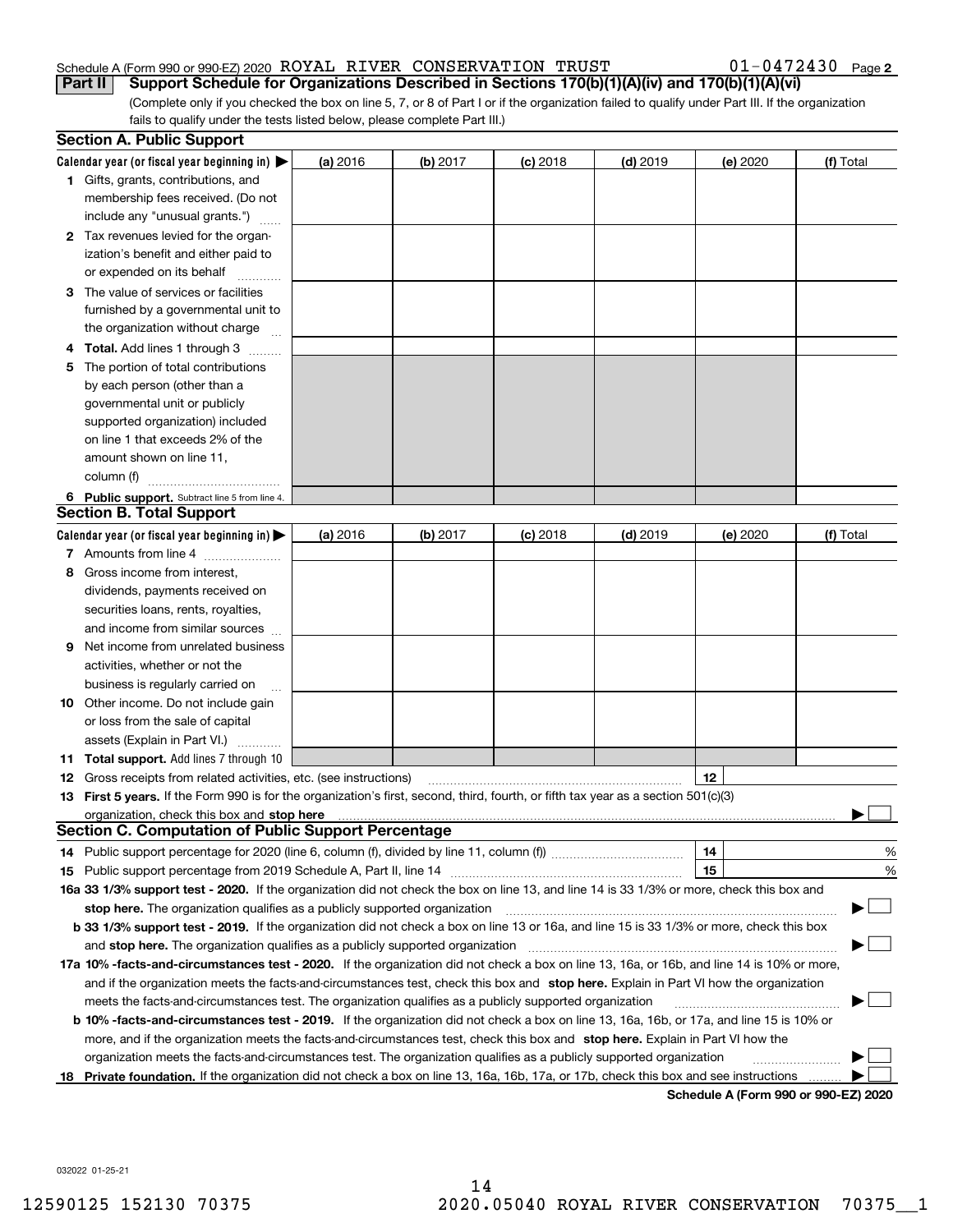#### Schedule A (Form 990 or 990-EZ) 2020  $\rm \, ROYAL$   $\rm \, RIVER$   $\rm \, CONSERVATION$   $\rm \, TRUST$   $\rm \, 01-0472430$   $\rm \, Page$ **Part III Support Schedule for Organizations Described in Section 509(a)(2)**

(Complete only if you checked the box on line 10 of Part I or if the organization failed to qualify under Part II. If the organization fails to qualify under the tests listed below, please complete Part II.)

|    | <b>Section A. Public Support</b>                                                                                                                                                         |          |          |            |            |                                      |                                          |
|----|------------------------------------------------------------------------------------------------------------------------------------------------------------------------------------------|----------|----------|------------|------------|--------------------------------------|------------------------------------------|
|    | Calendar year (or fiscal year beginning in)                                                                                                                                              | (a) 2016 | (b) 2017 | $(c)$ 2018 | $(d)$ 2019 | (e) 2020                             | (f) Total                                |
|    | 1 Gifts, grants, contributions, and                                                                                                                                                      |          |          |            |            |                                      |                                          |
|    | membership fees received. (Do not                                                                                                                                                        |          |          |            |            |                                      |                                          |
|    | include any "unusual grants.")                                                                                                                                                           | 230835.  | 364274.  | 302736.    | 360197.    | 637742.                              | 1895784.                                 |
|    | 2 Gross receipts from admissions,<br>merchandise sold or services per-<br>formed, or facilities furnished in<br>any activity that is related to the<br>organization's tax-exempt purpose |          |          |            |            |                                      |                                          |
|    | 3 Gross receipts from activities that                                                                                                                                                    |          |          |            |            |                                      |                                          |
|    | are not an unrelated trade or bus-<br>iness under section 513                                                                                                                            |          |          |            |            |                                      |                                          |
|    | 4 Tax revenues levied for the organ-                                                                                                                                                     |          |          |            |            |                                      |                                          |
|    | ization's benefit and either paid to<br>or expended on its behalf                                                                                                                        |          |          |            |            |                                      |                                          |
|    | 5 The value of services or facilities                                                                                                                                                    |          |          |            |            |                                      |                                          |
|    | furnished by a governmental unit to                                                                                                                                                      |          |          |            |            |                                      |                                          |
|    | the organization without charge                                                                                                                                                          |          |          |            |            |                                      |                                          |
|    | 6 Total. Add lines 1 through 5                                                                                                                                                           | 230835.  | 364274.  | 302736.    | 360197.    | 637742.                              | 1895784.                                 |
|    | 7a Amounts included on lines 1, 2, and<br>3 received from disqualified persons                                                                                                           |          |          |            |            |                                      | 0.                                       |
|    | <b>b</b> Amounts included on lines 2 and 3 received                                                                                                                                      |          |          |            |            |                                      |                                          |
|    | from other than disqualified persons that<br>exceed the greater of \$5,000 or 1% of the<br>amount on line 13 for the year                                                                |          |          |            |            |                                      | 0.                                       |
|    | c Add lines 7a and 7b                                                                                                                                                                    |          |          |            |            |                                      | $\overline{0}$ .                         |
|    | 8 Public support. (Subtract line 7c from line 6.)                                                                                                                                        |          |          |            |            |                                      | 1895784.                                 |
|    | <b>Section B. Total Support</b>                                                                                                                                                          |          |          |            |            |                                      |                                          |
|    | Calendar year (or fiscal year beginning in)                                                                                                                                              | (a) 2016 | (b) 2017 | $(c)$ 2018 | $(d)$ 2019 | (e) 2020                             | (f) Total                                |
|    | 9 Amounts from line 6                                                                                                                                                                    | 230835.  | 364274.  | 302736.    | 360197.    | 637742.                              | 1895784.                                 |
|    | 10a Gross income from interest,<br>dividends, payments received on<br>securities loans, rents, royalties,                                                                                |          |          |            |            |                                      |                                          |
|    | and income from similar sources                                                                                                                                                          | 19954.   | 24078.   | 30350.     | 28745.     | 37449.                               | 140576.                                  |
|    | <b>b</b> Unrelated business taxable income<br>(less section 511 taxes) from businesses                                                                                                   |          |          |            |            |                                      |                                          |
|    | acquired after June 30, 1975                                                                                                                                                             |          | 24078.   | 30350.     | 28745.     | 37449.                               | 140576.                                  |
|    | c Add lines 10a and 10b<br>11 Net income from unrelated business<br>activities not included in line 10b,<br>whether or not the business is<br>regularly carried on                       | 19954.   |          |            |            |                                      |                                          |
|    | 12 Other income. Do not include gain<br>or loss from the sale of capital                                                                                                                 |          |          |            |            |                                      |                                          |
|    | assets (Explain in Part VI.)<br><b>13 Total support.</b> (Add lines 9, 10c, 11, and 12.)                                                                                                 | 250789.  | 388352.  | 333086.    | 388942.    | 675191.                              | 2036360.                                 |
|    | 14 First 5 years. If the Form 990 is for the organization's first, second, third, fourth, or fifth tax year as a section 501(c)(3) organization,                                         |          |          |            |            |                                      |                                          |
|    | check this box and stop here www.array.com/www.array.com/www.array.com/www.array.com/www.array.com/www.array.c                                                                           |          |          |            |            |                                      |                                          |
|    | <b>Section C. Computation of Public Support Percentage</b>                                                                                                                               |          |          |            |            |                                      |                                          |
|    | 15 Public support percentage for 2020 (line 8, column (f), divided by line 13, column (f))                                                                                               |          |          |            |            | 15                                   | 93.10<br>%                               |
|    | 16 Public support percentage from 2019 Schedule A, Part III, line 15                                                                                                                     |          |          |            |            | 16                                   | 92.84<br>$\%$                            |
|    | <b>Section D. Computation of Investment Income Percentage</b>                                                                                                                            |          |          |            |            |                                      |                                          |
|    | 17 Investment income percentage for 2020 (line 10c, column (f), divided by line 13, column (f))                                                                                          |          |          |            |            | 17                                   | 6.90<br>$\%$                             |
|    | 18 Investment income percentage from 2019 Schedule A, Part III, line 17                                                                                                                  |          |          |            |            | 18                                   | 7.16<br>$\%$                             |
|    | 19a 33 1/3% support tests - 2020. If the organization did not check the box on line 14, and line 15 is more than 33 1/3%, and line 17 is not                                             |          |          |            |            |                                      |                                          |
|    | more than 33 1/3%, check this box and stop here. The organization qualifies as a publicly supported organization                                                                         |          |          |            |            |                                      | $\blacktriangleright$ $\boxed{\text{X}}$ |
|    | <b>b 33 1/3% support tests - 2019.</b> If the organization did not check a box on line 14 or line 19a, and line 16 is more than 33 1/3%, and                                             |          |          |            |            |                                      |                                          |
|    | line 18 is not more than 33 1/3%, check this box and stop here. The organization qualifies as a publicly supported organization                                                          |          |          |            |            |                                      |                                          |
| 20 | Private foundation. If the organization did not check a box on line 14, 19a, or 19b, check this box and see instructions                                                                 |          |          |            |            |                                      |                                          |
|    | 032023 01-25-21                                                                                                                                                                          |          |          |            |            | Schedule A (Form 990 or 990-EZ) 2020 |                                          |
|    |                                                                                                                                                                                          |          | 15       |            |            |                                      |                                          |

12590125 152130 70375 2020.05040 ROYAL RIVER CONSERVATION 70375\_\_1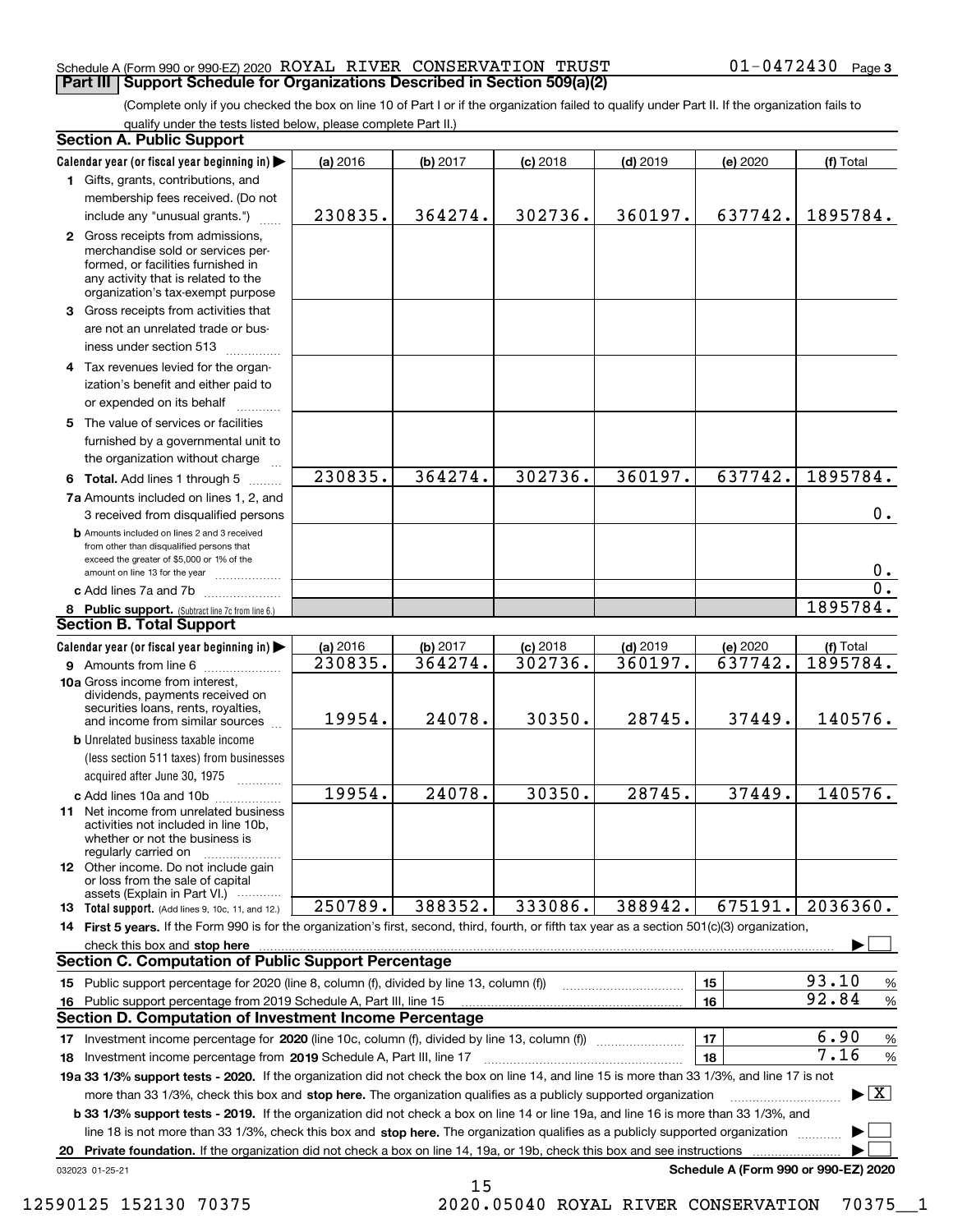#### Schedule A (Form 990 or 990-EZ) 2020  $\rm \, ROYAL$   $\rm \, RIVER$   $\rm \, CONSERVATION$   $\rm \, TRUST$   $\rm \, 01-0472430$   $\rm \, Page$

### **Part IV Supporting Organizations**

(Complete only if you checked a box in line 12 on Part I. If you checked box 12a, Part I, complete Sections A and B. If you checked box 12b, Part I, complete Sections A and C. If you checked box 12c, Part I, complete Sections A, D, and E. If you checked box 12d, Part I, complete Sections A and D, and complete Part V.)

#### **Section A. All Supporting Organizations**

- **1** Are all of the organization's supported organizations listed by name in the organization's governing documents? If "No," describe in **Part VI** how the supported organizations are designated. If designated by *class or purpose, describe the designation. If historic and continuing relationship, explain.*
- **2** Did the organization have any supported organization that does not have an IRS determination of status under section 509(a)(1) or (2)? If "Yes," explain in Part VI how the organization determined that the supported *organization was described in section 509(a)(1) or (2).*
- **3a** Did the organization have a supported organization described in section 501(c)(4), (5), or (6)? If "Yes," answer *lines 3b and 3c below.*
- **b** Did the organization confirm that each supported organization qualified under section 501(c)(4), (5), or (6) and satisfied the public support tests under section 509(a)(2)? If "Yes," describe in **Part VI** when and how the *organization made the determination.*
- **c**Did the organization ensure that all support to such organizations was used exclusively for section 170(c)(2)(B) purposes? If "Yes," explain in **Part VI** what controls the organization put in place to ensure such use.
- **4a***If* Was any supported organization not organized in the United States ("foreign supported organization")? *"Yes," and if you checked box 12a or 12b in Part I, answer lines 4b and 4c below.*
- **b** Did the organization have ultimate control and discretion in deciding whether to make grants to the foreign supported organization? If "Yes," describe in **Part VI** how the organization had such control and discretion *despite being controlled or supervised by or in connection with its supported organizations.*
- **c** Did the organization support any foreign supported organization that does not have an IRS determination under sections 501(c)(3) and 509(a)(1) or (2)? If "Yes," explain in **Part VI** what controls the organization used *to ensure that all support to the foreign supported organization was used exclusively for section 170(c)(2)(B) purposes.*
- **5a** Did the organization add, substitute, or remove any supported organizations during the tax year? If "Yes," answer lines 5b and 5c below (if applicable). Also, provide detail in **Part VI,** including (i) the names and EIN *numbers of the supported organizations added, substituted, or removed; (ii) the reasons for each such action; (iii) the authority under the organization's organizing document authorizing such action; and (iv) how the action was accomplished (such as by amendment to the organizing document).*
- **b** Type I or Type II only. Was any added or substituted supported organization part of a class already designated in the organization's organizing document?
- **cSubstitutions only.**  Was the substitution the result of an event beyond the organization's control?
- **6** Did the organization provide support (whether in the form of grants or the provision of services or facilities) to **Part VI.** *If "Yes," provide detail in* support or benefit one or more of the filing organization's supported organizations? anyone other than (i) its supported organizations, (ii) individuals that are part of the charitable class benefited by one or more of its supported organizations, or (iii) other supporting organizations that also
- **7**Did the organization provide a grant, loan, compensation, or other similar payment to a substantial contributor *If "Yes," complete Part I of Schedule L (Form 990 or 990-EZ).* regard to a substantial contributor? (as defined in section 4958(c)(3)(C)), a family member of a substantial contributor, or a 35% controlled entity with
- **8** Did the organization make a loan to a disqualified person (as defined in section 4958) not described in line 7? *If "Yes," complete Part I of Schedule L (Form 990 or 990-EZ).*
- **9a** Was the organization controlled directly or indirectly at any time during the tax year by one or more in section 509(a)(1) or (2))? If "Yes," *provide detail in* <code>Part VI.</code> disqualified persons, as defined in section 4946 (other than foundation managers and organizations described
- **b** Did one or more disqualified persons (as defined in line 9a) hold a controlling interest in any entity in which the supporting organization had an interest? If "Yes," provide detail in P**art VI**.
- **c**Did a disqualified person (as defined in line 9a) have an ownership interest in, or derive any personal benefit from, assets in which the supporting organization also had an interest? If "Yes," provide detail in P**art VI.**
- **10a** Was the organization subject to the excess business holdings rules of section 4943 because of section supporting organizations)? If "Yes," answer line 10b below. 4943(f) (regarding certain Type II supporting organizations, and all Type III non-functionally integrated
- **b** Did the organization have any excess business holdings in the tax year? (Use Schedule C, Form 4720, to *determine whether the organization had excess business holdings.)*

032024 01-25-21

**3b3c4a4b4c5a 5b5c6789a 9b9c10a10b**

**1**

**2**

**3a**

**YesNo**

**Schedule A (Form 990 or 990-EZ) 2020**

16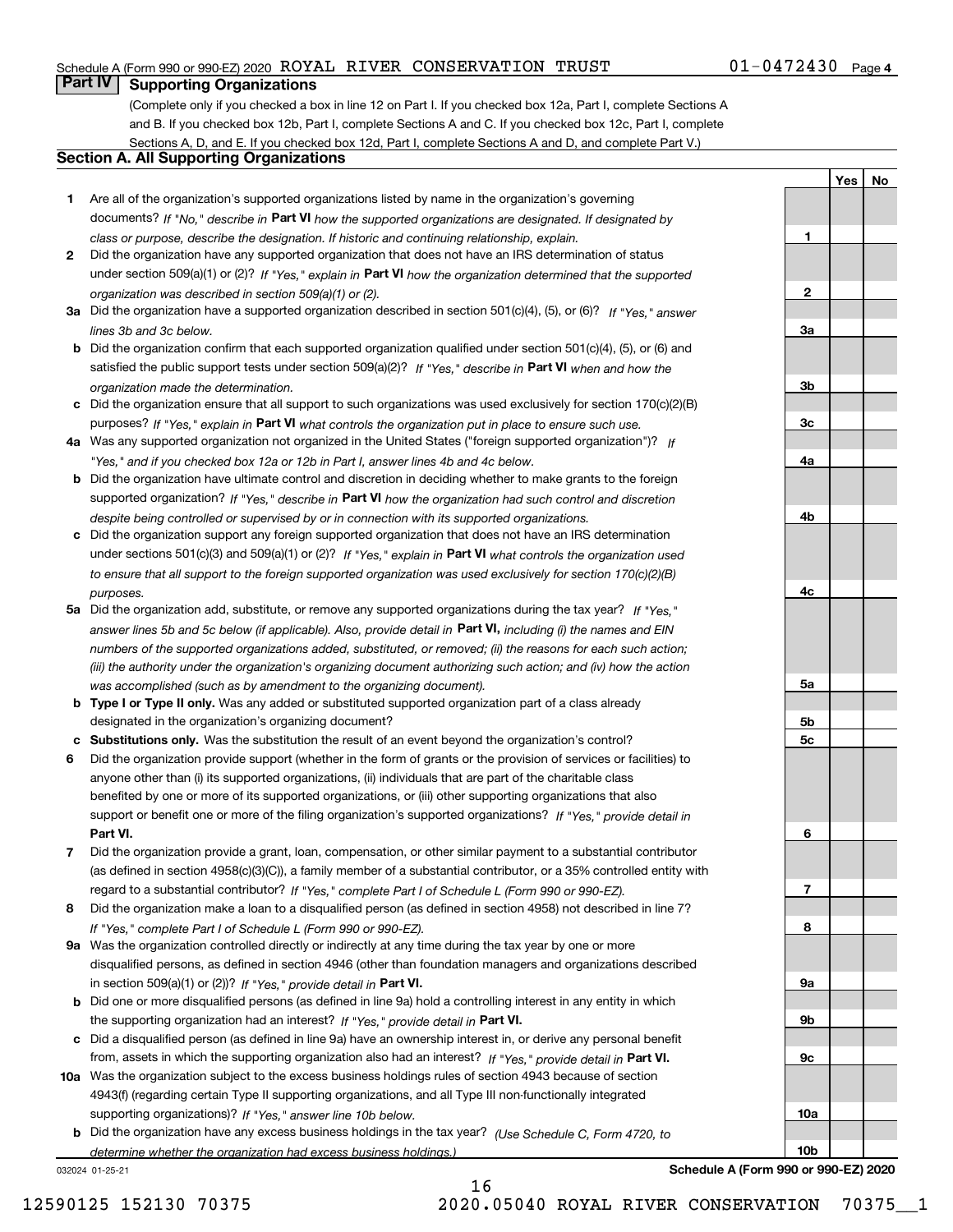#### Schedule A (Form 990 or 990-EZ) 2020  $\rm \, ROYAL$   $\rm \, RIVER$   $\rm \, CONSERVATION$   $\rm \, TRUST$   $\rm \, 01-0472430$   $\rm \, Page$ **Part IV Supporting Organizations** *(continued)*

|              |                                                                                                                                                                                                                                              |              | Yes   No |    |
|--------------|----------------------------------------------------------------------------------------------------------------------------------------------------------------------------------------------------------------------------------------------|--------------|----------|----|
| 11           | Has the organization accepted a gift or contribution from any of the following persons?                                                                                                                                                      |              |          |    |
|              | a A person who directly or indirectly controls, either alone or together with persons described in lines 11b and                                                                                                                             |              |          |    |
|              | 11c below, the governing body of a supported organization?                                                                                                                                                                                   | 11a          |          |    |
|              | <b>b</b> A family member of a person described in line 11a above?                                                                                                                                                                            | 11b          |          |    |
|              | c A 35% controlled entity of a person described in line 11a or 11b above? If "Yes" to line 11a, 11b, or 11c, provide                                                                                                                         |              |          |    |
|              | detail in Part VI.                                                                                                                                                                                                                           | 11c          |          |    |
|              | <b>Section B. Type I Supporting Organizations</b>                                                                                                                                                                                            |              |          |    |
|              |                                                                                                                                                                                                                                              |              | Yes      | No |
| 1.           | Did the governing body, members of the governing body, officers acting in their official capacity, or membership of one or                                                                                                                   |              |          |    |
|              | more supported organizations have the power to regularly appoint or elect at least a majority of the organization's officers,                                                                                                                |              |          |    |
|              | directors, or trustees at all times during the tax year? If "No," describe in Part VI how the supported organization(s)                                                                                                                      |              |          |    |
|              | effectively operated, supervised, or controlled the organization's activities. If the organization had more than one supported                                                                                                               |              |          |    |
|              | organization, describe how the powers to appoint and/or remove officers, directors, or trustees were allocated among the<br>supported organizations and what conditions or restrictions, if any, applied to such powers during the tax year. | 1            |          |    |
| $\mathbf{2}$ | Did the organization operate for the benefit of any supported organization other than the supported                                                                                                                                          |              |          |    |
|              | organization(s) that operated, supervised, or controlled the supporting organization? If "Yes," explain in                                                                                                                                   |              |          |    |
|              | Part VI how providing such benefit carried out the purposes of the supported organization(s) that operated,                                                                                                                                  |              |          |    |
|              | supervised, or controlled the supporting organization.                                                                                                                                                                                       | $\mathbf{2}$ |          |    |
|              | <b>Section C. Type II Supporting Organizations</b>                                                                                                                                                                                           |              |          |    |
|              |                                                                                                                                                                                                                                              |              | Yes      | No |
| 1.           | Were a majority of the organization's directors or trustees during the tax year also a majority of the directors                                                                                                                             |              |          |    |
|              | or trustees of each of the organization's supported organization(s)? If "No." describe in Part VI how control                                                                                                                                |              |          |    |
|              |                                                                                                                                                                                                                                              |              |          |    |
|              | or management of the supporting organization was vested in the same persons that controlled or managed                                                                                                                                       | 1            |          |    |
|              | the supported organization(s).<br><b>Section D. All Type III Supporting Organizations</b>                                                                                                                                                    |              |          |    |
|              |                                                                                                                                                                                                                                              |              | Yes      | No |
| 1            | Did the organization provide to each of its supported organizations, by the last day of the fifth month of the                                                                                                                               |              |          |    |
|              | organization's tax year, (i) a written notice describing the type and amount of support provided during the prior tax                                                                                                                        |              |          |    |
|              | year, (ii) a copy of the Form 990 that was most recently filed as of the date of notification, and (iii) copies of the                                                                                                                       |              |          |    |
|              | organization's governing documents in effect on the date of notification, to the extent not previously provided?                                                                                                                             | 1            |          |    |
| 2            | Were any of the organization's officers, directors, or trustees either (i) appointed or elected by the supported                                                                                                                             |              |          |    |
|              | organization(s) or (ii) serving on the governing body of a supported organization? If "No," explain in Part VI how                                                                                                                           |              |          |    |
|              |                                                                                                                                                                                                                                              | $\mathbf{2}$ |          |    |
| 3            | the organization maintained a close and continuous working relationship with the supported organization(s).<br>By reason of the relationship described in line 2, above, did the organization's supported organizations have a               |              |          |    |
|              |                                                                                                                                                                                                                                              |              |          |    |
|              | significant voice in the organization's investment policies and in directing the use of the organization's                                                                                                                                   |              |          |    |
|              | income or assets at all times during the tax year? If "Yes," describe in Part VI the role the organization's                                                                                                                                 | з            |          |    |
|              | supported organizations played in this regard.<br>Section E. Type III Functionally Integrated Supporting Organizations                                                                                                                       |              |          |    |
| 1            |                                                                                                                                                                                                                                              |              |          |    |
| a            | Check the box next to the method that the organization used to satisfy the Integral Part Test during the year (see instructions).<br>The organization satisfied the Activities Test. Complete line 2 below.                                  |              |          |    |
| b            | The organization is the parent of each of its supported organizations. Complete line 3 below.                                                                                                                                                |              |          |    |
| c            | The organization supported a governmental entity. Describe in Part VI how you supported a governmental entity (see instructions)                                                                                                             |              |          |    |
| 2            | Activities Test. Answer lines 2a and 2b below.                                                                                                                                                                                               |              | Yes      | No |
| a            | Did substantially all of the organization's activities during the tax year directly further the exempt purposes of                                                                                                                           |              |          |    |
|              | the supported organization(s) to which the organization was responsive? If "Yes." then in Part VI identify                                                                                                                                   |              |          |    |
|              | those supported organizations and explain how these activities directly furthered their exempt purposes,                                                                                                                                     |              |          |    |
|              |                                                                                                                                                                                                                                              |              |          |    |
|              | how the organization was responsive to those supported organizations, and how the organization determined                                                                                                                                    | 2a           |          |    |
|              | that these activities constituted substantially all of its activities.<br><b>b</b> Did the activities described in line 2a, above, constitute activities that, but for the organization's involvement,                                       |              |          |    |
|              |                                                                                                                                                                                                                                              |              |          |    |
|              | one or more of the organization's supported organization(s) would have been engaged in? If "Yes," explain in                                                                                                                                 |              |          |    |
|              | Part VI the reasons for the organization's position that its supported organization(s) would have engaged in                                                                                                                                 |              |          |    |
|              | these activities but for the organization's involvement.                                                                                                                                                                                     | 2b           |          |    |
| з            | Parent of Supported Organizations. Answer lines 3a and 3b below.                                                                                                                                                                             |              |          |    |
|              | a Did the organization have the power to regularly appoint or elect a majority of the officers, directors, or                                                                                                                                |              |          |    |
|              | trustees of each of the supported organizations? If "Yes" or "No" provide details in Part VI.                                                                                                                                                | За           |          |    |
|              | <b>b</b> Did the organization exercise a substantial degree of direction over the policies, programs, and activities of each                                                                                                                 |              |          |    |

17

032025 01-25-21 of its supported organizations? If "Yes," describe in Part VI the role played by the organization in this regard.

**Schedule A (Form 990 or 990-EZ) 2020**

**3b**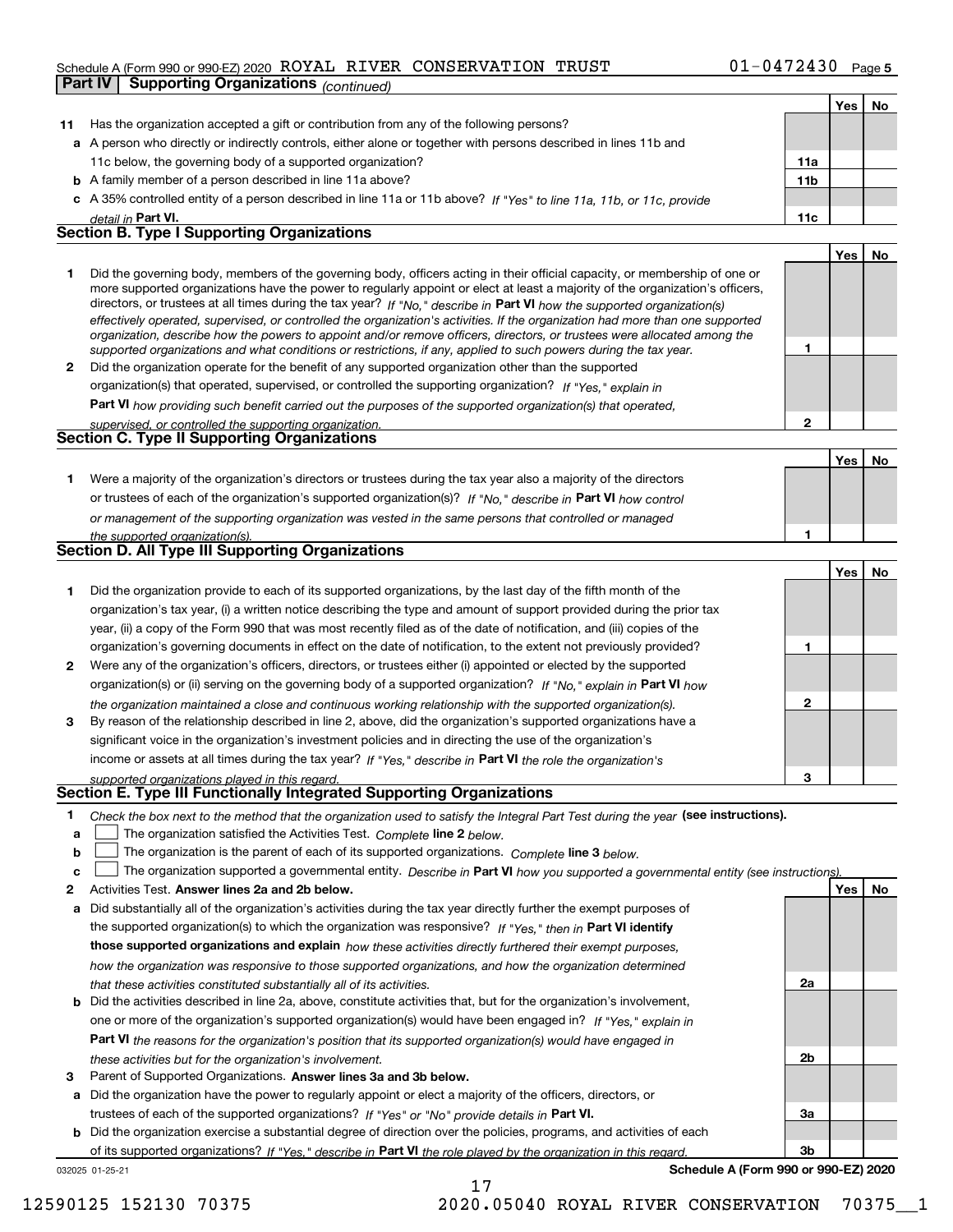| Schedule A (Form 990 or 990-EZ) 2020 ROYAL RIVER CONSERVATION TRUST                                                                            |                | $01 - 0472430$                 | Page |
|------------------------------------------------------------------------------------------------------------------------------------------------|----------------|--------------------------------|------|
| Type III Non-Functionally Integrated 509(a)(3) Supporting Organizations<br><b>Part V</b>                                                       |                |                                |      |
| Check here if the organization satisfied the Integral Part Test as a qualifying trust on Nov. 20, 1970 (explain in Part VI). See instructions. |                |                                |      |
| All other Type III non-functionally integrated supporting organizations must complete Sections A through E.                                    |                |                                |      |
| <b>Section A - Adjusted Net Income</b>                                                                                                         | (A) Prior Year | (B) Current Year<br>(optional) |      |
| Net short-term capital gain                                                                                                                    |                |                                |      |

| 2            | Recoveries of prior-year distributions                                      | $\mathbf{2}$   |                |                                |
|--------------|-----------------------------------------------------------------------------|----------------|----------------|--------------------------------|
| 3            | Other gross income (see instructions)                                       | 3              |                |                                |
| 4            | Add lines 1 through 3.                                                      | 4              |                |                                |
| 5.           | Depreciation and depletion                                                  | 5              |                |                                |
| 6            | Portion of operating expenses paid or incurred for production or            |                |                |                                |
|              | collection of gross income or for management, conservation, or              |                |                |                                |
|              | maintenance of property held for production of income (see instructions)    | 6              |                |                                |
| 7            | Other expenses (see instructions)                                           | $\overline{7}$ |                |                                |
| 8            | Adjusted Net Income (subtract lines 5, 6, and 7 from line 4)                | 8              |                |                                |
|              | Section B - Minimum Asset Amount                                            |                | (A) Prior Year | (B) Current Year<br>(optional) |
| 1            | Aggregate fair market value of all non-exempt-use assets (see               |                |                |                                |
|              | instructions for short tax year or assets held for part of year):           |                |                |                                |
|              | <b>a</b> Average monthly value of securities                                | 1a             |                |                                |
|              | <b>b</b> Average monthly cash balances                                      | 1b             |                |                                |
|              | <b>c</b> Fair market value of other non-exempt-use assets                   | 1c             |                |                                |
|              | d Total (add lines 1a, 1b, and 1c)                                          | 1d             |                |                                |
|              | e Discount claimed for blockage or other factors                            |                |                |                                |
|              | (explain in detail in Part VI):                                             |                |                |                                |
| $\mathbf{2}$ | Acquisition indebtedness applicable to non-exempt-use assets                | $\mathbf{2}$   |                |                                |
| 3            | Subtract line 2 from line 1d.                                               | 3              |                |                                |
| 4            | Cash deemed held for exempt use. Enter 0.015 of line 3 (for greater amount, |                |                |                                |
|              | see instructions).                                                          | 4              |                |                                |
| 5            | Net value of non-exempt-use assets (subtract line 4 from line 3)            | 5              |                |                                |
| 6            | Multiply line 5 by 0.035.                                                   | 6              |                |                                |
| $\mathbf{7}$ | Recoveries of prior-year distributions                                      | $\overline{7}$ |                |                                |
| 8            | Minimum Asset Amount (add line 7 to line 6)                                 | 8              |                |                                |
|              | <b>Section C - Distributable Amount</b>                                     |                |                | <b>Current Year</b>            |
| 1            | Adjusted net income for prior year (from Section A, line 8, column A)       | 1              |                |                                |
| $\mathbf{2}$ | Enter 0.85 of line 1.                                                       | $\overline{2}$ |                |                                |
| 3            | Minimum asset amount for prior year (from Section B, line 8, column A)      | 3              |                |                                |
| 4            | Enter greater of line 2 or line 3.                                          | 4              |                |                                |
| 5            | Income tax imposed in prior year                                            | 5              |                |                                |
| 6            | <b>Distributable Amount.</b> Subtract line 5 from line 4, unless subject to |                |                |                                |
|              | emergency temporary reduction (see instructions).                           | 6              |                |                                |
|              |                                                                             |                |                |                                |

**7** Check here if the current year is the organization's first as a non-functionally integrated Type III supporting organization (see instructions).

**Schedule A (Form 990 or 990-EZ) 2020**

032026 01-25-21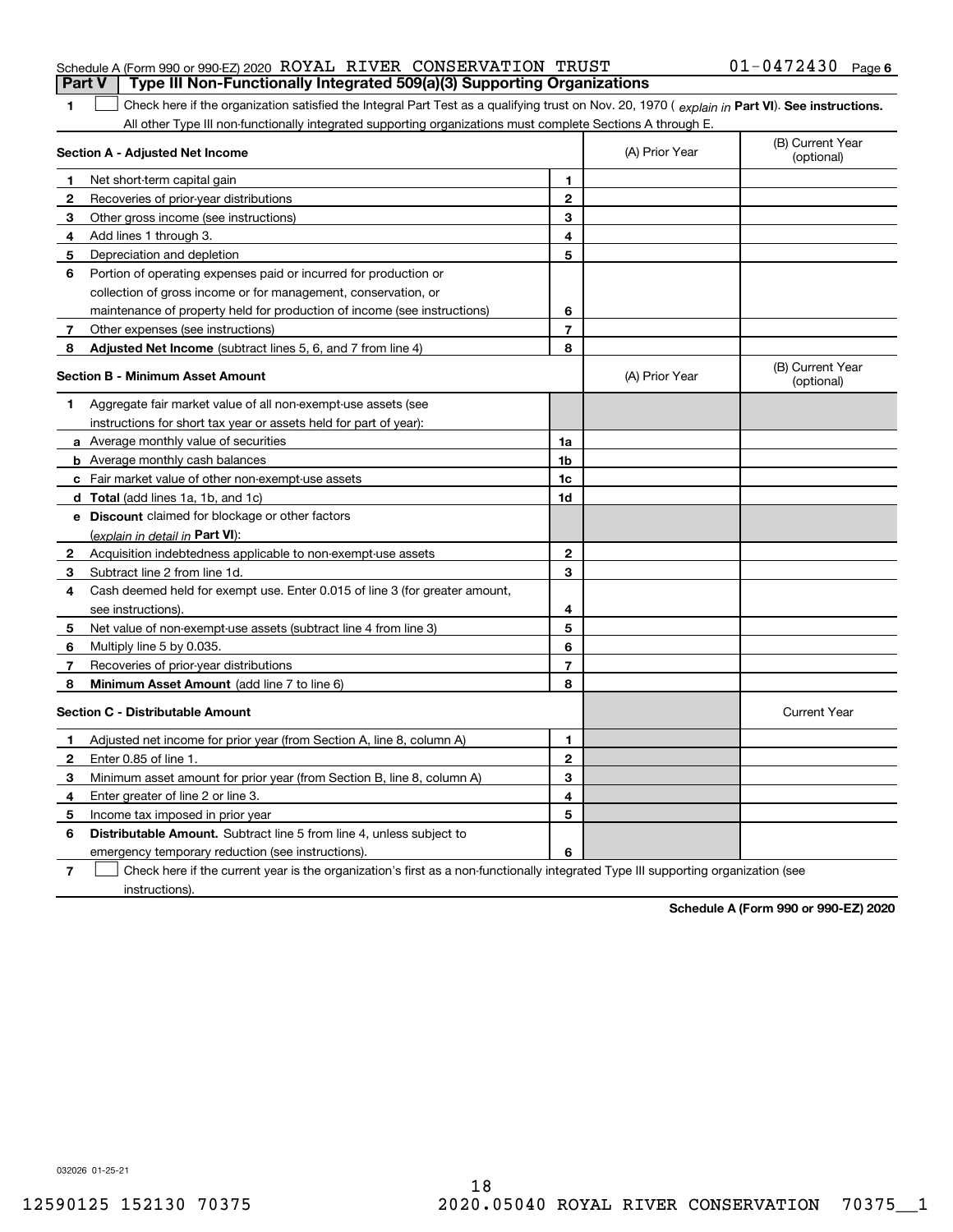#### Schedule A (Form 990 or 990-EZ) 2020  $\rm \, ROYAL$   $\rm \, RIVER$   $\rm \, CONSERVATION$   $\rm \, TRUST$   $\rm \, 01-0472430$   $\rm \, Page$

| Part V         | Type III Non-Functionally Integrated 509(a)(3) Supporting Organizations                    |                             | (continued)                           |    |                                         |
|----------------|--------------------------------------------------------------------------------------------|-----------------------------|---------------------------------------|----|-----------------------------------------|
|                | <b>Section D - Distributions</b>                                                           |                             |                                       |    | <b>Current Year</b>                     |
| 1.             | Amounts paid to supported organizations to accomplish exempt purposes                      |                             |                                       | 1  |                                         |
| 2              | Amounts paid to perform activity that directly furthers exempt purposes of supported       |                             |                                       |    |                                         |
|                | organizations, in excess of income from activity                                           |                             |                                       | 2  |                                         |
| 3              | Administrative expenses paid to accomplish exempt purposes of supported organizations      |                             |                                       | 3  |                                         |
| 4              | Amounts paid to acquire exempt-use assets                                                  |                             |                                       | 4  |                                         |
| 5              | Qualified set-aside amounts (prior IRS approval required - provide details in Part VI)     |                             |                                       | 5  |                                         |
| 6              | Other distributions ( <i>describe in</i> Part VI). See instructions.                       |                             |                                       | 6  |                                         |
| 7              | Total annual distributions. Add lines 1 through 6.                                         |                             |                                       | 7  |                                         |
| 8              | Distributions to attentive supported organizations to which the organization is responsive |                             |                                       |    |                                         |
|                | (provide details in Part VI). See instructions.                                            |                             |                                       | 8  |                                         |
| 9              | Distributable amount for 2020 from Section C, line 6                                       |                             |                                       | 9  |                                         |
| 10             | Line 8 amount divided by line 9 amount                                                     |                             |                                       | 10 |                                         |
|                |                                                                                            | (i)                         | (ii)                                  |    | (iii)                                   |
|                | <b>Section E - Distribution Allocations</b> (see instructions)                             | <b>Excess Distributions</b> | <b>Underdistributions</b><br>Pre-2020 |    | <b>Distributable</b><br>Amount for 2020 |
| 1              | Distributable amount for 2020 from Section C, line 6                                       |                             |                                       |    |                                         |
| 2              | Underdistributions, if any, for years prior to 2020 (reason-                               |                             |                                       |    |                                         |
|                | able cause required - explain in Part VI). See instructions.                               |                             |                                       |    |                                         |
| 3              | Excess distributions carryover, if any, to 2020                                            |                             |                                       |    |                                         |
|                | a From 2015                                                                                |                             |                                       |    |                                         |
|                | <b>b</b> From 2016                                                                         |                             |                                       |    |                                         |
|                | $c$ From 2017                                                                              |                             |                                       |    |                                         |
|                | <b>d</b> From 2018                                                                         |                             |                                       |    |                                         |
|                | e From 2019                                                                                |                             |                                       |    |                                         |
|                | f Total of lines 3a through 3e                                                             |                             |                                       |    |                                         |
|                | g Applied to underdistributions of prior years                                             |                             |                                       |    |                                         |
|                | <b>h</b> Applied to 2020 distributable amount                                              |                             |                                       |    |                                         |
|                | Carryover from 2015 not applied (see instructions)                                         |                             |                                       |    |                                         |
|                | Remainder. Subtract lines 3g, 3h, and 3i from line 3f.                                     |                             |                                       |    |                                         |
| 4              | Distributions for 2020 from Section D,                                                     |                             |                                       |    |                                         |
|                | line $7:$                                                                                  |                             |                                       |    |                                         |
|                | a Applied to underdistributions of prior years                                             |                             |                                       |    |                                         |
|                | <b>b</b> Applied to 2020 distributable amount                                              |                             |                                       |    |                                         |
|                | c Remainder. Subtract lines 4a and 4b from line 4.                                         |                             |                                       |    |                                         |
| 5              | Remaining underdistributions for years prior to 2020, if                                   |                             |                                       |    |                                         |
|                | any. Subtract lines 3g and 4a from line 2. For result greater                              |                             |                                       |    |                                         |
|                | than zero, explain in Part VI. See instructions.                                           |                             |                                       |    |                                         |
| 6              | Remaining underdistributions for 2020. Subtract lines 3h                                   |                             |                                       |    |                                         |
|                | and 4b from line 1. For result greater than zero, explain in                               |                             |                                       |    |                                         |
|                | Part VI. See instructions.                                                                 |                             |                                       |    |                                         |
| $\overline{7}$ | Excess distributions carryover to 2021. Add lines 3j                                       |                             |                                       |    |                                         |
|                | and 4c.                                                                                    |                             |                                       |    |                                         |
| 8              | Breakdown of line 7:                                                                       |                             |                                       |    |                                         |
|                | a Excess from 2016                                                                         |                             |                                       |    |                                         |
|                | <b>b</b> Excess from 2017                                                                  |                             |                                       |    |                                         |
|                | c Excess from 2018                                                                         |                             |                                       |    |                                         |
|                | d Excess from 2019                                                                         |                             |                                       |    |                                         |
|                | e Excess from 2020                                                                         |                             |                                       |    |                                         |
|                |                                                                                            |                             |                                       |    |                                         |

**Schedule A (Form 990 or 990-EZ) 2020**

032027 01-25-21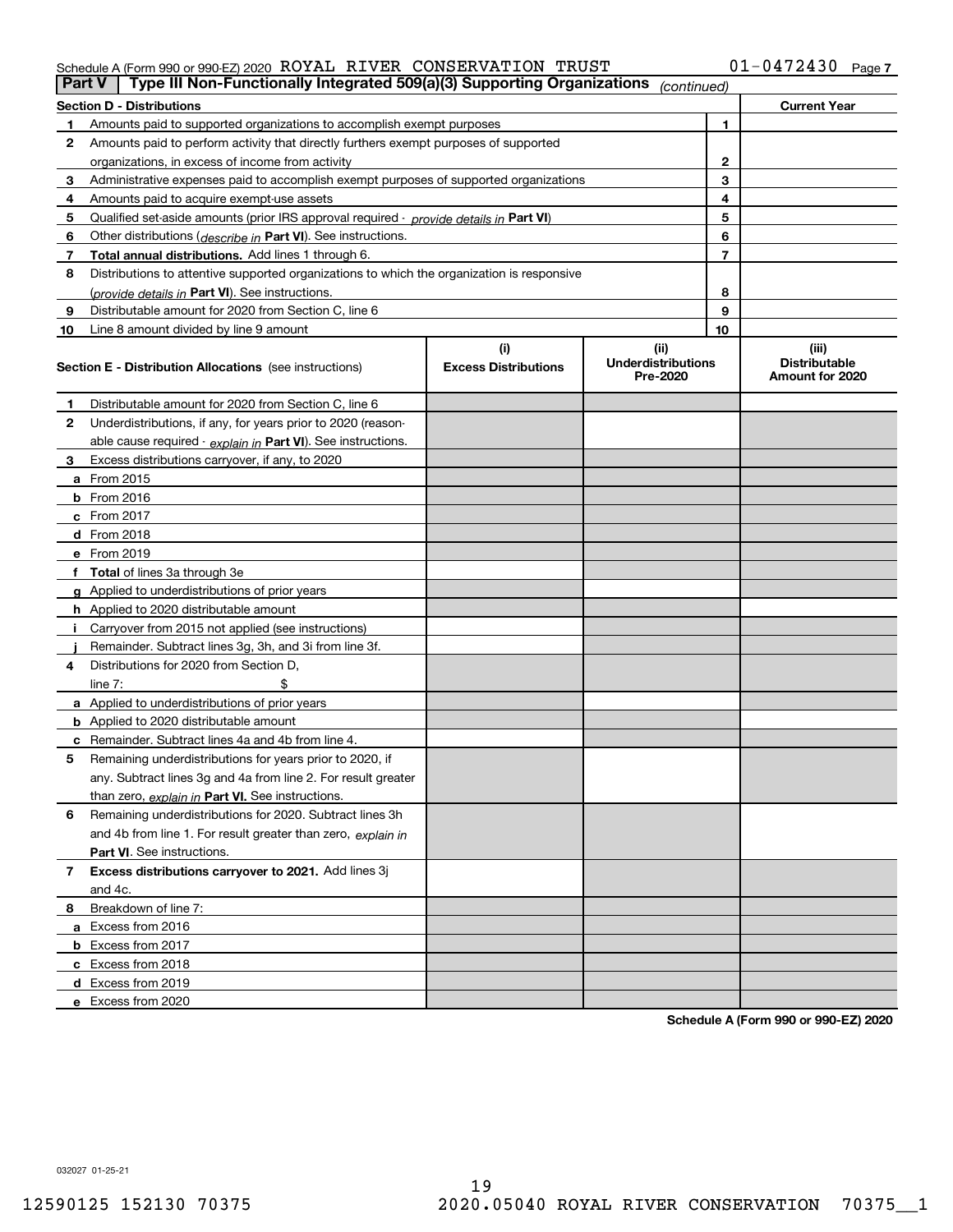|                 | Schedule A (Form 990 or 990-EZ) 2020 ROYAL RIVER CONSERVATION TRUST                                                                                    |  |    |  | $01 - 0472430$ Page 8                                                                                                                                                                                                                                                                                                                                                                                                             |  |
|-----------------|--------------------------------------------------------------------------------------------------------------------------------------------------------|--|----|--|-----------------------------------------------------------------------------------------------------------------------------------------------------------------------------------------------------------------------------------------------------------------------------------------------------------------------------------------------------------------------------------------------------------------------------------|--|
| <b>Part VI</b>  |                                                                                                                                                        |  |    |  | Supplemental Information. Provide the explanations required by Part II, line 10; Part II, line 17a or 17b; Part III, line 12;<br>Part IV, Section A, lines 1, 2, 3b, 3c, 4b, 4c, 5a, 6, 9a, 9b, 9c, 11a, 11b, and 11c; Part IV, Section B, lines 1 and 2; Part IV, Section C,<br>line 1; Part IV, Section D, lines 2 and 3; Part IV, Section E, lines 1c, 2a, 2b, 3a, and 3b; Part V, line 1; Part V, Section B, line 1e; Part V, |  |
|                 | Section D, lines 5, 6, and 8; and Part V, Section E, lines 2, 5, and 6. Also complete this part for any additional information.<br>(See instructions.) |  |    |  |                                                                                                                                                                                                                                                                                                                                                                                                                                   |  |
|                 |                                                                                                                                                        |  |    |  |                                                                                                                                                                                                                                                                                                                                                                                                                                   |  |
|                 |                                                                                                                                                        |  |    |  |                                                                                                                                                                                                                                                                                                                                                                                                                                   |  |
|                 |                                                                                                                                                        |  |    |  |                                                                                                                                                                                                                                                                                                                                                                                                                                   |  |
|                 |                                                                                                                                                        |  |    |  |                                                                                                                                                                                                                                                                                                                                                                                                                                   |  |
|                 |                                                                                                                                                        |  |    |  |                                                                                                                                                                                                                                                                                                                                                                                                                                   |  |
|                 |                                                                                                                                                        |  |    |  |                                                                                                                                                                                                                                                                                                                                                                                                                                   |  |
|                 |                                                                                                                                                        |  |    |  |                                                                                                                                                                                                                                                                                                                                                                                                                                   |  |
|                 |                                                                                                                                                        |  |    |  |                                                                                                                                                                                                                                                                                                                                                                                                                                   |  |
|                 |                                                                                                                                                        |  |    |  |                                                                                                                                                                                                                                                                                                                                                                                                                                   |  |
|                 |                                                                                                                                                        |  |    |  |                                                                                                                                                                                                                                                                                                                                                                                                                                   |  |
|                 |                                                                                                                                                        |  |    |  |                                                                                                                                                                                                                                                                                                                                                                                                                                   |  |
|                 |                                                                                                                                                        |  |    |  |                                                                                                                                                                                                                                                                                                                                                                                                                                   |  |
|                 |                                                                                                                                                        |  |    |  |                                                                                                                                                                                                                                                                                                                                                                                                                                   |  |
|                 |                                                                                                                                                        |  |    |  |                                                                                                                                                                                                                                                                                                                                                                                                                                   |  |
|                 |                                                                                                                                                        |  |    |  |                                                                                                                                                                                                                                                                                                                                                                                                                                   |  |
|                 |                                                                                                                                                        |  |    |  |                                                                                                                                                                                                                                                                                                                                                                                                                                   |  |
|                 |                                                                                                                                                        |  |    |  |                                                                                                                                                                                                                                                                                                                                                                                                                                   |  |
|                 |                                                                                                                                                        |  |    |  |                                                                                                                                                                                                                                                                                                                                                                                                                                   |  |
|                 |                                                                                                                                                        |  |    |  |                                                                                                                                                                                                                                                                                                                                                                                                                                   |  |
|                 |                                                                                                                                                        |  |    |  |                                                                                                                                                                                                                                                                                                                                                                                                                                   |  |
|                 |                                                                                                                                                        |  |    |  |                                                                                                                                                                                                                                                                                                                                                                                                                                   |  |
|                 |                                                                                                                                                        |  |    |  |                                                                                                                                                                                                                                                                                                                                                                                                                                   |  |
|                 |                                                                                                                                                        |  |    |  |                                                                                                                                                                                                                                                                                                                                                                                                                                   |  |
|                 |                                                                                                                                                        |  |    |  |                                                                                                                                                                                                                                                                                                                                                                                                                                   |  |
|                 |                                                                                                                                                        |  |    |  |                                                                                                                                                                                                                                                                                                                                                                                                                                   |  |
|                 |                                                                                                                                                        |  |    |  |                                                                                                                                                                                                                                                                                                                                                                                                                                   |  |
|                 |                                                                                                                                                        |  |    |  |                                                                                                                                                                                                                                                                                                                                                                                                                                   |  |
|                 |                                                                                                                                                        |  |    |  |                                                                                                                                                                                                                                                                                                                                                                                                                                   |  |
|                 |                                                                                                                                                        |  |    |  |                                                                                                                                                                                                                                                                                                                                                                                                                                   |  |
|                 |                                                                                                                                                        |  |    |  |                                                                                                                                                                                                                                                                                                                                                                                                                                   |  |
|                 |                                                                                                                                                        |  |    |  |                                                                                                                                                                                                                                                                                                                                                                                                                                   |  |
|                 |                                                                                                                                                        |  |    |  |                                                                                                                                                                                                                                                                                                                                                                                                                                   |  |
|                 |                                                                                                                                                        |  |    |  |                                                                                                                                                                                                                                                                                                                                                                                                                                   |  |
|                 |                                                                                                                                                        |  |    |  |                                                                                                                                                                                                                                                                                                                                                                                                                                   |  |
|                 |                                                                                                                                                        |  |    |  |                                                                                                                                                                                                                                                                                                                                                                                                                                   |  |
| 032028 01-25-21 |                                                                                                                                                        |  |    |  | Schedule A (Form 990 or 990-EZ) 2020                                                                                                                                                                                                                                                                                                                                                                                              |  |
|                 |                                                                                                                                                        |  | 20 |  |                                                                                                                                                                                                                                                                                                                                                                                                                                   |  |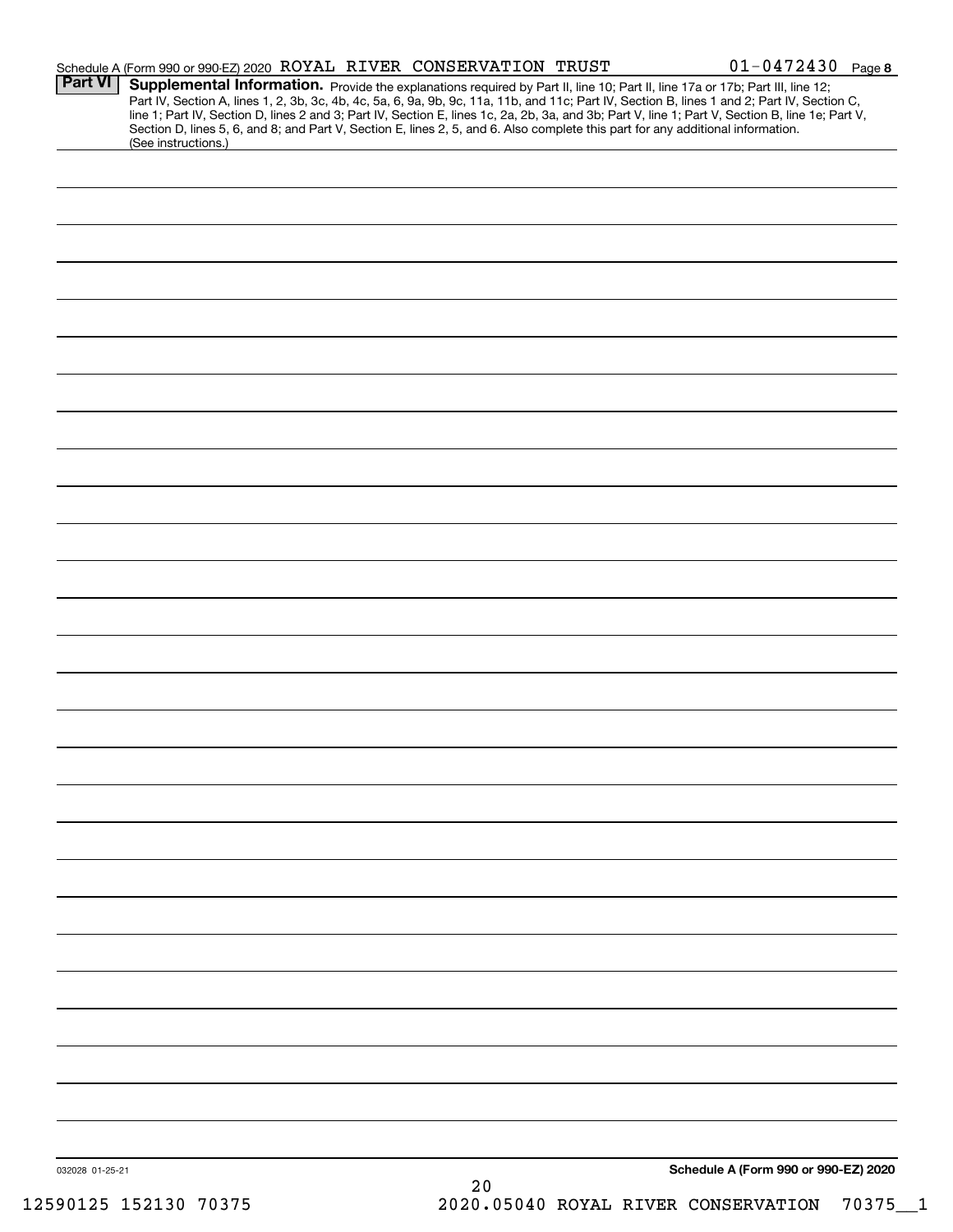| <b>SCHEDULE D</b> |  |
|-------------------|--|
|-------------------|--|

Department of the Treasury Internal Revenue Service

| (Form 990) |  |
|------------|--|
|------------|--|

### **Supplemental Financial Statements**

(Form 990)<br>
Pepartment of the Treasury<br>
Department of the Treasury<br>
Department of the Treasury<br>
Department of the Treasury<br> **Co to www.irs.gov/Form990 for instructions and the latest information.**<br> **Co to www.irs.gov/Form9** 

**Name of the organization Employer identification number**



|         | ROYAL RIVER CONSERVATION TRUST                                                                                                                                           | 01-0472430                                         |
|---------|--------------------------------------------------------------------------------------------------------------------------------------------------------------------------|----------------------------------------------------|
| Part I  | Organizations Maintaining Donor Advised Funds or Other Similar Funds or Accounts. Complete if the                                                                        |                                                    |
|         | organization answered "Yes" on Form 990, Part IV, line 6.                                                                                                                |                                                    |
|         | (a) Donor advised funds                                                                                                                                                  | (b) Funds and other accounts                       |
| 1.      |                                                                                                                                                                          |                                                    |
| 2       | Aggregate value of contributions to (during year)                                                                                                                        |                                                    |
| 3       |                                                                                                                                                                          |                                                    |
| 4       |                                                                                                                                                                          |                                                    |
| 5       | Did the organization inform all donors and donor advisors in writing that the assets held in donor advised funds                                                         |                                                    |
|         |                                                                                                                                                                          | Yes<br>No                                          |
|         | Did the organization inform all grantees, donors, and donor advisors in writing that grant funds can be used only                                                        |                                                    |
| 6       |                                                                                                                                                                          |                                                    |
|         | for charitable purposes and not for the benefit of the donor or donor advisor, or for any other purpose conferring                                                       |                                                    |
| Part II |                                                                                                                                                                          | Yes<br>No                                          |
|         | Conservation Easements. Complete if the organization answered "Yes" on Form 990, Part IV, line 7.                                                                        |                                                    |
| 1       | Purpose(s) of conservation easements held by the organization (check all that apply).                                                                                    |                                                    |
|         | $\lfloor x \rfloor$ Preservation of land for public use (for example, recreation or education)                                                                           | Preservation of a historically important land area |
|         | $\mathbf{X}$ Protection of natural habitat<br>Preservation of a certified historic structure                                                                             |                                                    |
|         | $X$ Preservation of open space                                                                                                                                           |                                                    |
| 2       | Complete lines 2a through 2d if the organization held a qualified conservation contribution in the form of a conservation easement on the last                           |                                                    |
|         | day of the tax year.                                                                                                                                                     | Held at the End of the Tax Year                    |
| а       | Total number of conservation easements                                                                                                                                   | 60<br>2a                                           |
| b       | Total acreage restricted by conservation easements                                                                                                                       | 1723.00<br>2b                                      |
| c       |                                                                                                                                                                          | 2c                                                 |
| d       | Number of conservation easements included in (c) acquired after 7/25/06, and not on a historic structure                                                                 |                                                    |
|         |                                                                                                                                                                          | 2d                                                 |
| З.      | Number of conservation easements modified, transferred, released, extinguished, or terminated by the organization during the tax                                         |                                                    |
|         | $year \blacktriangleright$                                                                                                                                               |                                                    |
| 4       | ı.<br>Number of states where property subject to conservation easement is located >                                                                                      |                                                    |
| 5       | Does the organization have a written policy regarding the periodic monitoring, inspection, handling of                                                                   |                                                    |
|         | violations, and enforcement of the conservation easements it holds?                                                                                                      | $\boxed{X}$ Yes<br><b>No</b>                       |
| 6       | Staff and volunteer hours devoted to monitoring, inspecting, handling of violations, and enforcing conservation easements during the year                                |                                                    |
|         | 100                                                                                                                                                                      |                                                    |
|         |                                                                                                                                                                          |                                                    |
| 7       | Amount of expenses incurred in monitoring, inspecting, handling of violations, and enforcing conservation easements during the year<br>5000.<br>$\blacktriangleright$ \$ |                                                    |
|         |                                                                                                                                                                          |                                                    |
| 8       | Does each conservation easement reported on line 2(d) above satisfy the requirements of section 170(h)(4)(B)(i)                                                          |                                                    |
|         |                                                                                                                                                                          | Yes<br>No                                          |
| 9       | In Part XIII, describe how the organization reports conservation easements in its revenue and expense statement and                                                      |                                                    |
|         | balance sheet, and include, if applicable, the text of the footnote to the organization's financial statements that describes the                                        |                                                    |
|         | organization's accounting for conservation easements.<br>Organizations Maintaining Collections of Art, Historical Treasures, or Other Similar Assets.<br>Part III        |                                                    |
|         |                                                                                                                                                                          |                                                    |
|         | Complete if the organization answered "Yes" on Form 990, Part IV, line 8.                                                                                                |                                                    |
|         | 1a If the organization elected, as permitted under FASB ASC 958, not to report in its revenue statement and balance sheet works                                          |                                                    |
|         | of art, historical treasures, or other similar assets held for public exhibition, education, or research in furtherance of public                                        |                                                    |
|         | service, provide in Part XIII the text of the footnote to its financial statements that describes these items.                                                           |                                                    |
| b       | If the organization elected, as permitted under FASB ASC 958, to report in its revenue statement and balance sheet works of                                              |                                                    |
|         | art, historical treasures, or other similar assets held for public exhibition, education, or research in furtherance of public service,                                  |                                                    |
|         | provide the following amounts relating to these items:                                                                                                                   |                                                    |
|         |                                                                                                                                                                          | \$                                                 |
|         | (ii) Assets included in Form 990, Part X                                                                                                                                 | \$                                                 |
| 2       | If the organization received or held works of art, historical treasures, or other similar assets for financial gain, provide                                             |                                                    |
|         | the following amounts required to be reported under FASB ASC 958 relating to these items:                                                                                |                                                    |
|         |                                                                                                                                                                          | - \$<br>▸                                          |
|         |                                                                                                                                                                          | $\blacktriangleright$ \$                           |
|         |                                                                                                                                                                          |                                                    |

27 12590125 152130 70375 2020.05040 ROYAL RIVER CONSERVATION 70375\_\_1

032051 12-01-20

| LHA For Paperwork Reduction Act Notice, see the Instructions for Form 990. | Schedule D (Form 990) 2020 |
|----------------------------------------------------------------------------|----------------------------|
|                                                                            |                            |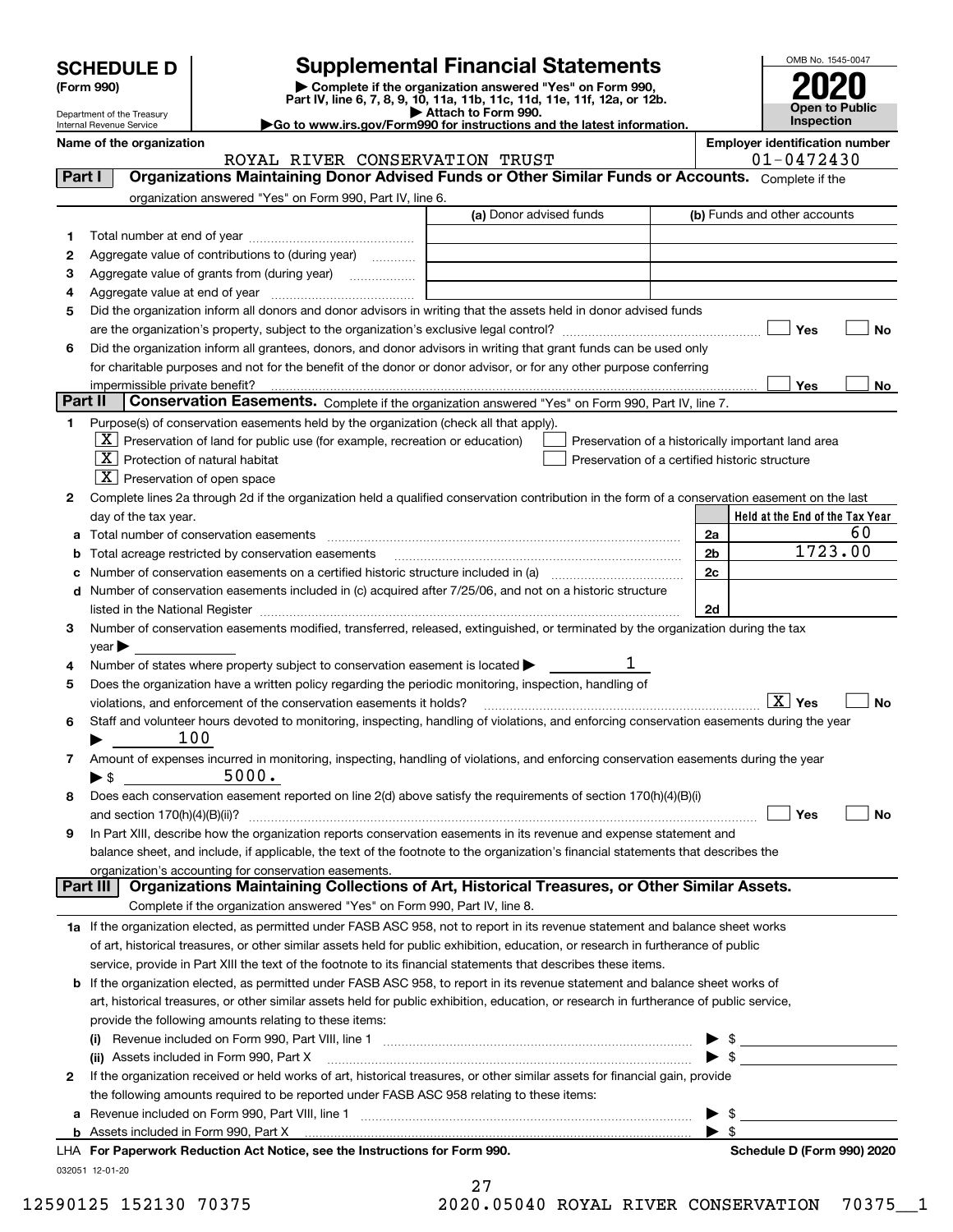|          | Schedule D (Form 990) 2020                                                                                                                                                                                                     | ROYAL RIVER CONSERVATION TRUST |                |                          |                      | $01 - 0472430$ Page 2      |                     |     |         |
|----------|--------------------------------------------------------------------------------------------------------------------------------------------------------------------------------------------------------------------------------|--------------------------------|----------------|--------------------------|----------------------|----------------------------|---------------------|-----|---------|
| Part III | Organizations Maintaining Collections of Art, Historical Treasures, or Other Similar Assets (continued)                                                                                                                        |                                |                |                          |                      |                            |                     |     |         |
| З        | Using the organization's acquisition, accession, and other records, check any of the following that make significant use of its                                                                                                |                                |                |                          |                      |                            |                     |     |         |
|          | collection items (check all that apply):                                                                                                                                                                                       |                                |                |                          |                      |                            |                     |     |         |
| a        | Public exhibition                                                                                                                                                                                                              |                                |                | Loan or exchange program |                      |                            |                     |     |         |
| b        | Scholarly research                                                                                                                                                                                                             | e                              |                |                          |                      |                            |                     |     |         |
| c        | Preservation for future generations                                                                                                                                                                                            |                                |                |                          |                      |                            |                     |     |         |
| 4        | Provide a description of the organization's collections and explain how they further the organization's exempt purpose in Part XIII.                                                                                           |                                |                |                          |                      |                            |                     |     |         |
| 5        | During the year, did the organization solicit or receive donations of art, historical treasures, or other similar assets                                                                                                       |                                |                |                          |                      |                            |                     |     |         |
|          | to be sold to raise funds rather than to be maintained as part of the organization's collection?                                                                                                                               |                                |                |                          |                      |                            | Yes                 |     | No      |
|          | <b>Part IV</b><br>Escrow and Custodial Arrangements. Complete if the organization answered "Yes" on Form 990, Part IV, line 9, or                                                                                              |                                |                |                          |                      |                            |                     |     |         |
|          | reported an amount on Form 990, Part X, line 21.                                                                                                                                                                               |                                |                |                          |                      |                            |                     |     |         |
|          | 1a Is the organization an agent, trustee, custodian or other intermediary for contributions or other assets not included                                                                                                       |                                |                |                          |                      |                            |                     |     |         |
|          |                                                                                                                                                                                                                                |                                |                |                          |                      |                            | Yes                 |     | No      |
|          | If "Yes," explain the arrangement in Part XIII and complete the following table:                                                                                                                                               |                                |                |                          |                      |                            |                     |     |         |
|          |                                                                                                                                                                                                                                |                                |                |                          |                      |                            | Amount              |     |         |
| c        | Beginning balance manufactured and contain an account of the state of the state of the state of the state of the state of the state of the state of the state of the state of the state of the state of the state of the state |                                |                |                          | 1c                   |                            |                     |     |         |
| d        | Additions during the year manufactured and an annual contract of the year manufactured and a set of the year manufactured and a set of the year manufactured and a set of the year manufactured and a set of the set of the se |                                |                |                          | 1d                   |                            |                     |     |         |
| е        | Distributions during the year manufactured and continuum control of the state of the control of the state of the state of the state of the state of the state of the state of the state of the state of the state of the state |                                |                |                          | 1e                   |                            |                     |     |         |
|          | Ending balance manufactured and contact the contract of the contract of the contract of the contract of the contract of the contract of the contract of the contract of the contract of the contract of the contract of the co |                                |                |                          | 1f                   |                            |                     |     |         |
|          | 2a Did the organization include an amount on Form 990, Part X, line 21, for escrow or custodial account liability?                                                                                                             |                                |                |                          |                      |                            | Yes                 |     | No      |
|          | <b>b</b> If "Yes," explain the arrangement in Part XIII. Check here if the explanation has been provided on Part XIII                                                                                                          |                                |                |                          |                      |                            |                     |     |         |
| Part V   | Endowment Funds. Complete if the organization answered "Yes" on Form 990, Part IV, line 10.                                                                                                                                    |                                |                |                          |                      |                            |                     |     |         |
|          |                                                                                                                                                                                                                                | (a) Current year               | (b) Prior year | (c) Two years back       | (d) Three years back |                            | (e) Four years back |     |         |
| 1a       | Beginning of year balance                                                                                                                                                                                                      | 142376.                        | 116505         | 123073.                  |                      | 104006                     |                     |     | 95720.  |
| b        |                                                                                                                                                                                                                                |                                |                |                          |                      |                            |                     |     | 2000.   |
|          | Net investment earnings, gains, and losses                                                                                                                                                                                     | 30505.                         | 25871.         | $-6568.$                 |                      | 19067.                     |                     |     | 6286.   |
| d        |                                                                                                                                                                                                                                |                                |                |                          |                      |                            |                     |     |         |
|          | e Other expenditures for facilities                                                                                                                                                                                            |                                |                |                          |                      |                            |                     |     |         |
|          | and programs                                                                                                                                                                                                                   |                                |                |                          |                      |                            |                     |     |         |
|          |                                                                                                                                                                                                                                |                                |                |                          |                      |                            |                     |     |         |
| g        | End of year balance                                                                                                                                                                                                            | 172881.                        | 142376.        | 116505.                  |                      | 123073.                    |                     |     | 104006. |
| 2        | Provide the estimated percentage of the current year end balance (line 1g, column (a)) held as:                                                                                                                                |                                |                |                          |                      |                            |                     |     |         |
| а        | Board designated or quasi-endowment >                                                                                                                                                                                          |                                | %              |                          |                      |                            |                     |     |         |
|          | Permanent endowment > 50.8600                                                                                                                                                                                                  | %                              |                |                          |                      |                            |                     |     |         |
| c        | Term endowment $\blacktriangleright$ 49.1400 %                                                                                                                                                                                 |                                |                |                          |                      |                            |                     |     |         |
|          | The percentages on lines 2a, 2b, and 2c should equal 100%.                                                                                                                                                                     |                                |                |                          |                      |                            |                     |     |         |
|          | 3a Are there endowment funds not in the possession of the organization that are held and administered for the organization                                                                                                     |                                |                |                          |                      |                            |                     |     |         |
|          | by:                                                                                                                                                                                                                            |                                |                |                          |                      |                            |                     | Yes | No      |
|          | (i)                                                                                                                                                                                                                            |                                |                |                          |                      |                            | 3a(i)               |     | х       |
|          |                                                                                                                                                                                                                                |                                |                |                          |                      |                            | 3a(ii)              |     | X       |
|          |                                                                                                                                                                                                                                |                                |                |                          |                      |                            | 3b                  |     |         |
|          | Describe in Part XIII the intended uses of the organization's endowment funds.                                                                                                                                                 |                                |                |                          |                      |                            |                     |     |         |
|          | Land, Buildings, and Equipment.<br>Part VI                                                                                                                                                                                     |                                |                |                          |                      |                            |                     |     |         |
|          | Complete if the organization answered "Yes" on Form 990, Part IV, line 11a. See Form 990, Part X, line 10.                                                                                                                     |                                |                |                          |                      |                            |                     |     |         |
|          | Description of property                                                                                                                                                                                                        | (a) Cost or other              |                | (b) Cost or other        | (c) Accumulated      |                            | (d) Book value      |     |         |
|          |                                                                                                                                                                                                                                | basis (investment)             |                | basis (other)            | depreciation         |                            |                     |     |         |
|          |                                                                                                                                                                                                                                | 2559884.                       |                |                          |                      |                            | 2559884.            |     |         |
|          |                                                                                                                                                                                                                                |                                |                |                          |                      |                            |                     |     |         |
| b        |                                                                                                                                                                                                                                |                                |                |                          |                      |                            |                     |     |         |
|          |                                                                                                                                                                                                                                |                                | 965.           |                          |                      | 965.                       |                     |     | 0.      |
|          |                                                                                                                                                                                                                                |                                |                |                          |                      |                            |                     |     |         |
|          | e Other                                                                                                                                                                                                                        |                                |                |                          |                      |                            | 2559884.            |     |         |
|          | Total. Add lines 1a through 1e. (Column (d) must equal Form 990, Part X, column (B), line 10c.)                                                                                                                                |                                |                |                          |                      |                            |                     |     |         |
|          |                                                                                                                                                                                                                                |                                |                |                          |                      | Schedule D (Form 990) 2020 |                     |     |         |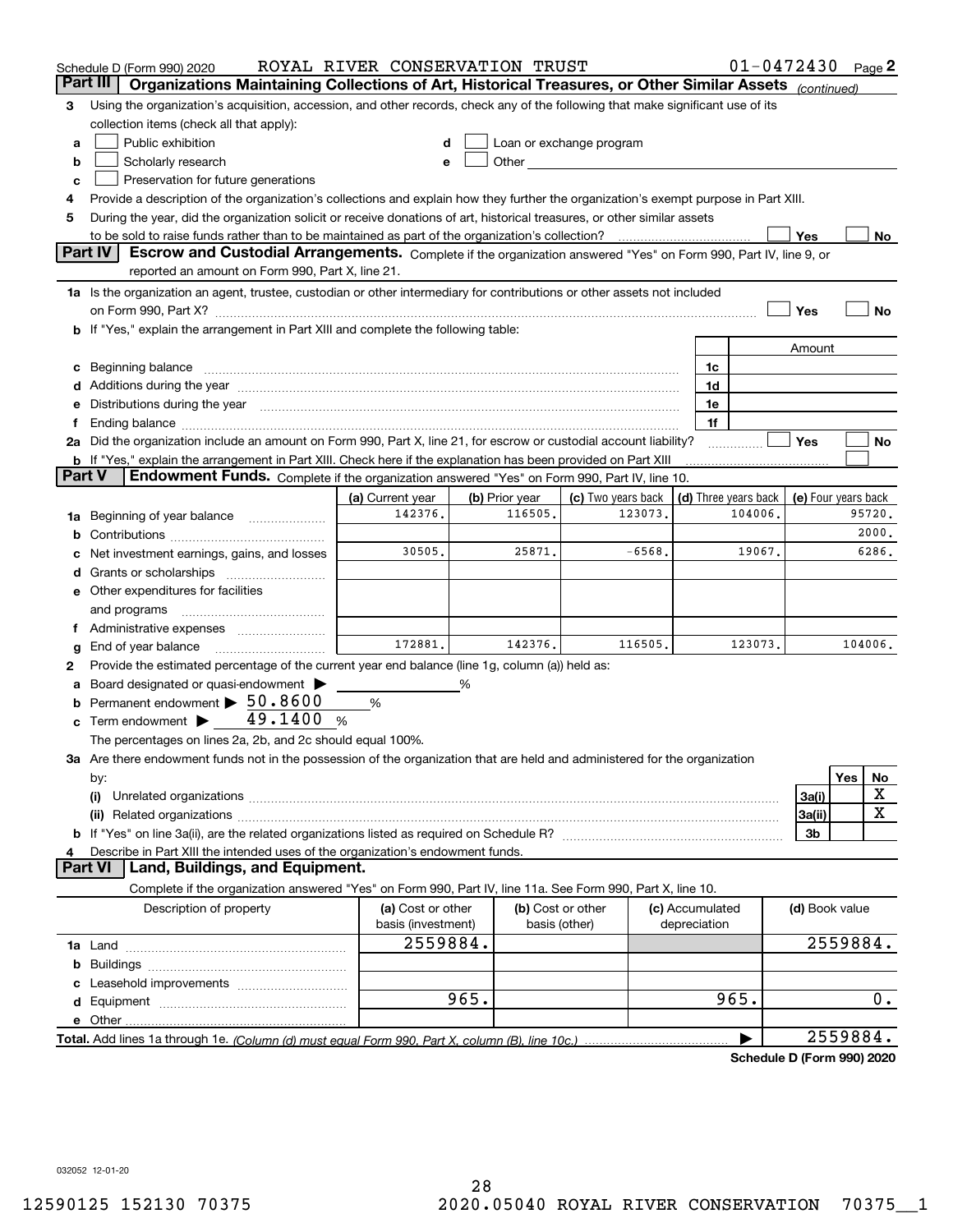| Schedule D (Form 990) 2020 |  |  |  | ROYAL RIVER CONSERVATION TRUST |  |  |
|----------------------------|--|--|--|--------------------------------|--|--|
|----------------------------|--|--|--|--------------------------------|--|--|

|               | Schedule D (Form 990) 2020                                           |                              | ROYAL RIVER CONSERVATION TRUST                                                                                                                       |  | $01 - 0472430$                                            | Page $3$ |
|---------------|----------------------------------------------------------------------|------------------------------|------------------------------------------------------------------------------------------------------------------------------------------------------|--|-----------------------------------------------------------|----------|
|               | Part VII Investments - Other Securities.                             |                              |                                                                                                                                                      |  |                                                           |          |
|               |                                                                      |                              | Complete if the organization answered "Yes" on Form 990, Part IV, line 11b. See Form 990, Part X, line 12.                                           |  |                                                           |          |
|               | (a) Description of security or category (including name of security) |                              | (b) Book value                                                                                                                                       |  | (c) Method of valuation: Cost or end-of-year market value |          |
|               |                                                                      |                              |                                                                                                                                                      |  |                                                           |          |
|               |                                                                      |                              |                                                                                                                                                      |  |                                                           |          |
| (3) Other     |                                                                      |                              |                                                                                                                                                      |  |                                                           |          |
| (A)           |                                                                      |                              |                                                                                                                                                      |  |                                                           |          |
| (B)           |                                                                      |                              |                                                                                                                                                      |  |                                                           |          |
| (C)           |                                                                      |                              |                                                                                                                                                      |  |                                                           |          |
| (D)           |                                                                      |                              |                                                                                                                                                      |  |                                                           |          |
| (E)           |                                                                      |                              |                                                                                                                                                      |  |                                                           |          |
| (F)           |                                                                      |                              |                                                                                                                                                      |  |                                                           |          |
| (G)           |                                                                      |                              |                                                                                                                                                      |  |                                                           |          |
| (H)           |                                                                      |                              |                                                                                                                                                      |  |                                                           |          |
|               | Total. (Col. (b) must equal Form 990, Part X, col. (B) line 12.)     |                              |                                                                                                                                                      |  |                                                           |          |
|               | Part VIII Investments - Program Related.                             |                              |                                                                                                                                                      |  |                                                           |          |
|               |                                                                      |                              | Complete if the organization answered "Yes" on Form 990, Part IV, line 11c. See Form 990, Part X, line 13.                                           |  |                                                           |          |
|               | (a) Description of investment                                        |                              | (b) Book value                                                                                                                                       |  | (c) Method of valuation: Cost or end-of-year market value |          |
| (1)           |                                                                      |                              |                                                                                                                                                      |  |                                                           |          |
| (2)           |                                                                      |                              |                                                                                                                                                      |  |                                                           |          |
| (3)           |                                                                      |                              |                                                                                                                                                      |  |                                                           |          |
| (4)           |                                                                      |                              |                                                                                                                                                      |  |                                                           |          |
| (5)           |                                                                      |                              |                                                                                                                                                      |  |                                                           |          |
| (6)           |                                                                      |                              |                                                                                                                                                      |  |                                                           |          |
| (7)           |                                                                      |                              |                                                                                                                                                      |  |                                                           |          |
| (8)           |                                                                      |                              |                                                                                                                                                      |  |                                                           |          |
| (9)           |                                                                      |                              |                                                                                                                                                      |  |                                                           |          |
|               | Total. (Col. (b) must equal Form 990, Part X, col. (B) line 13.)     |                              |                                                                                                                                                      |  |                                                           |          |
| Part IX       | <b>Other Assets.</b>                                                 |                              |                                                                                                                                                      |  |                                                           |          |
|               |                                                                      |                              | Complete if the organization answered "Yes" on Form 990, Part IV, line 11d. See Form 990, Part X, line 15.                                           |  |                                                           |          |
|               |                                                                      |                              | (a) Description                                                                                                                                      |  | (b) Book value                                            |          |
| (1)           |                                                                      |                              |                                                                                                                                                      |  |                                                           |          |
| (2)           |                                                                      |                              |                                                                                                                                                      |  |                                                           |          |
| (3)           |                                                                      |                              |                                                                                                                                                      |  |                                                           |          |
| (4)           |                                                                      |                              |                                                                                                                                                      |  |                                                           |          |
| (5)           |                                                                      |                              |                                                                                                                                                      |  |                                                           |          |
| (6)           |                                                                      |                              |                                                                                                                                                      |  |                                                           |          |
| (7)           |                                                                      |                              |                                                                                                                                                      |  |                                                           |          |
| (8)           |                                                                      |                              |                                                                                                                                                      |  |                                                           |          |
| (9)           |                                                                      |                              |                                                                                                                                                      |  |                                                           |          |
|               | Total. (Column (b) must equal Form 990. Part X. col. (B) line 15.)   |                              |                                                                                                                                                      |  |                                                           |          |
| <b>Part X</b> | <b>Other Liabilities.</b>                                            |                              |                                                                                                                                                      |  |                                                           |          |
|               |                                                                      |                              | Complete if the organization answered "Yes" on Form 990, Part IV, line 11e or 11f. See Form 990, Part X, line 25.                                    |  |                                                           |          |
| 1.            |                                                                      | (a) Description of liability |                                                                                                                                                      |  | (b) Book value                                            |          |
| (1)           | Federal income taxes                                                 |                              |                                                                                                                                                      |  |                                                           |          |
| (2)           | DUE TO/FROM PARTNERS                                                 |                              |                                                                                                                                                      |  |                                                           | 500.     |
| (3)           |                                                                      |                              |                                                                                                                                                      |  |                                                           |          |
| (4)           |                                                                      |                              |                                                                                                                                                      |  |                                                           |          |
| (5)           |                                                                      |                              |                                                                                                                                                      |  |                                                           |          |
| (6)           |                                                                      |                              |                                                                                                                                                      |  |                                                           |          |
| (7)           |                                                                      |                              |                                                                                                                                                      |  |                                                           |          |
| (8)           |                                                                      |                              |                                                                                                                                                      |  |                                                           |          |
| (9)           |                                                                      |                              |                                                                                                                                                      |  |                                                           |          |
|               | Total. (Column (b) must equal Form 990, Part X, col. (B) line 25.)   |                              |                                                                                                                                                      |  |                                                           | 500.     |
|               |                                                                      |                              | 2. Liability for uncertain tax positions. In Part XIII, provide the text of the footnote to the organization's financial statements that reports the |  |                                                           |          |

organization's liability for uncertain tax positions under FASB ASC 740. Check here if the text of the footnote has been provided in Part XIII.

**Schedule D (Form 990) 2020**

 $\sqrt{2}$ 

032053 12-01-20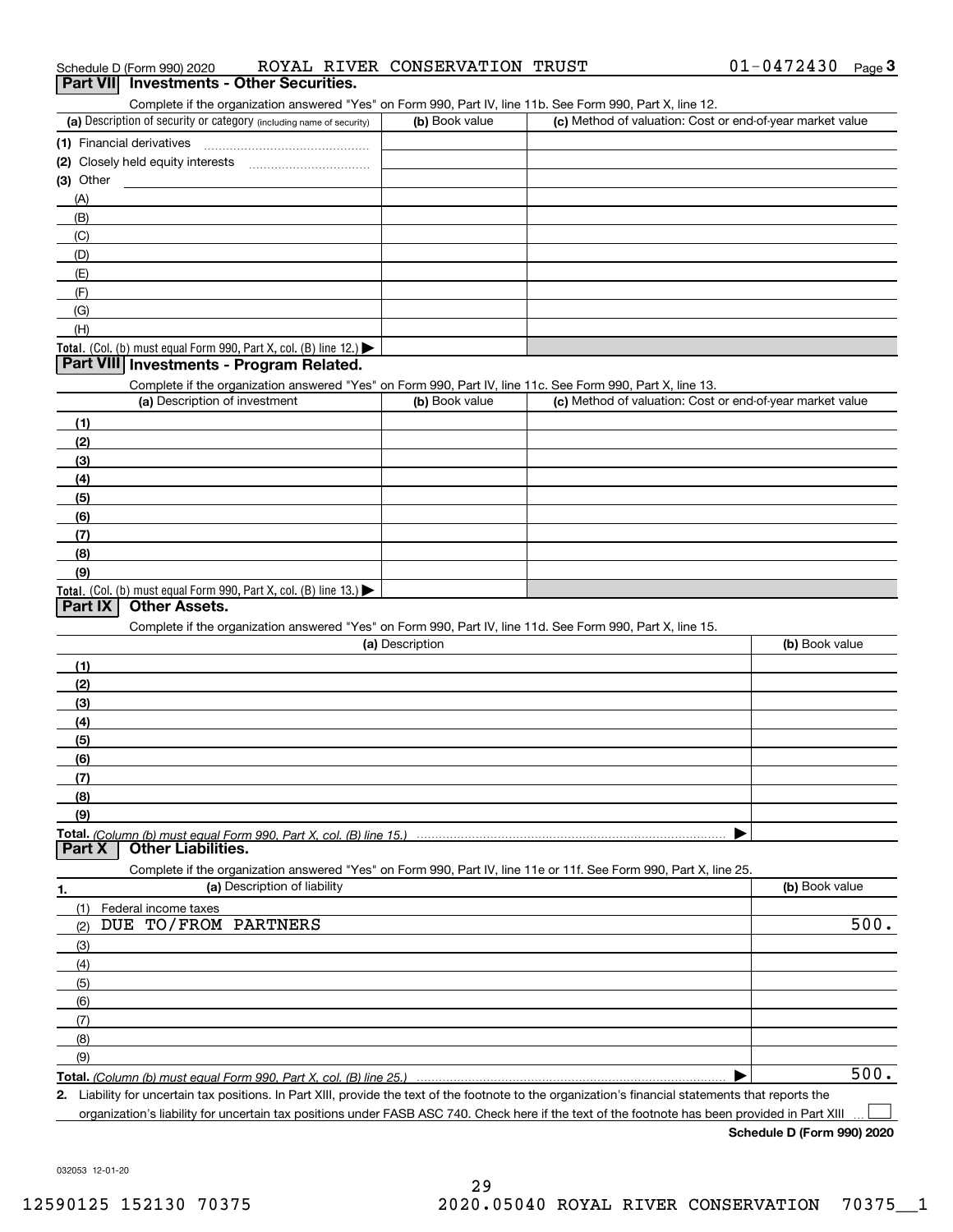|                                                                                                                                                                                                                                          |                | $01 - 0472430$ Page 4 |  |
|------------------------------------------------------------------------------------------------------------------------------------------------------------------------------------------------------------------------------------------|----------------|-----------------------|--|
| Reconciliation of Revenue per Audited Financial Statements With Revenue per Return.<br>Part XI                                                                                                                                           |                |                       |  |
| Complete if the organization answered "Yes" on Form 990, Part IV, line 12a.<br>Total revenue, gains, and other support per audited financial statements<br>1                                                                             |                | $\mathbf{1}$          |  |
| Amounts included on line 1 but not on Form 990, Part VIII, line 12:                                                                                                                                                                      |                |                       |  |
| 2                                                                                                                                                                                                                                        |                |                       |  |
| a                                                                                                                                                                                                                                        | 2a             |                       |  |
|                                                                                                                                                                                                                                          | 2 <sub>b</sub> |                       |  |
| с                                                                                                                                                                                                                                        | 2 <sub>c</sub> |                       |  |
|                                                                                                                                                                                                                                          | 2d             |                       |  |
| Add lines 2a through 2d<br>е                                                                                                                                                                                                             |                | 2e                    |  |
| з                                                                                                                                                                                                                                        |                | 3                     |  |
| Amounts included on Form 990, Part VIII, line 12, but not on line 1:                                                                                                                                                                     |                |                       |  |
| a                                                                                                                                                                                                                                        | 4a             |                       |  |
| Other (Describe in Part XIII.)<br>b                                                                                                                                                                                                      | 4b             |                       |  |
| c Add lines 4a and 4b                                                                                                                                                                                                                    |                | 4с                    |  |
|                                                                                                                                                                                                                                          |                | 5                     |  |
| Part XII   Reconciliation of Expenses per Audited Financial Statements With Expenses per Return.                                                                                                                                         |                |                       |  |
|                                                                                                                                                                                                                                          |                |                       |  |
| Complete if the organization answered "Yes" on Form 990, Part IV, line 12a.                                                                                                                                                              |                |                       |  |
| Total expenses and losses per audited financial statements [11] [12] contain an intervention and the statements [13] [13] and the statements [13] [13] and the statements [13] and the statements and the statements and the s           |                | $\mathbf{1}$          |  |
| Amounts included on line 1 but not on Form 990, Part IX, line 25:                                                                                                                                                                        |                |                       |  |
|                                                                                                                                                                                                                                          | 2a             |                       |  |
| b                                                                                                                                                                                                                                        | 2b             |                       |  |
| 1.<br>2<br>c                                                                                                                                                                                                                             |                |                       |  |
|                                                                                                                                                                                                                                          | 2c<br>2d       |                       |  |
| е                                                                                                                                                                                                                                        |                | <b>2e</b>             |  |
| Add lines 2a through 2d <b>contained a contained a contained a contained a contained a contained a contained a contained a contact a contact a contact a contact a contact a contact a contact a contact a contact a contact a c</b>     |                | 3                     |  |
| з<br>4                                                                                                                                                                                                                                   |                |                       |  |
| Amounts included on Form 990, Part IX, line 25, but not on line 1:                                                                                                                                                                       |                |                       |  |
| Investment expenses not included on Form 990, Part VIII, line 7b [111] [11] Investment expenses not included on Form 990, Part VIII, line 7b<br>a                                                                                        | 4a             |                       |  |
| Other (Describe in Part XIII.) <b>Construction Contract Construction</b> Chemical Construction Chemical Chemical Chemical Chemical Chemical Chemical Chemical Chemical Chemical Chemical Chemical Chemical Chemical Chemical Chemic<br>b | 4 <sub>h</sub> |                       |  |
| c Add lines 4a and 4b                                                                                                                                                                                                                    |                | 4c                    |  |
| 5<br>Part XIII Supplemental Information.                                                                                                                                                                                                 |                | 5                     |  |

#### Part II, Line 5:

SEE PART XIII

PART II, LINE 5 - SUMMARIZED POLICY

RRCT HAS A WRITTEN POLICY REGARDING THE PERIODIC MONITORING, INSPECTION,

HANDLING OF VIOLATIONS, AND ENFORCEMENT OF ITS CONSERVATION EASEMENTS.

RRCTB

#### PART II, LINE 9 - ORGANIZATION REPORTING OF CONVERSATION EAS

DONATED EASEMENTS ARE NOT REFLECTED AS RESTRICTED DONATIONS IN REVENUE NOR

AS EXPENSES. RRCT RECEIVED NO DONATED EASEMENTS IN 2020. IN 2020, RRCT

#### 032054 12-01-20 **Schedule D (Form 990) 2020** RESTRUCTED ITS DATA AND FILING ON CONSERVATION EASEMENTS, RESULTING IN AN

12590125 152130 70375 2020.05040 ROYAL RIVER CONSERVATION 70375\_\_1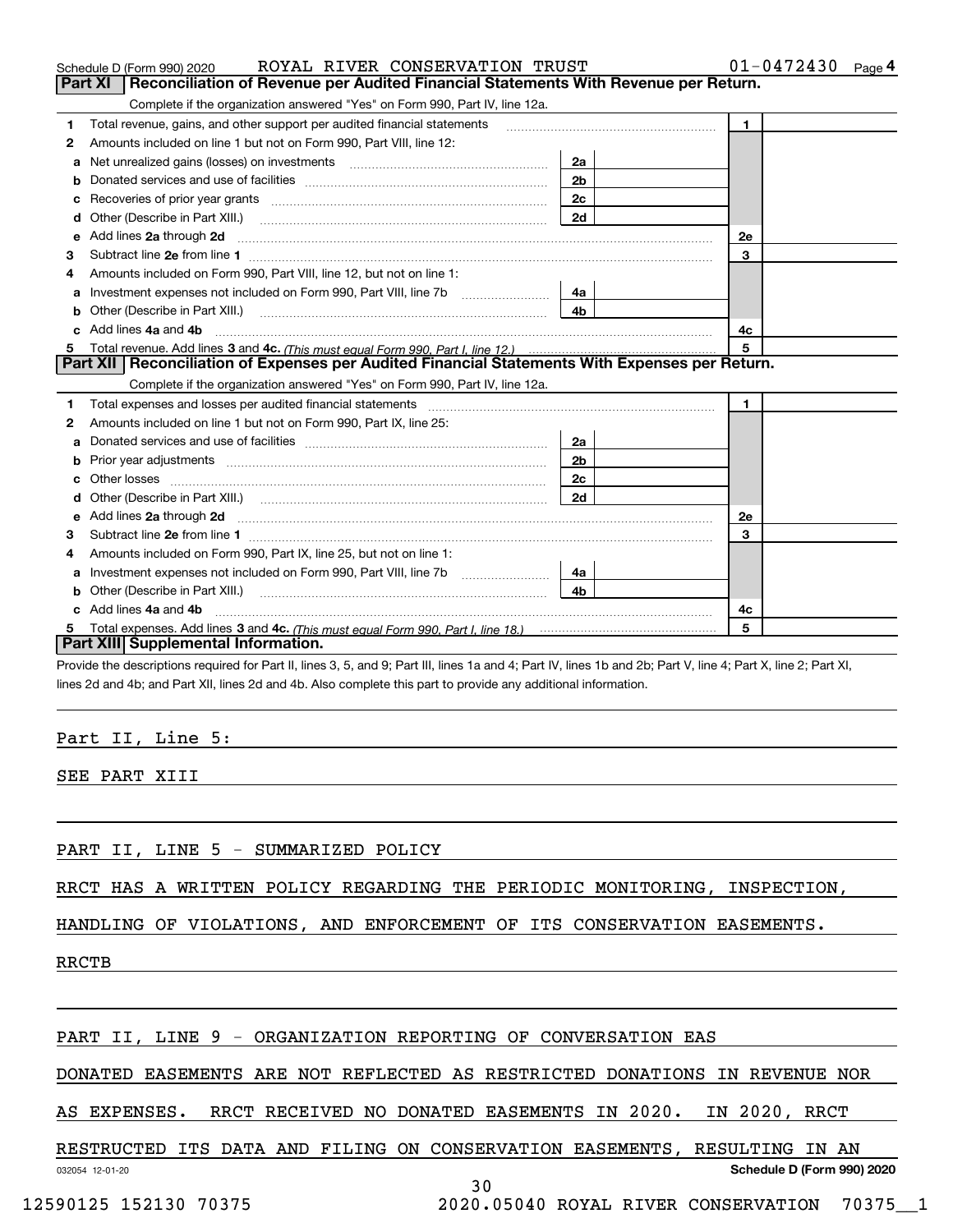*(continued)* **Part XIII Supplemental Information** 

INCREASE IN THE NUMBER OF CONSERVATION EASEMENTS BECAUSE NOW MEASURED

CONSISTENT WITH LAND TRUST ALLIANCE PROTOCOL. .

**Schedule D (Form 990) 2020**

032055 12-01-20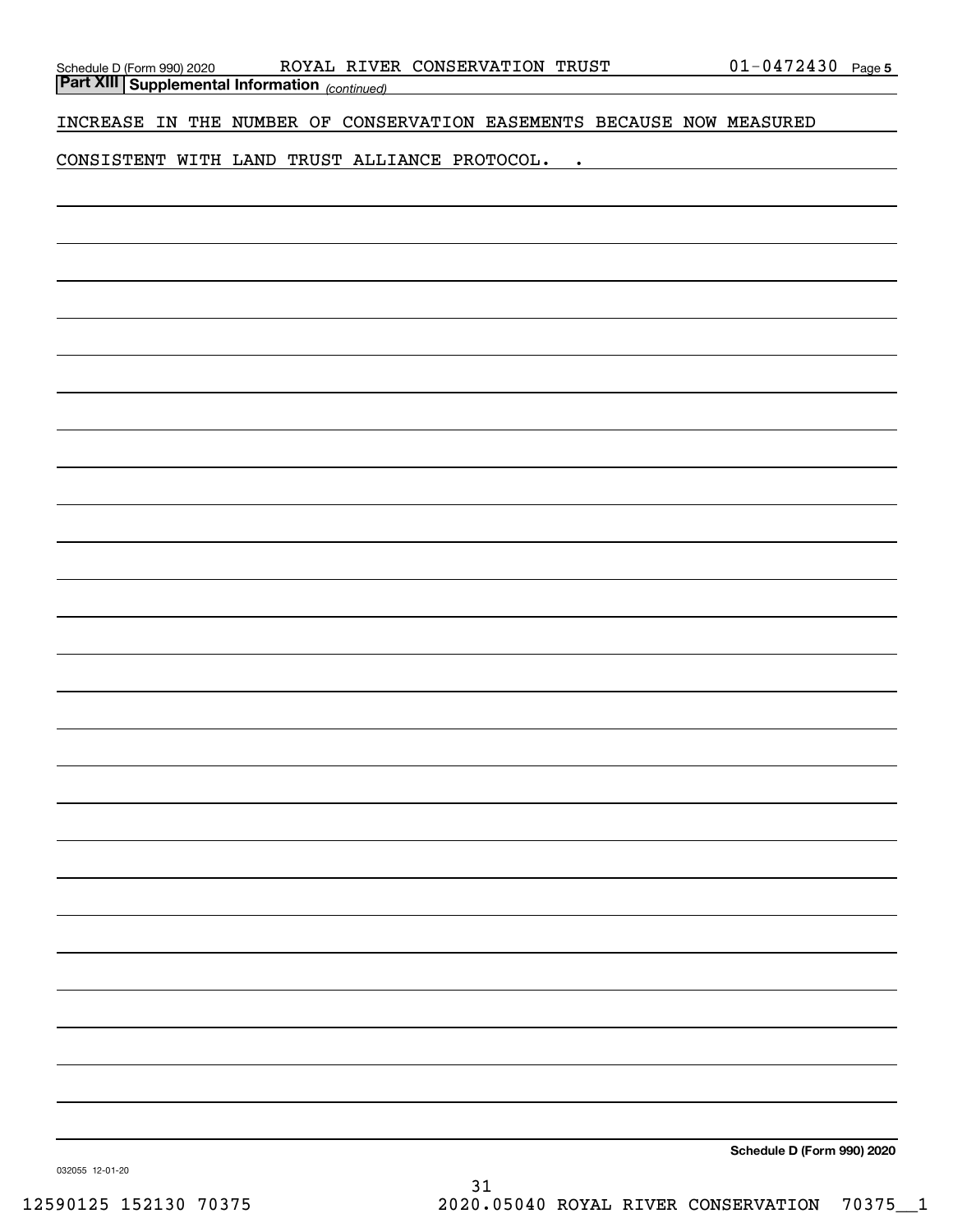#### **SCHEDULE M (Form 990)**

## **Noncash Contributions**

OMB No. 1545-0047

**Open to Public Inspection**

**Employer identification number**

01-0472430

| Department of the Treasury |
|----------------------------|
| Internal Revenue Service   |

**Complete if the organizations answered "Yes" on Form 990, Part IV, lines 29 or 30.** <sup>J</sup>**2020 Attach to Form 990.** J

 **Go to www.irs.gov/Form990 for instructions and the latest information.** J

#### Name of the organization

ROYAL RIVER CONSERVATION TRUST

| Part I | <b>Types of Property</b>                                                                                                       |                 |                  |                                                                       |                              |                              |    |
|--------|--------------------------------------------------------------------------------------------------------------------------------|-----------------|------------------|-----------------------------------------------------------------------|------------------------------|------------------------------|----|
|        |                                                                                                                                | (a)<br>Check if | (b)<br>Number of | (c)<br>Noncash contribution                                           |                              | (d)<br>Method of determining |    |
|        |                                                                                                                                | applicable      | contributions or | amounts reported on<br>items contributed Form 990, Part VIII, line 1g |                              | noncash contribution amounts |    |
| 1.     |                                                                                                                                |                 |                  |                                                                       |                              |                              |    |
| 2      |                                                                                                                                |                 |                  |                                                                       |                              |                              |    |
| З      |                                                                                                                                |                 |                  |                                                                       |                              |                              |    |
| 4      | Books and publications                                                                                                         |                 |                  |                                                                       |                              |                              |    |
| 5      | Clothing and household goods                                                                                                   |                 |                  |                                                                       |                              |                              |    |
| 6      |                                                                                                                                |                 |                  |                                                                       |                              |                              |    |
| 7      |                                                                                                                                |                 |                  |                                                                       |                              |                              |    |
| 8      |                                                                                                                                |                 |                  |                                                                       |                              |                              |    |
| 9      | Securities - Publicly traded                                                                                                   | X               | 6                | 109030.FMV                                                            |                              |                              |    |
| 10     | Securities - Closely held stock                                                                                                |                 |                  |                                                                       |                              |                              |    |
| 11     | Securities - Partnership, LLC, or                                                                                              |                 |                  |                                                                       |                              |                              |    |
|        | trust interests                                                                                                                |                 |                  |                                                                       |                              |                              |    |
| 12     | Securities - Miscellaneous                                                                                                     |                 |                  |                                                                       |                              |                              |    |
| 13     | Qualified conservation contribution -                                                                                          |                 |                  |                                                                       |                              |                              |    |
|        | Historic structures                                                                                                            |                 |                  |                                                                       |                              |                              |    |
| 14     | Qualified conservation contribution - Other                                                                                    |                 |                  |                                                                       |                              |                              |    |
| 15     | Real estate - Residential                                                                                                      |                 |                  |                                                                       |                              |                              |    |
| 16     | Real estate - Commercial                                                                                                       |                 |                  |                                                                       |                              |                              |    |
| 17     |                                                                                                                                | X               | 3                |                                                                       | 143350. Municipal Assessed V |                              |    |
| 18     |                                                                                                                                |                 |                  |                                                                       |                              |                              |    |
| 19     |                                                                                                                                |                 |                  |                                                                       |                              |                              |    |
| 20     | Drugs and medical supplies                                                                                                     |                 |                  |                                                                       |                              |                              |    |
| 21     | Taxidermy                                                                                                                      |                 |                  |                                                                       |                              |                              |    |
| 22     |                                                                                                                                |                 |                  |                                                                       |                              |                              |    |
| 23     |                                                                                                                                |                 |                  |                                                                       |                              |                              |    |
| 24     |                                                                                                                                |                 |                  |                                                                       |                              |                              |    |
| 25     | Other $\blacktriangleright$<br>$\overline{\phantom{a}}$ )                                                                      |                 |                  |                                                                       |                              |                              |    |
| 26     | Other                                                                                                                          |                 |                  |                                                                       |                              |                              |    |
| 27     | Other $\blacktriangleright$                                                                                                    |                 |                  |                                                                       |                              |                              |    |
| 28     | Other                                                                                                                          |                 |                  |                                                                       |                              |                              |    |
| 29     | Number of Forms 8283 received by the organization during the tax year for contributions                                        |                 |                  |                                                                       |                              |                              |    |
|        | for which the organization completed Form 8283, Part V, Donee Acknowledgement                                                  |                 |                  | 29                                                                    |                              |                              |    |
|        |                                                                                                                                |                 |                  |                                                                       |                              | Yes                          | No |
|        | 30a During the year, did the organization receive by contribution any property reported in Part I, lines 1 through 28, that it |                 |                  |                                                                       |                              |                              |    |
|        | must hold for at least three years from the date of the initial contribution, and which isn't required to be used for          |                 |                  |                                                                       |                              |                              |    |
|        | exempt purposes for the entire holding period?                                                                                 |                 |                  |                                                                       |                              | 30a                          | х  |
| b      | If "Yes," describe the arrangement in Part II.                                                                                 |                 |                  |                                                                       |                              |                              |    |
| 31     | Does the organization have a gift acceptance policy that requires the review of any nonstandard contributions?                 |                 |                  |                                                                       |                              | 31                           | x  |
|        | 32a Does the organization hire or use third parties or related organizations to solicit, process, or sell noncash              |                 |                  |                                                                       |                              |                              |    |
|        | contributions?                                                                                                                 |                 |                  |                                                                       |                              | 32a                          | х  |
| b      | If "Yes," describe in Part II.                                                                                                 |                 |                  |                                                                       |                              |                              |    |
| 33     | If the organization didn't report an amount in column (c) for a type of property for which column (a) is checked,              |                 |                  |                                                                       |                              |                              |    |
|        | describe in Part II.                                                                                                           |                 |                  |                                                                       |                              |                              |    |
| LHA    | For Paperwork Reduction Act Notice, see the Instructions for Form 990.                                                         |                 |                  |                                                                       |                              | Schedule M (Form 990) 2020   |    |

032141 11-23-20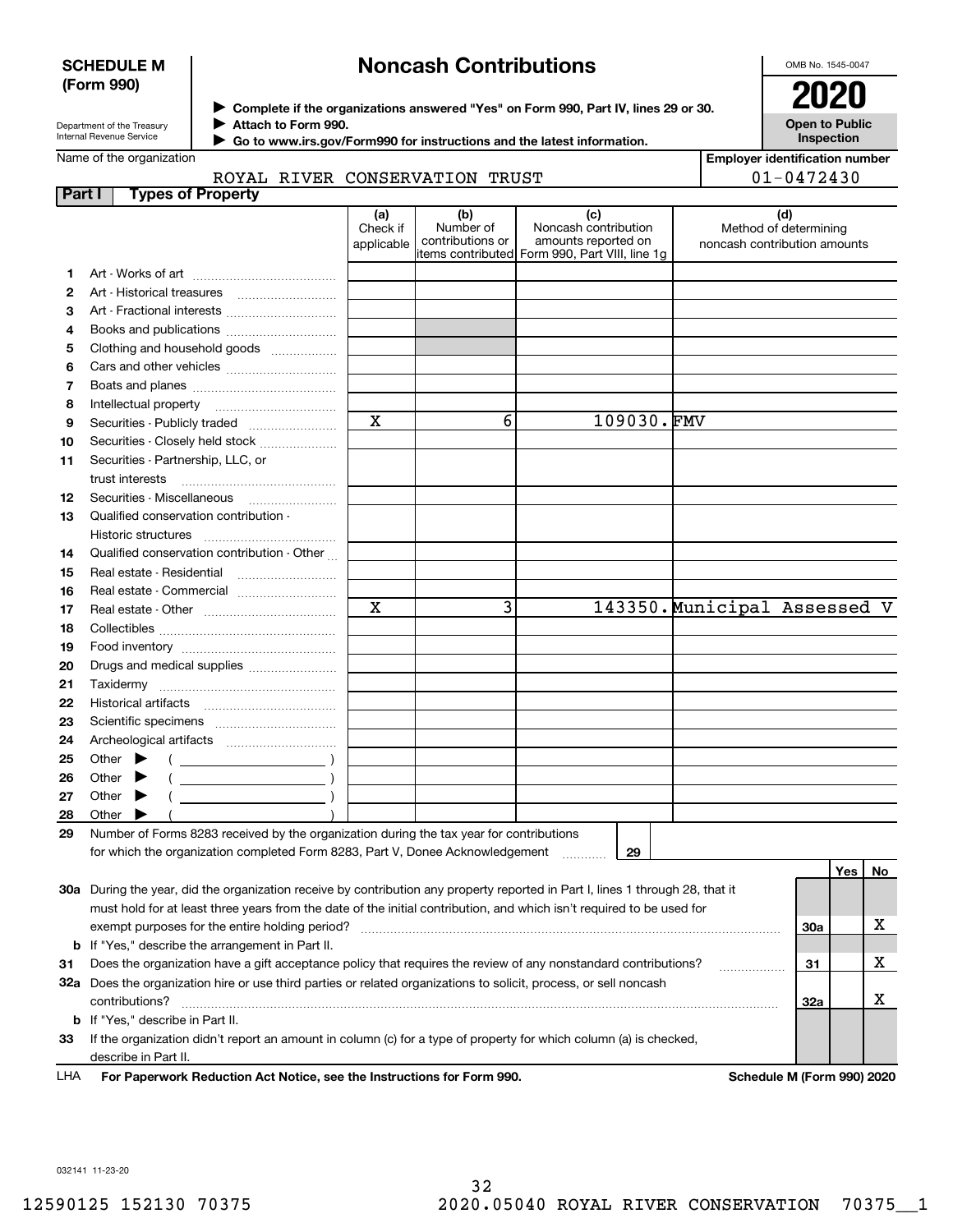| 032142 11-23-20 |  | 33 |  | Schedule M (Form 990) 2020 |
|-----------------|--|----|--|----------------------------|
|                 |  |    |  |                            |
|                 |  |    |  |                            |
|                 |  |    |  |                            |
|                 |  |    |  |                            |
|                 |  |    |  |                            |
|                 |  |    |  |                            |
|                 |  |    |  |                            |
|                 |  |    |  |                            |
|                 |  |    |  |                            |
|                 |  |    |  |                            |
|                 |  |    |  |                            |
|                 |  |    |  |                            |
|                 |  |    |  |                            |
|                 |  |    |  |                            |
|                 |  |    |  |                            |
|                 |  |    |  |                            |
|                 |  |    |  |                            |
|                 |  |    |  |                            |
|                 |  |    |  |                            |
|                 |  |    |  |                            |
|                 |  |    |  |                            |
|                 |  |    |  |                            |
|                 |  |    |  |                            |
|                 |  |    |  |                            |
|                 |  |    |  |                            |
|                 |  |    |  |                            |

Schedule M (Form 990) 2020 Page ROYAL RIVER CONSERVATION TRUST 01-0472430

Provide the information required by Part I, lines 30b, 32b, and 33, and whether the organization

**Part II Supplemental Information.** 

**2**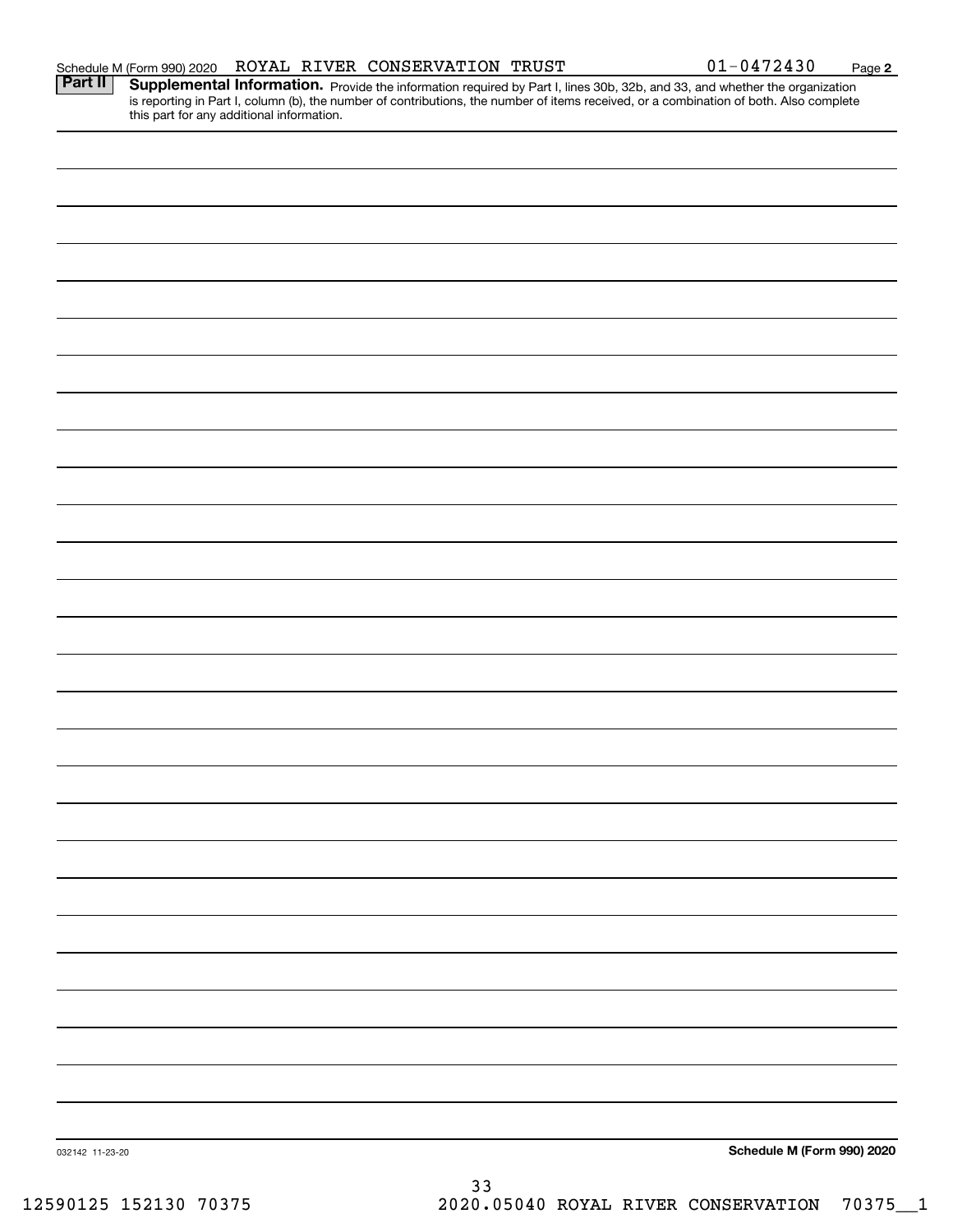**(Form 990 or 990-EZ)**

Department of the Treasury Internal Revenue Service Name of the organization

**Complete to provide information for responses to specific questions on SCHEDULE O Supplemental Information to Form 990 or 990-EZ**

**Form 990 or 990-EZ or to provide any additional information. | Attach to Form 990 or 990-EZ. | Go to www.irs.gov/Form990 for the latest information.**



OMB No. 1545-0047

ROYAL RIVER CONSERVATION TRUST  $|01-0472430$ 

Form 990, Part I, Line 1, Description of Organization Mission:

MAINE MUNICIPALITIES. THE TRUST OWNS, CARES FOR, AND STEWARDS LAND AND

CONSERVATION EASEMENTS TO PROTECT LAND AND WATER RESOURCES FOR THE

GENERAL PUBLIC.

Form 990, Part VI, Section A, line 6:

RRCT IS AMEMBERSHIP BASED ORGANIZATION. EACH SPRING WE ASK A MINIMUM OF

\$35 ANNUALLY TO BECOME A VOTING MEMBER.

Form 990, Part VI, Section A, line 7a:

DIRECTORS ARE VOTED ON BY THE MEMBERS AT THE ANNUAL MEETING.

Form 990, Part VI, Section A, line 7b:

MEMBERS VOTE ON BYLAW CHANGES AND ELECTION OF DIRECTORS AT ANNUAL MEETING.

Form 990, Part VI, Section B, line 11b:

FOR THE 2020 990, THE EXECUTIVE DIRECTOR WILL REVIEW THE FINAL SUBMISSION.

BOARD MEMBERS WILL HAVE THE ABILITY TO REVIEW AND COMMENT AFTER SUBMISSION

TO THE IRS. THE EXECUTIVE COMMITEE -- AFTER SUBMISSION -- WILL FORMALLY

VOTE TO ACKNOWLEDGE THE SUBMISSION.

Form 990, Part VI, Section B, Line 12c:

RRCT'S CONFLICT OF INTEREST POLICY IS ACKNOWLEDGED BY BOARD VOTE AT LEAST

ANNUALLY. IT IS FREQUENTLY REFERENCED AND REVIEWED DURING BOARD AND

COMMITTEE MEETINGS.

032211 11-20-20 LHA For Paperwork Reduction Act Notice, see the Instructions for Form 990 or 990-EZ. Schedule O (Form 990 or 990-EZ) 2020